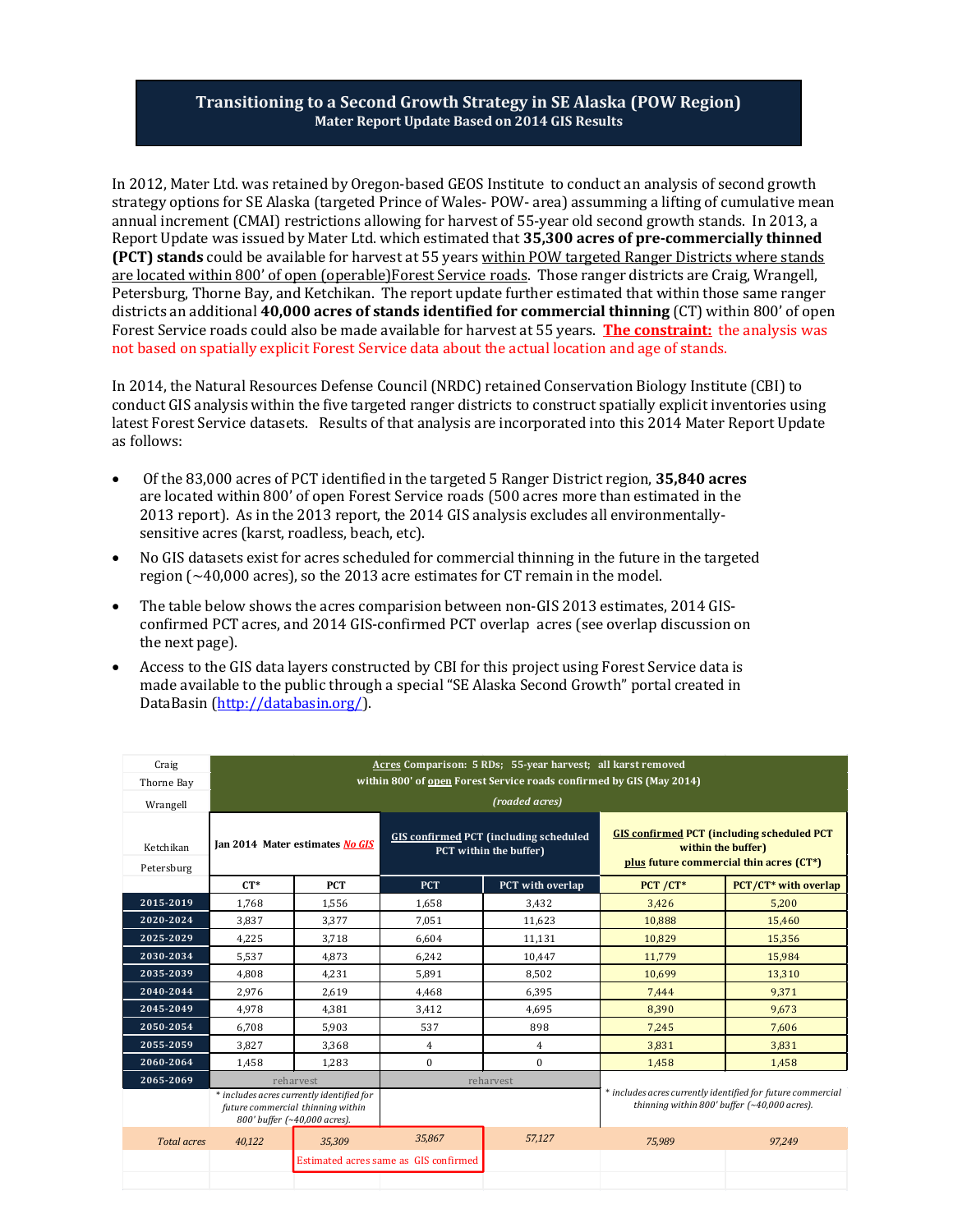• The term "Overlap acres" refers to the  $\sim$  20,000 PCT acres in GIS polygons parts of which lie beyond the 800' open Forest Service road buffer and may have been thinned from classified but currently non-active (ie



Maintenance Level 1) roads. These closed roads could require some preparatory work to re-open. The Thorne Bay Ranger District example shown above details the amount of suitable PCT acres within 800' of both open and closed roads (noted as green area in A), and within 800' of open FS roads (B). The greyshaded area is the 800' buffer; the solid black line indicates open Forest Service roads. Dashed lines are closed Forest Service roads. "Overlap analysis" noted in C above shows those stands (defined by Tongass NF management activities) of suitable PCT acres with some portion within 800' of open FS roads.

• While only 4% of PCT stands in the 800' buffer would be available for harvest at 55 years in 2015, the largest percentage of GISconfirmed PCT stands (20%) now aged 45- 49 years would be available for harvest in 2020, followed by stands now aged 40-44 years (18%) available in 2025, then 35-39 years (17%) in 2030.



• The most likely scenario for annual volume to be generated from harvesting 55-year old PCT and CT stands located within 800' of open Forest Service roads is shown in the table below. The first five years would realize  $\sim$ 17 mmbf/yr of timber supply. Starting year 6, the volume dramatically increases to over

50 mmbf/yr. A mill requiring 35 mmbf/yr of logs would have a consistent supply of volume over many decades with earlier year volumes retained for future year harvesting to produce a sustainable timber supply. At 35 mmbf/yr of log supply, a mill located in the POW region would produce  $\sim$  70 mmbf of lumber per year and create 150 FTE direct jobs in the mill.

| Craig      | Annual Volume Comparison: 5 RDs; 55-year harvest; all karst removed  |                                                                         |                                                                                                                 |                                                                                                               |  |  |  |  |
|------------|----------------------------------------------------------------------|-------------------------------------------------------------------------|-----------------------------------------------------------------------------------------------------------------|---------------------------------------------------------------------------------------------------------------|--|--|--|--|
| Thorne Bay | within 800' of open Forest Service roads confirmed by GIS (May 2014) |                                                                         |                                                                                                                 |                                                                                                               |  |  |  |  |
| Wrangell   |                                                                      |                                                                         |                                                                                                                 |                                                                                                               |  |  |  |  |
| Ketchikan  |                                                                      | <b>GIS confirmed PCT</b> (including scheduled<br>PCT within the buffer) | <b>GIS confirmed PCT (including scheduled PCT within</b><br>the buffer) plus future commercial thin acres (CT*) |                                                                                                               |  |  |  |  |
| Petersburg |                                                                      | (mbf log scale)                                                         |                                                                                                                 | (mbf log scale)                                                                                               |  |  |  |  |
|            | <b>PCT</b>                                                           | PCT with overlap                                                        | $PCT / CT*$                                                                                                     | PCT/CT* with overlap                                                                                          |  |  |  |  |
| 2015-2019  | 7,728                                                                | 16,005                                                                  | 16,763                                                                                                          | 25,040                                                                                                        |  |  |  |  |
| 2020-2024  | 32,461                                                               | 53,916                                                                  | 52,073                                                                                                          | 73,528                                                                                                        |  |  |  |  |
| 2025-2029  | 31,481                                                               | 52.957                                                                  | 53,073                                                                                                          | 74.549                                                                                                        |  |  |  |  |
| 2030-2034  | 28,630                                                               | 48.045                                                                  | 56,929                                                                                                          | 76,344                                                                                                        |  |  |  |  |
| 2035-2039  | 27,082                                                               | 39,248                                                                  | 51,657                                                                                                          | 63,823                                                                                                        |  |  |  |  |
| 2040-2044  | 21,055                                                               | 30,134                                                                  | 36,267                                                                                                          | 45,346                                                                                                        |  |  |  |  |
| 2045-2049  | 16,370                                                               | 22,529                                                                  | 41,811                                                                                                          | 47,970                                                                                                        |  |  |  |  |
| 2050-2054  | 2.739                                                                | 4.575                                                                   | 37,020                                                                                                          | 38.856                                                                                                        |  |  |  |  |
| 2055-2059  | 20                                                                   | 19                                                                      | 19,580                                                                                                          | 19,579                                                                                                        |  |  |  |  |
| 2060-2064  | $\mathbf{0}$                                                         | $\mathbf{0}$                                                            | 7,453                                                                                                           | 7,453                                                                                                         |  |  |  |  |
| 2065-2069  | $\mathbf{0}$                                                         | $\mathbf{0}$                                                            | $\Omega$                                                                                                        | $\mathbf{0}$                                                                                                  |  |  |  |  |
|            |                                                                      |                                                                         |                                                                                                                 | * includes acres currently identified for future commercial<br>thinning within 800' buffer $(*40,000$ acres). |  |  |  |  |
|            | $\overline{2}$                                                       |                                                                         | <b>Most likely scenario</b>                                                                                     |                                                                                                               |  |  |  |  |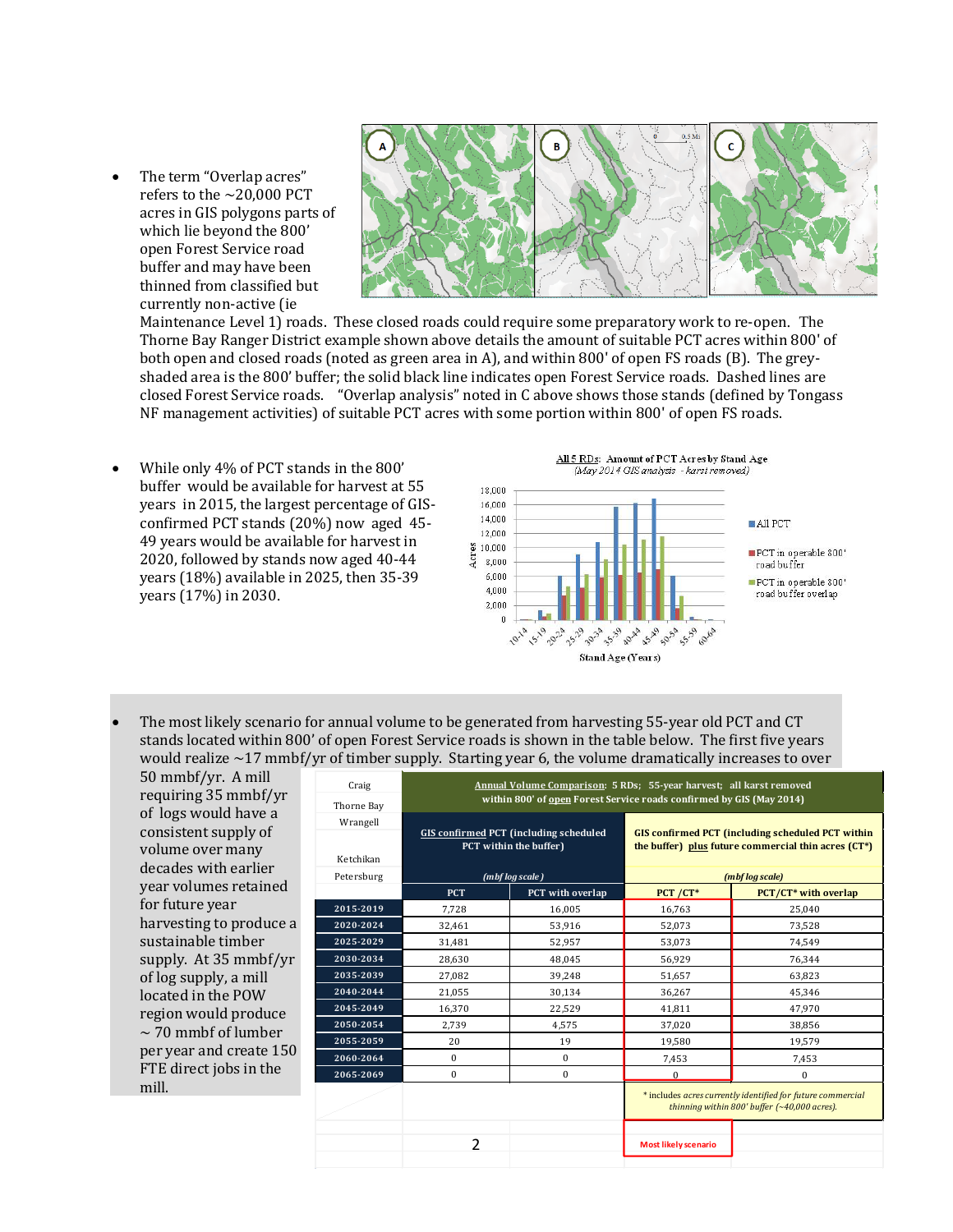Appendices attached to this summary:

- Appendix 1: Conservation Biology Institute (CBI) GIS analysis details.<br>• Appendix 2: Sources and assumptions for future commercially thinned
	- Sources and assumptions for future commercially thinned  $(CT_e)$  acres not included in GIS data.
- Appendix 3: May 2014 GIS results Pre-commercially thinned (PCT) acres by stand age<br>• Appendix 4(a): GIS-confirmed results for PCT; acres by stand age.
- Appendix 4(a): GIS-confirmed results for PCT; acres by stand age.<br>• Appendix 4(b): GIS-confirmed results for PCT within 800' of open
- Appendix 4(b): GIS-confirmed results for PCT within 800' of open FS road.<br>• Appendix 4(c): GIS-confirmed results for PCT overlapping 800' buffer of open
- Appendix  $4(c)$ : GIS-confirmed results for PCT overlapping 800' buffer of open FS road.<br>• Appendix  $5(a)$ : CT<sub>e</sub> detailed calculations by stand age.
- Appendix 5(a):  $CT_e$  detailed calculations by stand age.<br>• Appendix 5(b)  $CT_e$  detailed calculations by 55 yr harve
	-
- Appendix 5(b)  $CT_e$  detailed calculations by 55 yr harvest schedule.<br>• Appendix 6: GIS confirmed PCT and future  $CT_e$ -roaded and overl GIS confirmed PCT and future  $CT_{e}$ -roaded and overlapp combined results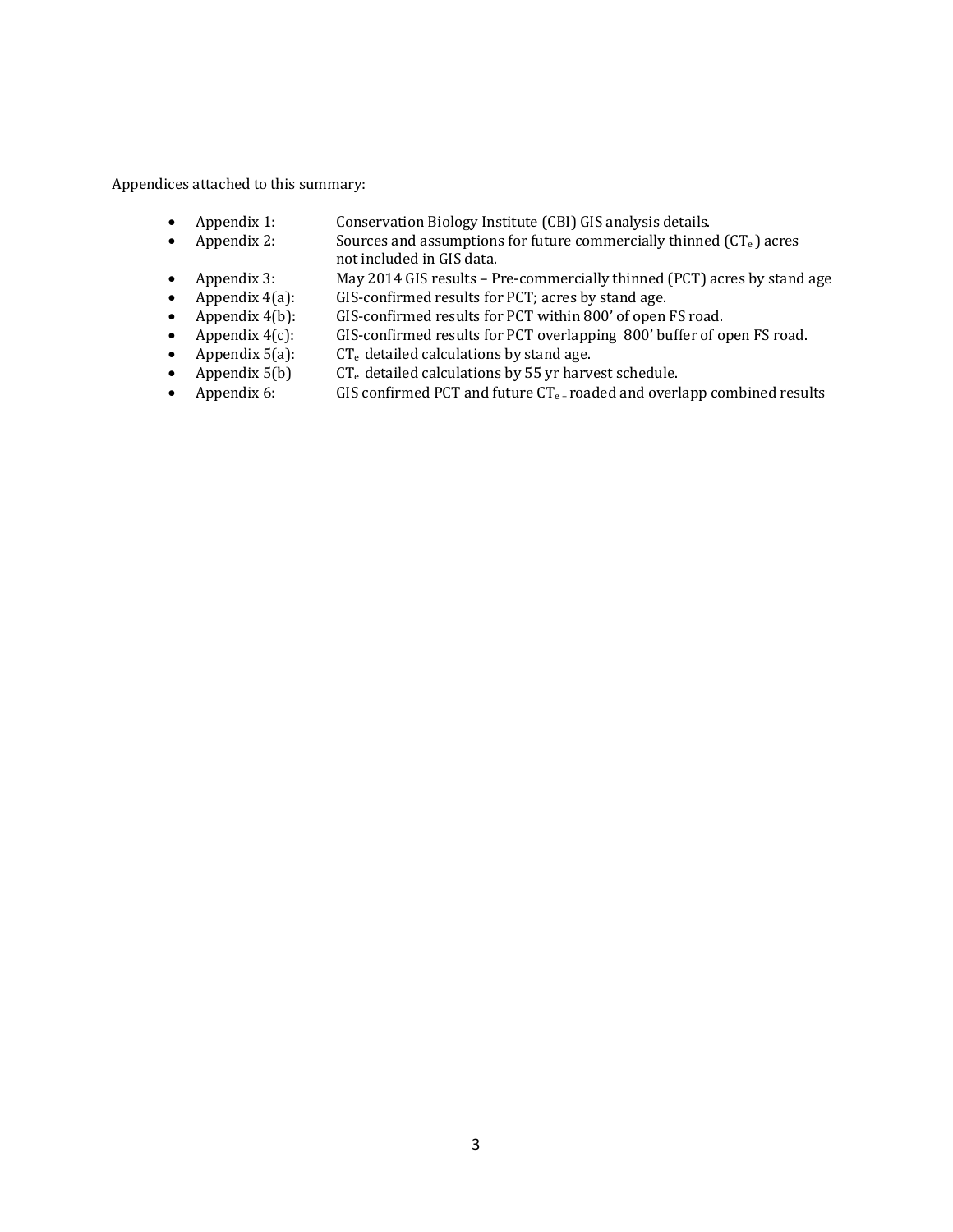## **Appendix 1: Second Growth Forest Suitable for Harvest in Southeast Alaska GIS Analysis Details:**

The Conservation Biology Institute produced three tables summarizing the amount of CT and PCT second growth forest suitable for harvest on the Tongass National Forest, based on criteria specified by Mater Engineering and NRDC:

- 1) Harvest-Suitable Operable (Open) FS-Roaded Areas In 800 ft buffer, Karst removed, Areas with null suitability values removed
- 2) Harvest-Suitable Open FS-Roaded Areas Overlapping 800 ft buffer, Karst removed, Areas with null suitability values removed
- 3) Harvest-Suitable (All) Areas, Karst removed, Areas with null suitability values removed

Note, communication with Tongass National Forest GIS personnel (Velia Diemert and Nida Crumley) revealed that areas where attributes in the "Activity Polygon" dataset indicate "SUIT = null" are not suitable and should be excluded from calculations. The results of this analysis reflect exclusion of these areas.

When analysis on the "Activity Polygon" dataset was carried out, Tongass Forest had not yet specified that reserve amounts equal to 100 should be excluded, so this wasn't done. However, there are only three stands that have both reserve\_amount = 100 and a precommercial or commercial thinned status. On the five Ranger Districts of interest, these stands make up only 0.0058% of the total area determined to be suitable for harvest, based on thinned status, LUD, karst impact, roadless areas, etc. So, the area added by the reserves with thinned status is essentially negligible.

Forest age classes were updated to match the categories in Mater Engineering's documents.

Roaded areas for operable (open) FS roads were determined based on the NSF definition: Route status = existing Jurisdiction = forest service System = NFSR Oper Maint Level of "2" and above, which excludes roads assigned " 1 – Basic Custodial Care (Closed)".

Calculations to determine the amounts of suitable PCT and CT second growth forest suitable for harvest on the Craig, Petersburg, Thorne Bay, Wrangell and Ketchikan-Misty Ranger Districts were based on the following datasets:

| <b>Name</b>                                                     | Source, Originator                                                                                                                                                       | <b>Use In Analysis</b>                                                                                                                                                                                                                                                                                                                                                                                                                                                                                                                                                                             |
|-----------------------------------------------------------------|--------------------------------------------------------------------------------------------------------------------------------------------------------------------------|----------------------------------------------------------------------------------------------------------------------------------------------------------------------------------------------------------------------------------------------------------------------------------------------------------------------------------------------------------------------------------------------------------------------------------------------------------------------------------------------------------------------------------------------------------------------------------------------------|
| <b>Tongass National Forest</b><br><b>Activity Polygon, 2013</b> | Southeast Alaska GIS Library*<br>Sheila Spores (Tongass NF,<br>Forest Silviculturist) advised<br>age-class assignments should<br>be based on the<br>"DATE ORIGIN" field. | To determine forest stand age-classes based on harvest<br>dates from the "DATE ORIGIN" field. Dates were<br>reformatted in the "DATEOR2" field, and stand age was<br>calculated in years and stored in "Stand age2". Stands<br>were categorized into five-year age classes, based on<br>this information. Note, not all polygons have a date<br>stored in this field. Polygons classified as having<br>thinning activities without dates were put in the<br>"NULL" age-class category. Polygons were joined to the<br>FACTs dataset (FACTSJoinActivitiestoACTV160RSW<br>dataset), based on "SUID". |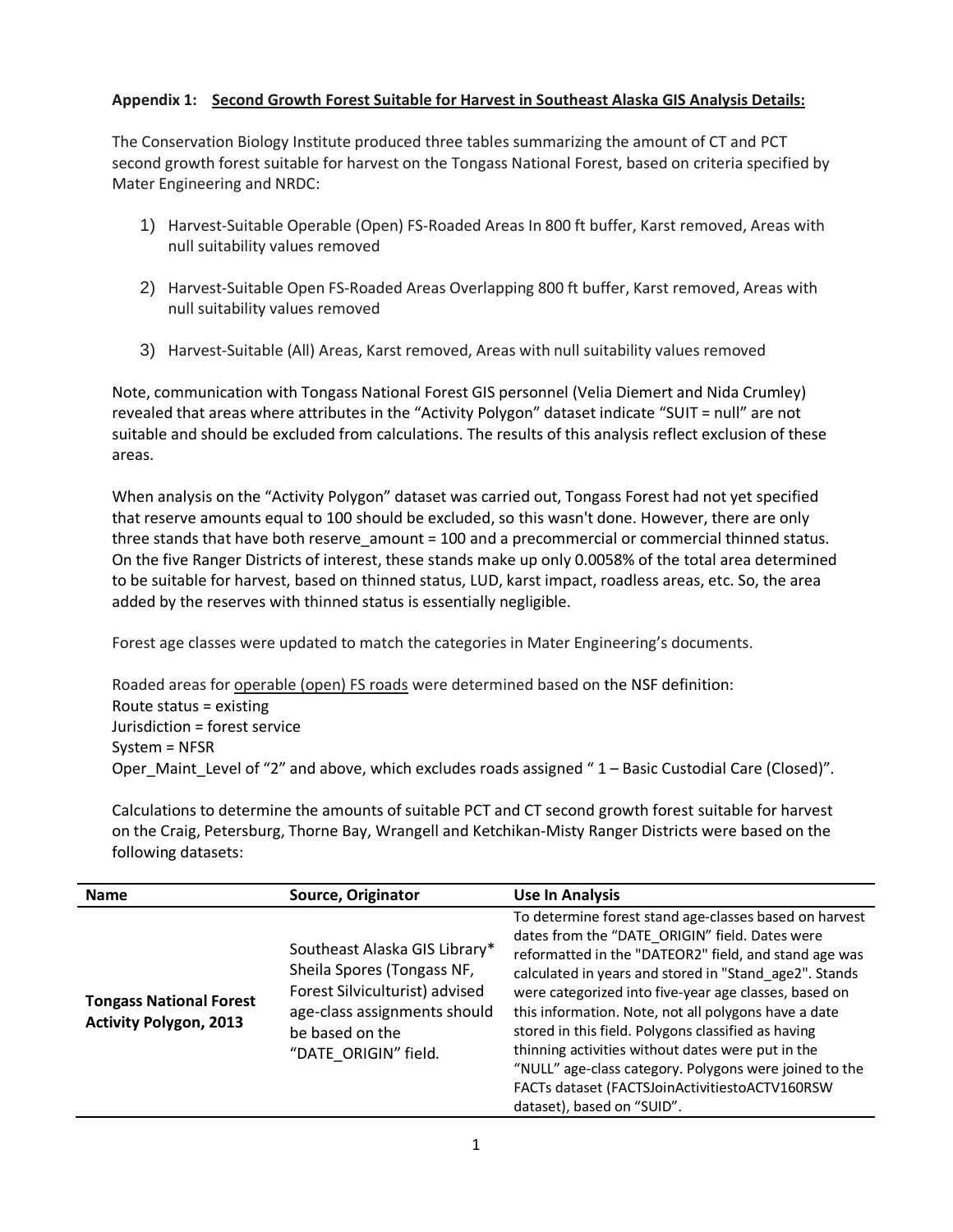| <b>Name</b>                                                             | Source, Originator                                                                                                                            | <b>Use In Analysis</b>                                                                                                                                                                                                                                                                                                                                                |
|-------------------------------------------------------------------------|-----------------------------------------------------------------------------------------------------------------------------------------------|-----------------------------------------------------------------------------------------------------------------------------------------------------------------------------------------------------------------------------------------------------------------------------------------------------------------------------------------------------------------------|
| <b>Tongass National Forest</b><br>Suitability, 2013                     | Southeast Alaska GIS Library,<br>USFS, Tongass NF, Tongass<br>Forest Planning Staff,<br>Correspondence with Velia<br>Diemert and Nida Crumley | To define areas suitable for harvest with less than 72%<br>slope (based on prior Forest Service analysis). Tongass<br>NF GIS staff (Velia Diemert) confirmed areas where<br>attributes indicate "SUIT is null" are not suitable and<br>these were excluded from calculations.                                                                                         |
| <b>Ranger Districts</b>                                                 | Southeast Alaska GIS Library,<br><b>USFS, Tongass NF</b>                                                                                      | To define and select Ranger Districts of interest and to<br>summarize total acreage of forest suitable for harvest.                                                                                                                                                                                                                                                   |
| <b>Transboundary Karst</b>                                              | Southeast Alaska GIS Library,<br>Audubon Alaska                                                                                               | To exclude areas with karst formations from suitable<br>harvestable forest.                                                                                                                                                                                                                                                                                           |
| <b>Tongass National Forest</b><br><b>Land Use Designations,</b><br>2013 | Southeast Alaska GIS Library,<br><b>USFS, Tongass NF, Tongass</b><br><b>Forest Planning Staff</b>                                             | To exclude potential habitat conservation areas, based<br>on Land Use Designations (LUDs) "DESCRIPTION" = 'Old<br>Growth Habitat'. Note, these areas looked like they<br>already had been excluded from the suitable layer.                                                                                                                                           |
| <b>Tongass National Forest</b><br>Roadless Rule, 2001                   | Southeast Alaska GIS Library,<br><b>Tongass Forest Planning Staff</b>                                                                         | To exclude roadless areas from forest suitable for<br>harvest, based on "CATEGORY" = '1B' or '1C'.                                                                                                                                                                                                                                                                    |
| <b>RoadsWithCoreAttributes</b>                                          | Southeast Alaska GIS Library                                                                                                                  | To identify operable (open) FS roads and roaded areas,<br>based on 800 ft buffer distance.                                                                                                                                                                                                                                                                            |
| <b>FACTSJoinActivitiestoACT</b><br><b>V160RSW</b>                       | Created by Tongass NF,<br>Ketchikan SO<br>(Data provided by Sheila<br>Spores.)                                                                | Dataset was created by Tongass NF staff "by joining the<br>activity polygon with FACTS tabular data through the<br>use of the GI tool".<br>CBI used this dataset (information from the FACTS<br>database) to identify areas where commercial and<br>precommercial thinning have previously taken place.<br>("ACTIVITY"= 'Commercial Thin' or 'Precommercial<br>Thin') |

\*The Southeast Alaska GIS Library (http://seakgis.alaska.edu/) is a cooperative project sponsored by the Alaska Department of Environmental Conservation, the Alaska Department of Fish and Game, the Alaska Department of Natural Resources, the Alaska Department of Transportation and Public Facilities, the Geographic Information Network of Alaska, The Nature Conservancy of Alaska, the National Marine Fisheries Service of NOAA, the US Forest Service, the US Fish and Wildlife Service, the US Geological Survey and the University of Alaska Southeast.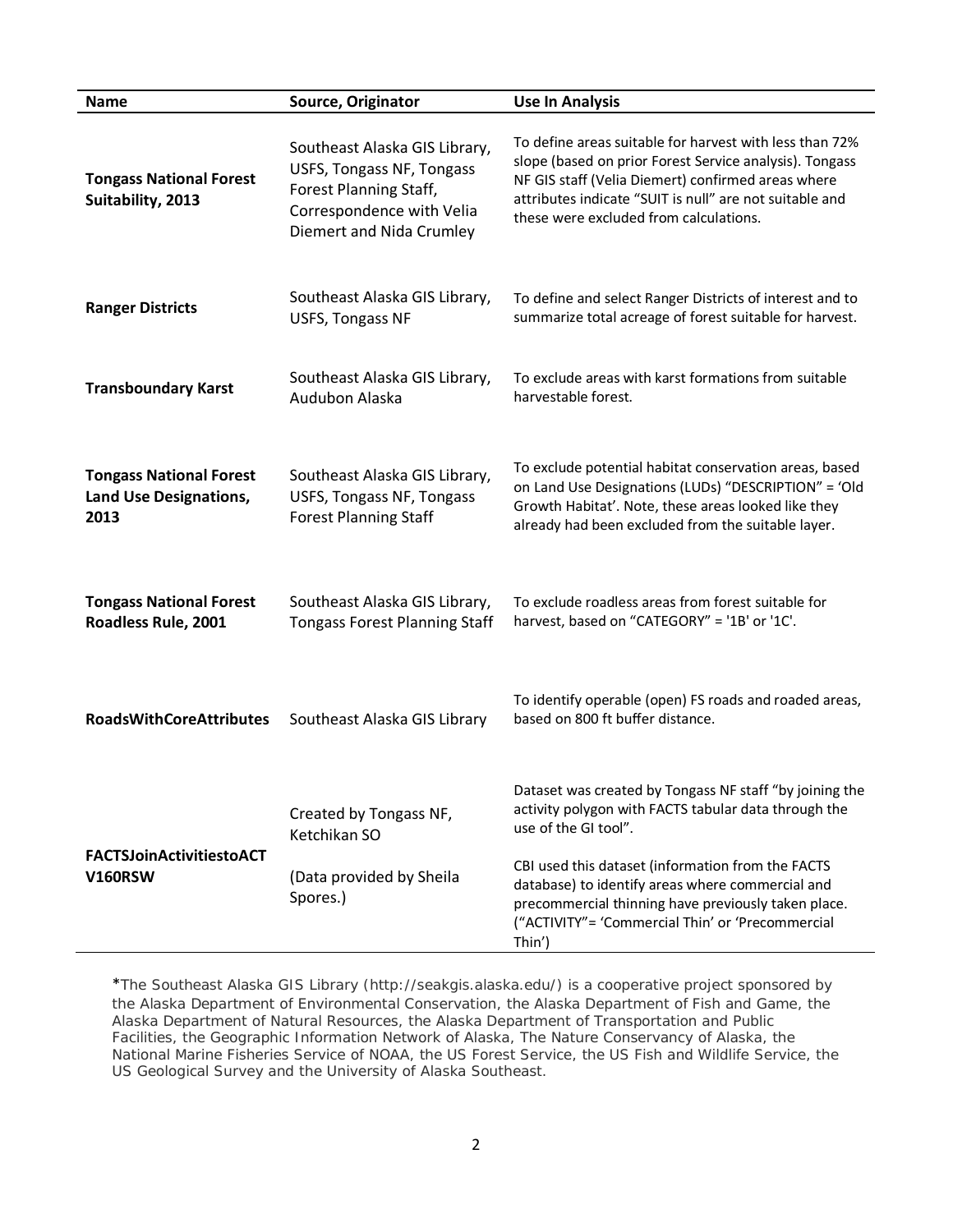### \*\*The complete list of activities present in FACTs Database is as follows:

Administrative Changes, Anadromous Fish Control undesirable species, Anadromous Fish habitat monitoring, Anadromous Fish habitat non-structural maintenance, Anadromous Fish Thinning for Fish Habitat Improvement, Anadromous Fish Tree planting for fisheries habitat improve, Anadromous Fisheries Habitat Improvement Activities, Animal Control for TSI, Animal Damage Control for Reforestation, Broadcast Burning - Covers a majority of the unit, Certification-Planted, Certification of Natural Regeneration with Site Prep, Certification of Natural Regeneration without Site Prep, **Commercial Thin**, Disease Control, Fertilization, Fill-in or Replant Trees, Fill-in Seed or Reseed Trees, Genetic Evaluation Plantation Establishment, Group Selection Cut (UA/RH/FH), Improvement Cut, Inland Fish Thinning for Fish Habitat Improvement, Insect and Disease Surveys, Leave Tree Protection, Leave Trees (Wildlife Reasons) - Area, Natural Changes (excludes fire), No Treatment Matrix, Patch Clearcut (EA/RH/FH), Patch Clearcut (w/ leave trees) (EA/RH/FH), Permanent Land Clearing, Plant Trees, Plantation Survival Survey, Post Treatment Vegetation Monitoring, Precommercial thinning for visual, **Precommercial Thin**, Pretreatment Exam for Reforestation, Pretreatment Exam for Release or Precommercial Thinning, Prune, Reforestation Enhancement, Reforestation Need Change due to Classification Changes, Reforestation Need Change due to Other (windthrow, etc), Reforestation Need Change due to Stocking Changes, Reforestation Need Created by Fire, Reforestation Need Created by Harvest, Reforestation Need created by Regeneration Failure, Salvage Cut (intermediate treatment, not regeneration), Sanitation Cut, Seed-tree Seed Cut (with and without leave trees) (EA/RH/NFH), Seed (Trees), Shelterwood Establishment Cut (with or without leave trees) (EA/RH/NFH), Shelterwood Removal Cut (EA/NRH/FH), Silvicultural Stand Examination, Single-tree Selection Cut (UA/RH/FH), Site Preparation for Natural Regeneration - Burning, Site Preparation for Natural Regeneration - Chemical, Site Preparation for Planting - Burning, Site Preparation for Planting - Manual, Site Preparation for Planting - Other, Site Preparation for Seeding - Burning, Stand Clearcut (EA/RH/FH), Stand Clearcut (w/ leave trees) (EA/RH/FH), Stand Diagnosis Prepared, Stand Silviculture Prescription, Stocking Survey, Tree Release and Weed, TSI Certification - Fertilization, TSI Certification - Pruning, TSI Certification - Release/weeding, TSI Certification - Thinning, TSI Need (precommercial thinning) Eliminated, TSI Need (release or weeding) Eliminated, TSI Need Created- Fertilization, TSI Need Created- Precommercial Thin, TSI Need Created- Pruning, TSI Need Created- Release or Weeding, Two-aged Patch Clearcut (w/res) (2A/RH/FH), Two-aged Seed-tree Seed and Removal Cut (w/res) (2A/RH/FH), Two-aged Shelterwood Establishment Cut (w/res) (2A/RH/NFH), Two-aged Stand Clearcut (w/res) (2A/RH/FH), Underburn - Low Intensity (Majority of Unit), Visual Resources Protection & Improvement, Watershed Resource Monitoring, Watershed Resource Non-Structural Improvements Erosion Cont, Watershed Resource Non-Structural Improvements Stream Chann, Wildfire - Fuels Benefit, Wildlife Habitat Access management (Closure Area), Wildlife Habitat Create corridors, Wildlife Habitat Create openings, Wildlife Habitat Grasses and forbs, Wildlife Habitat Improvement, Wildlife habitat inventory, Wildlife Habitat Mechanical treatment, Wildlife habitat monitoring - area, Wildlife habitat non-structural maintenance, Wildlife Habitat Precommercial thinning, Wildlife Habitat Rehabilitate openings, Wildlife Habitat Release and weeding, Wildlife Habitat Seeding and planting, Wildlife Habitat Slash treatment, Wildlife Habitat Structural Improvement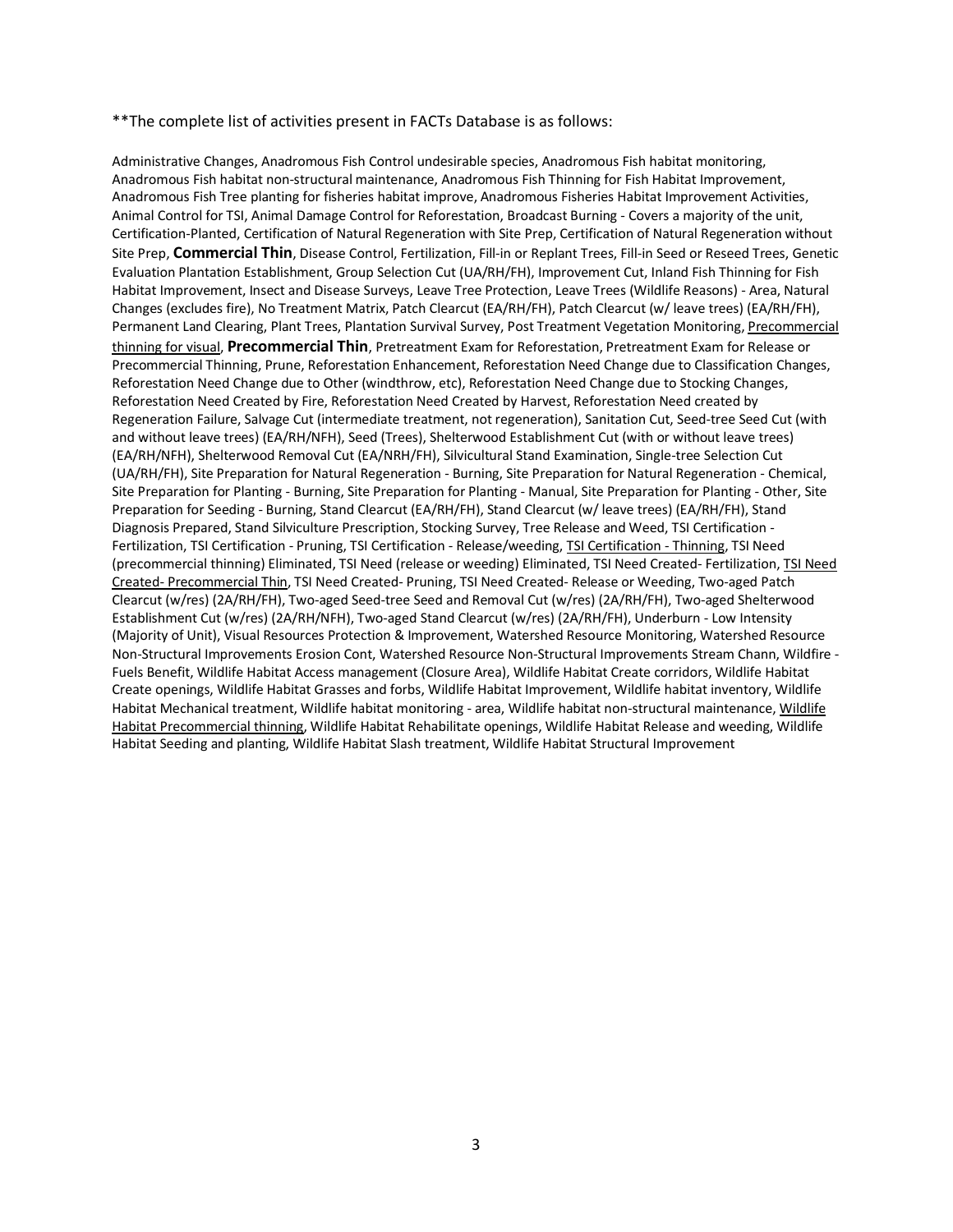# **Analysis Results:**

# **1)**

|                  | Suitable (ONLY Operable Roads) Roaded Area for Harvest (Acres) In 800 ft Buffer, Karst Removed, Null Suitability Removed |                                     |                                  |                                     |                                  |                                     |                                  |                              |                                  |                              |                                  |                      |
|------------------|--------------------------------------------------------------------------------------------------------------------------|-------------------------------------|----------------------------------|-------------------------------------|----------------------------------|-------------------------------------|----------------------------------|------------------------------|----------------------------------|------------------------------|----------------------------------|----------------------|
|                  |                                                                                                                          | <b>Craig</b>                        |                                  | <b>Ketchikan - Misty</b>            |                                  | <b>Petersburg</b>                   |                                  | <b>Thorne Bay</b>            |                                  | Wrangell                     |                                  |                      |
|                  |                                                                                                                          | <b>Precommercial</b><br><b>Thin</b> | <b>Commercial</b><br><b>Thin</b> | <b>Precommercial</b><br><b>Thin</b> | <b>Commercial</b><br><b>Thin</b> | <b>Precommercial</b><br><b>Thin</b> | <b>Commercial</b><br><b>Thin</b> | Precommercial<br><b>Thin</b> | <b>Commercial</b><br><b>Thin</b> | Precommercial<br><b>Thin</b> | <b>Commercial</b><br><b>Thin</b> |                      |
|                  | $10 - 14$                                                                                                                |                                     |                                  |                                     |                                  |                                     |                                  | 3.5                          |                                  |                              |                                  | $10 - 14$            |
|                  | $15 - 19$                                                                                                                |                                     |                                  | 507.6                               |                                  |                                     |                                  | 21.0                         |                                  | 4.9                          |                                  | $15 - 19$            |
|                  | $20 - 24$                                                                                                                | 331.8                               |                                  | 406.1                               |                                  | 380.9                               |                                  | 755.7                        |                                  | 1,032.1                      |                                  | $20 - 24$            |
|                  | $25 - 29$                                                                                                                | 134.7                               |                                  | 521.1                               |                                  | 684.4                               |                                  | 1,139.3                      |                                  | 1,145.8                      |                                  | $25 - 29$            |
|                  | $30 - 34$                                                                                                                |                                     |                                  | 114.0                               |                                  | 1,313.9                             |                                  | 1,271.9                      |                                  | 1,759.8                      |                                  | 30-34                |
| <b>Stand Age</b> | $35 - 39$                                                                                                                | 23.6                                |                                  | 547.5                               |                                  | 1,250.1                             |                                  | 2,184.6                      |                                  | 687.9                        |                                  | d Age<br>35-39       |
|                  | 40-44                                                                                                                    | 33.9                                |                                  | 498.6                               |                                  | 722.9                               |                                  | 2,201.4                      |                                  | 2,072.7                      |                                  | <b>Stan</b><br>40-44 |
|                  | 45-49                                                                                                                    | 409.3                               |                                  | 55.7                                |                                  | 1,035.5                             |                                  | 3,858.5                      |                                  | 0.2                          |                                  | 45-49                |
|                  | 50-54                                                                                                                    | 558.7                               | 23.4                             | 143.0                               |                                  | 239.7                               |                                  | 337.6                        | 0.5                              | 8.7                          |                                  | 50-54                |
|                  | $55 - 59$                                                                                                                |                                     |                                  | 0.0                                 |                                  | 17.2                                |                                  |                              |                                  |                              |                                  | 55-59                |
|                  | 60-64                                                                                                                    |                                     |                                  |                                     |                                  |                                     |                                  |                              | 4.5                              |                              |                                  | 60-64                |
|                  | <b>NULL</b>                                                                                                              | 75.4                                |                                  |                                     |                                  | 5,110.4                             |                                  | 2,238.3                      | 0.2                              |                              |                                  | NULL                 |
|                  | Totals                                                                                                                   | 1,567.3                             | 23.4                             | 2,793.6                             | 0.0                              | 10,754.9                            | 0.0                              | 14,011.8                     | 5.1                              | 6,712.1                      | 0.0                              |                      |

**2)** 

## **New Suitable (ONLY Operable Roads) Roaded Area for Harvest (Acres) Overlapping 800 ft Buffer, Karst Removed, Null Suitability Removed**

| <b>Craig</b> |             | <b>Ketchikan - Misty</b>     |                                  | <b>Petersburg</b>                   |                                  | <b>Thorne Bay</b>                   |                                  | Wrangell                            |                                  |                              |                                  |                |
|--------------|-------------|------------------------------|----------------------------------|-------------------------------------|----------------------------------|-------------------------------------|----------------------------------|-------------------------------------|----------------------------------|------------------------------|----------------------------------|----------------|
|              |             | Precommercial<br><b>Thin</b> | <b>Commercial</b><br><b>Thin</b> | <b>Precommercial</b><br><b>Thin</b> | <b>Commercial</b><br><b>Thin</b> | <b>Precommercial</b><br><b>Thin</b> | <b>Commercial</b><br><b>Thin</b> | <b>Precommercial</b><br><b>Thin</b> | <b>Commercial</b><br><b>Thin</b> | Precommercial<br><b>Thin</b> | <b>Commercial</b><br><b>Thin</b> |                |
|              | $10 - 14$   |                              |                                  |                                     |                                  |                                     |                                  | 3.5                                 |                                  |                              |                                  | $10 - 14$      |
|              | $15 - 19$   |                              |                                  | 793.3                               |                                  |                                     |                                  | 25.7                                |                                  | 4.9                          |                                  | $15 - 19$      |
|              | $20 - 24$   | 389.2                        |                                  | 543.6                               |                                  | 545.7                               |                                  | 954.7                               |                                  | 1,488.1                      |                                  | 20-24          |
|              | $25 - 29$   | 214.1                        |                                  | 689.8                               |                                  | 990.4                               |                                  | 1,655.3                             |                                  | 1,567.3                      |                                  | $25 - 29$      |
| Age          | $30 - 34$   |                              |                                  | 234.1                               |                                  | 1,777.1                             |                                  | 2,102.8                             |                                  | 2,360.7                      |                                  | 30-34<br>ge    |
|              | $35 - 39$   | 26.8                         |                                  | 1,415.9                             |                                  | 2,205.1                             |                                  | 2,915.1                             |                                  | 1,087.9                      |                                  | 35-39<br>4     |
| Stand        | 40-44       | 40.3                         |                                  | 1,132.0                             |                                  | 1,385.4                             |                                  | 3,180.6                             |                                  | 3,108.6                      |                                  | Stand<br>40-44 |
|              | 45-49       | 775.0                        |                                  | 55.8                                |                                  | 1,581.2                             |                                  | 6, 177.7                            |                                  | 0.7                          |                                  | 45-49          |
|              | $50 - 54$   | 831.6                        | 27.6                             | 345.8                               |                                  | 472.4                               |                                  | 854.0                               | 0.5                              | 21.3                         |                                  | 50-54          |
|              | $55 - 59$   |                              |                                  | 0.4                                 |                                  | 43.4                                |                                  |                                     |                                  |                              |                                  | 55-59          |
|              | 60-64       |                              |                                  |                                     |                                  |                                     |                                  |                                     | 4.5                              |                              |                                  | 60-64          |
|              | <b>NULL</b> | 176.8                        |                                  |                                     |                                  | 8,150.9                             |                                  | 3,010.5                             | 0.2                              |                              |                                  | <b>NULL</b>    |
|              | Totals      | 2,453.8                      | 27.6                             | 5,210.6                             | 0.0                              | 17,151.7                            | 0.0                              | 20,879.9                            | 5.2                              | 9,639.4                      | 0.0                              |                |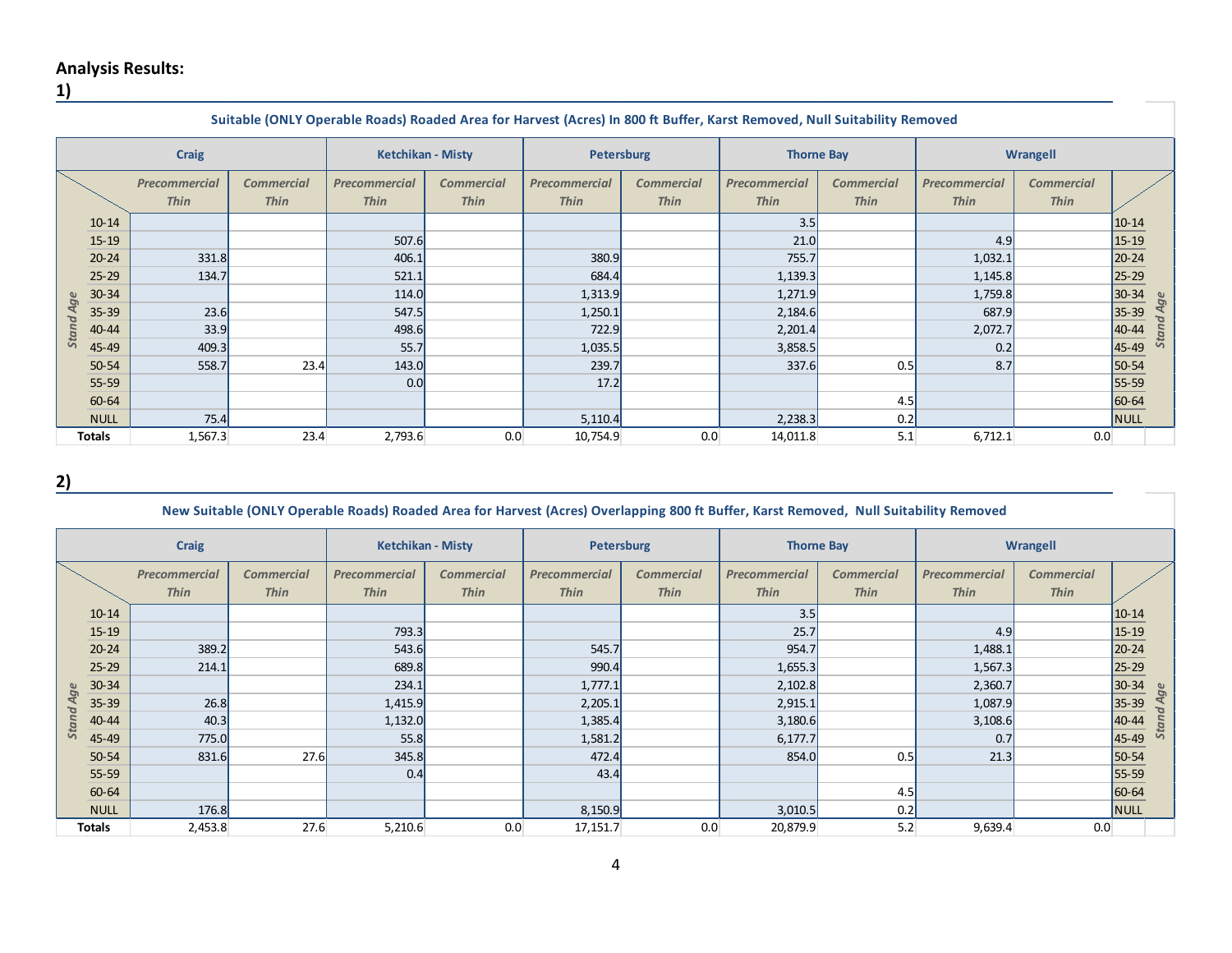**3)**

| $\frac{3}{2}$ |                                                                                      |                                     |                                  |                              |                                  |                                     |                                  |                                     |                                  |                              |                                  |           |       |
|---------------|--------------------------------------------------------------------------------------|-------------------------------------|----------------------------------|------------------------------|----------------------------------|-------------------------------------|----------------------------------|-------------------------------------|----------------------------------|------------------------------|----------------------------------|-----------|-------|
|               | New Suitable Total Area for Harvest (Acres), Karst Removed, Null Suitability Removed |                                     |                                  |                              |                                  |                                     |                                  |                                     |                                  |                              |                                  |           |       |
| <b>Craig</b>  |                                                                                      |                                     | <b>Ketchikan - Misty</b>         |                              | <b>Petersburg</b>                |                                     | <b>Thorne Bay</b>                |                                     | Wrangell                         |                              |                                  |           |       |
|               |                                                                                      | <b>Precommercial</b><br><b>Thin</b> | <b>Commercial</b><br><b>Thin</b> | Precommercial<br><b>Thin</b> | <b>Commercial</b><br><b>Thin</b> | <b>Precommercial</b><br><b>Thin</b> | <b>Commercial</b><br><b>Thin</b> | <b>Precommercial</b><br><b>Thin</b> | <b>Commercial</b><br><b>Thin</b> | Precommercial<br><b>Thin</b> | <b>Commercial</b><br><b>Thin</b> |           |       |
|               | $10 - 14$                                                                            |                                     |                                  |                              |                                  |                                     |                                  | 3.5                                 |                                  |                              |                                  | $10 - 14$ |       |
|               | $15 - 19$                                                                            |                                     |                                  | 1,325.3                      |                                  |                                     |                                  | 33.7                                |                                  | 9.7                          |                                  | $15 - 19$ |       |
|               | $20 - 24$                                                                            | 393.7                               |                                  | 1,291.3                      |                                  | 633.4                               |                                  | 1,130.1                             |                                  | 1,881.1                      |                                  | $20 - 24$ |       |
|               | $25 - 29$                                                                            | 214.9                               |                                  | 2,292.9                      |                                  | 1,041.0                             |                                  | 2,368.4                             |                                  | 1,718.0                      |                                  | $25 - 29$ |       |
| ge            | $30 - 34$                                                                            | 22.0                                |                                  | 1,177.3                      |                                  | 1,935.3                             |                                  | 2,306.3                             |                                  | 2,948.6                      |                                  | $30 - 34$ |       |
| ₹             | $35 - 39$                                                                            | 361.6                               |                                  | 2,075.0                      |                                  | 3,480.9                             |                                  | 3,765.7                             |                                  | 1,715.3                      |                                  | 35-39     | Age   |
| Stand         | 40-44                                                                                | 109.0                               |                                  | 1,481.0                      |                                  | 2,572.5                             |                                  | 4,148.9                             | 12.1                             | 4,440.7                      |                                  | 40-44     | Stand |
|               | 45-49                                                                                | 1,257.8                             |                                  | 112.5                        |                                  | 2,651.6                             |                                  | 7,920.0                             |                                  | 763.3                        |                                  | 45-49     |       |
|               | $50 - 54$                                                                            | 1,557.4                             | 29.5                             | 678.0                        |                                  | 1,079.3                             |                                  | 1,274.5                             | 0.5                              | 168.1                        |                                  | 50-54     |       |
|               | 55-59                                                                                |                                     |                                  | 0.4                          |                                  | 171.7                               |                                  |                                     |                                  | 46.4                         |                                  | 55-59     |       |
|               | 60-64                                                                                |                                     |                                  |                              |                                  |                                     |                                  |                                     | 4.5                              | 3.1                          |                                  | 60-64     |       |
|               | <b>NULL</b>                                                                          | 191.2                               |                                  |                              |                                  | 14,890.8                            |                                  | 3,451.6                             | 0.5                              |                              |                                  | NULL      |       |
|               | Totals                                                                               | 4,107.6                             | 29.5                             | 10,433.7                     | 0.0                              | 28,456.7                            | 0.0                              | 26,402.7                            | 17.6                             | 13,694.3                     | 0.0                              |           |       |

# **Data Details:**

**FACTSJoinActivities to ACTV160RSW** No data description or details provided by Tongass NF with this dataset.

## **Transboundary Karst**

| Title:                   | Transboundary Karst Mapping                                                                                                                                      |
|--------------------------|------------------------------------------------------------------------------------------------------------------------------------------------------------------|
| Originator:              | Nathan Walker, Audubon Alaska, GIS Biologist                                                                                                                     |
| <b>Publication Date:</b> | 20120522                                                                                                                                                         |
| Website URL:             | http://seakgis.alaska.edu/data/Transboundary Final.zip                                                                                                           |
| Resource(Server)         | http://seakgis03.alaska.edu/rest/services/CrossBound Test/CB Karst/MapServer                                                                                     |
| URL:                     |                                                                                                                                                                  |
| Abstract:                | This dataset was created in order to facilitate transboundary conservation work and research projects, by integrating land cover maps into a single dataset from |
|                          | Cape Caution, BC, to Yakutat Bay, AK. It includes three levels of land classification, site index, elevation, hydric soils (yes/no), karst (yes/no), primary and |
|                          | secondary species, size class, and volume class. It also includes a number of other important attributes from individual datasets, which were not crosswalked    |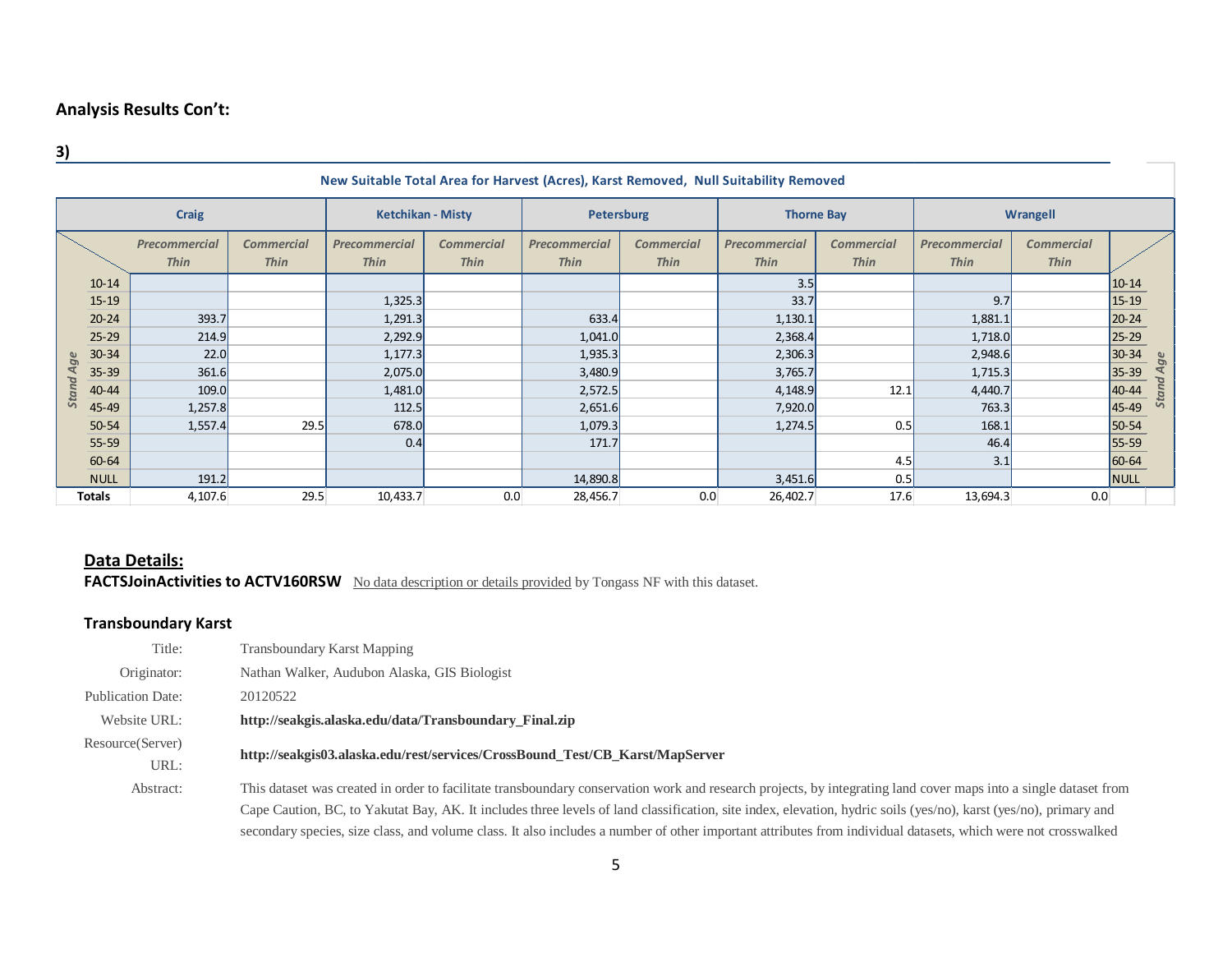between the different areas. This file represents karst formations in the study area.

- Purpose: This dataset was created in order to facilitate transboundary conservation work and research projects, by integrating land cover maps into a single dataset from Cape Caution, BC, to Yakutat Bay, AK. This file represents karst formations in the study area.
	- Use: Please cite Audubon Alaska and the data contributors listed in the Credits section in any products derived from these data. Data source constraints information provided below:VRI, BTM, and karst data:BC data is provided by the Province of British Columbia under the Open Government License for Government of BC Information v.BC1.0 (license information viewable at [http://pub.data.gov.bc.ca/license/OGL-vbc1.0.pdf\).Alaska](http://pub.data.gov.bc.ca/license/OGL-vbc1.0.pdf).Alaska) land cover data:The Nature Conservancy shall not be held liable for improper or incorrect use of the data described and/or contained herein. Any sale, distribution, loan, or offering for use of these digital data, in whole or in part, is prohibited without the approval of the Nature Conservancy. The use of these data to produce other GIS products and services with the intent to sell for a profit is prohibited without the written consent of the Nature Conservancy. All parties receiving these data must be informed of these restrictions. The Nature Conservancy shall be acknowledged as data contributors to any reports or other products derived from these data.Alaska land cover, harvest, site index data: The Forest Service uses the most current and complete data available. GIS data and product accuracy may vary. They may be developed from sources of differing accuracy; accurate only at certain scales; based on modeling or interpretation; incomplete while being created or revised; etc. Using GIS products for purposes other than those for which they were created, may yield inaccurate or misleading results. The Forest Service reserves the right to correct, update, modify or replace GIS products without notification. Any hardcopy or electronic products utilizing these data sets shall clearly indicate their source. If the user has modified the data in any way, they are obligated to describe the types of modifications they have performed. User specifically agrees not to misrepresent these data sets, nor to imply that the US Forest Service, Tongass National Forest approved the changes.Canadian Digital Elevation Dataset:The Licensee shall identify GeoBase® as a data source where any of the Data are redistributed, or contained within Derivative Products, and use of the Data shall not be construed as an endorsement by GeoBase® of those Derivative Products. License information viewable at [:http://www.geobase.ca/geobase/en/licence.jsp;jsessionid=689CA83D172904F012EA27966A9C90E4NationalE](http://www.geobase.ca/geobase/en/licence.jsp;jsessionid=689CA83D172904F012EA27966A9C90E4National)levation Data:None. Acknowledgement of the

originating agencies would be appreciated in products derived from these data. Glacier Bay National Park land cover data:The Information Resource does not contain any sensitive information. No copyrights or other ownership issues. There are no distribution restrictions based solely on the proprietary evaluation.

### **Tongass National Forest Suitability**

*Note, communication with GIS personnel (Vel and Nida) of Tongass National Forest revealed that areas with "SUIT is null" designation are not suitable and should be excluded from calculations.*

| Title:                   | Tongass National Forest, Suitability, 2013                                                                                                                           |
|--------------------------|----------------------------------------------------------------------------------------------------------------------------------------------------------------------|
| Originator:              | USFS, Tongass National Forest, Tongass Planning Staff, Forest Planning Staff                                                                                         |
| <b>Publication Date:</b> | 20080101                                                                                                                                                             |
| Website URL:             | http://seakgis.alaska.edu/data/Suitability.zip                                                                                                                       |
| Resource(Server)<br>URL: | http://seakgis03.alaska.edu/rest/services/USFS/USFS Suitability/MapServer                                                                                            |
| Abstract:                | This dataset represents the suitable areas for timber harvest on the Tongass National Forest                                                                         |
| Purpose:                 | This data was created as the input to the process of delineating the Tongass National Forest LSTA and should be used for planning purposes only.                     |
| Use:                     | The USDA Forest Service makes no warranty, expressed or implied, including the warranties of merchantability and fitness for a particular purpose, nor assumes       |
|                          | any legal liability or responsibility for the accuracy, reliability, completeness or utility of these geospatial data, or for the improper or incorrect use of these |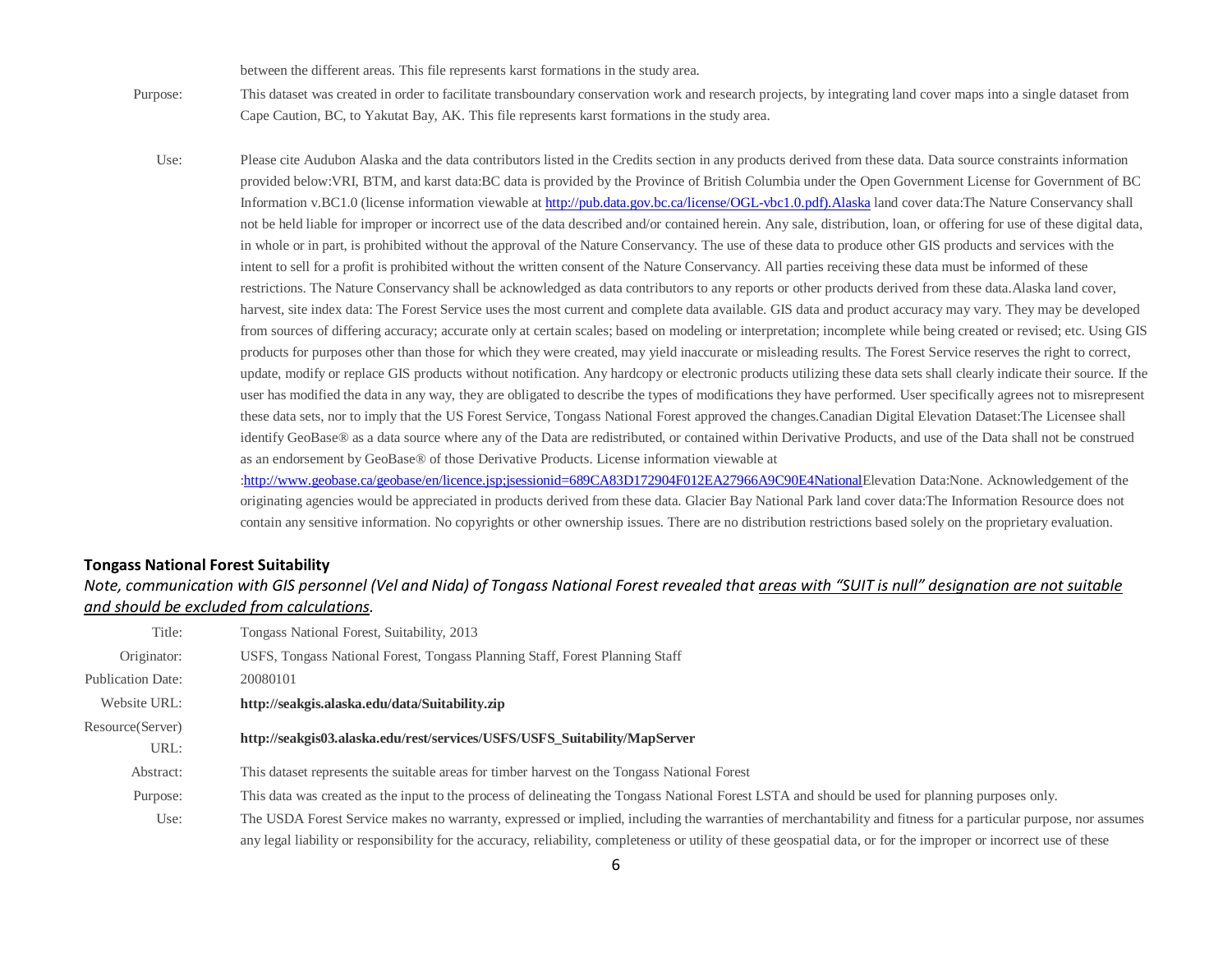geospatial data. These geospatial data and related maps or graphics are not legal documents and are not intended to be used as such. The data and maps may not be used to determine title, ownership, legal descriptions or boundaries, legal jurisdiction, or restrictions that may be in place on either public or private land. Natural hazards may or may not be depicted on the data and maps, and land users should exercise due caution. The data are dynamic and may change over time. The user is responsible to verify the limitations of the geospatial data and to use the data accordingly.The US Forest Service makes no express or implied warranties (including warranties of merchantability and fitness) with respect to the character, function, or capabilities of the electronic services or products or their appropriateness for any users purposes. To ensure distribution of the most current public information, please refer requests for data or products to the US Forest Service. See specific distribution contact information above.

## **Tongass National Forest Activity Polygon**

| Title:                   | Tongass National Forest, Activity Polygon, 2013                                                                                                                      |
|--------------------------|----------------------------------------------------------------------------------------------------------------------------------------------------------------------|
| Originator:              | USFS, Tongass National Forest, Tmber Mangement Staff, Forest Timber Staff                                                                                            |
| <b>Publication Date:</b> | 20070101                                                                                                                                                             |
| Website URL:             | http://seakgis.alaska.edu/data/ActivityPolygon.zip                                                                                                                   |
| Resource(Server)         | http://seakgis03.alaska.edu/rest/services/USFS/USFS ActivityPolygon/MapServer                                                                                        |
| URL:                     |                                                                                                                                                                      |
| Abstract:                | Depicts the area of activities within or in close proximity to an administrative unit. The ActivityPolygon layer is updated for new treatment units and will display |
|                          | the gross boundary of the unit as well as the retained sub-units. Units being managed by the US Forest Service are all that is reliably displayed on this layer.     |
| Purpose:                 | Used for resource planning and management in conjunction with the tabular data stored in the Forest Service Activity Tracking System (FACTS) database.               |
| Progress:                | In work                                                                                                                                                              |
| Frequency:               | As needed                                                                                                                                                            |

### **Tongass National Forest Ranger Districts**

| Title:                   | <b>Ranger Districts</b>                                                                                                                                          |
|--------------------------|------------------------------------------------------------------------------------------------------------------------------------------------------------------|
| Originator:              | <b>USDA</b> Forerst Service Tongass National Forest                                                                                                              |
| <b>Publication Date:</b> | 20071101                                                                                                                                                         |
| Website URL:             | http://seakgis.alaska.edu/data/RangerDistrict.zip                                                                                                                |
| Resource (Server)        | http://seakgis03.alaska.edu/rest/services/USFS/USFS RangerDistrict/MapServer                                                                                     |
| URL:                     |                                                                                                                                                                  |
| Abstract:                | A depiction of the boundary that encompasses a Ranger District.                                                                                                  |
| Purpose:                 | This SDE Geodatabase is intended for read-only use. These data were prepared to describe Forest Service administrative area boundaries. The purpose of the data  |
|                          | is to provide display, identification, and analysis tools for determining current boundary information for Forest Service managers, GIS Specialists, and others. |

### **Tongass National Forest Land Use Designations**

| Title:      | Tongass National Forest, Land Use Designation, 2013                         |
|-------------|-----------------------------------------------------------------------------|
| Originator: | USFS Tongass National Forest, Tongass Planning Staff, Forest Planning Staff |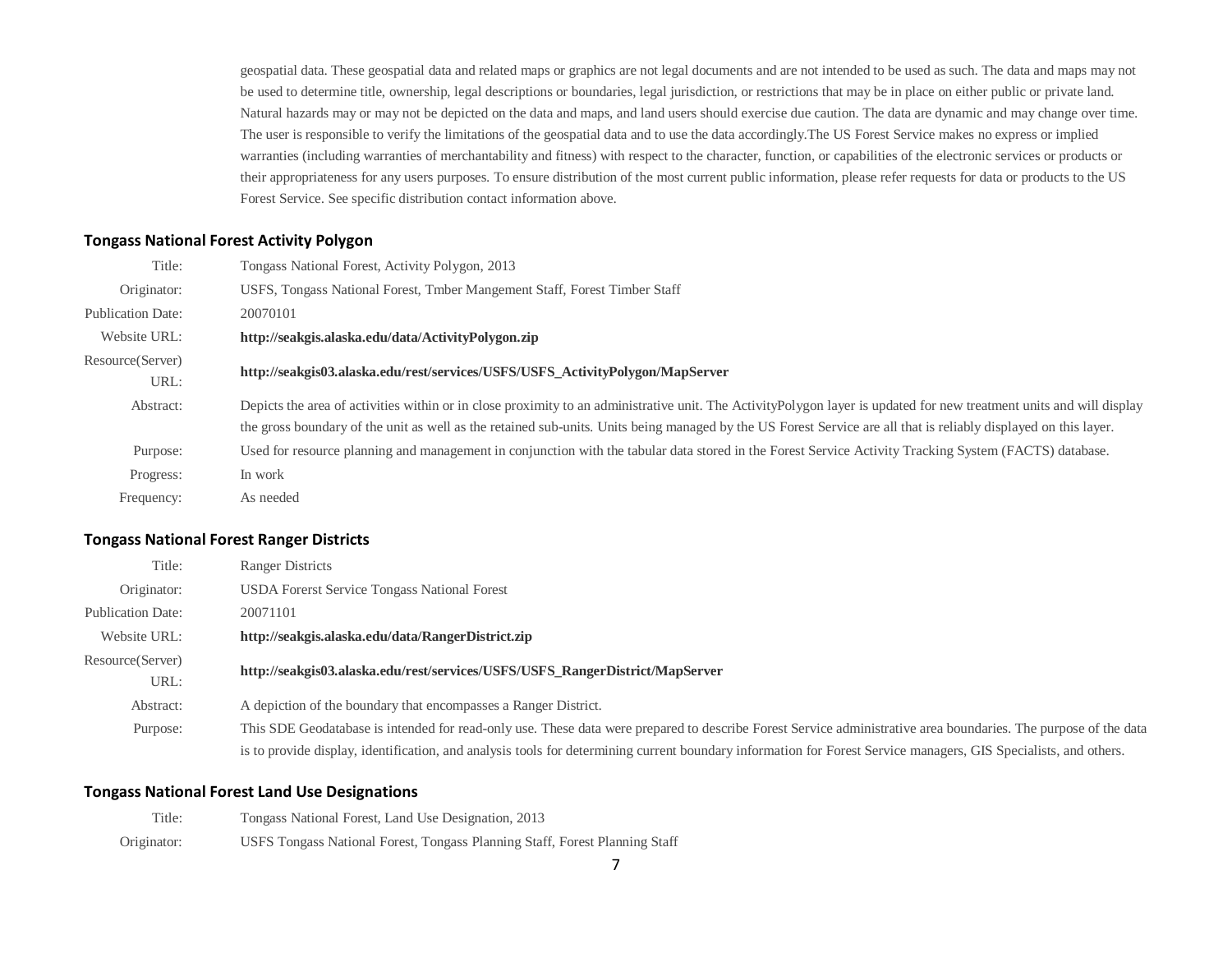| <b>Publication Date:</b> | 20080101                                                                                                                                                     |
|--------------------------|--------------------------------------------------------------------------------------------------------------------------------------------------------------|
| Website URL:             | http://seakgis.alaska.edu/data/LandUseDesignations.zip                                                                                                       |
| Resource(Server)         | http://seakgis03.alaska.edu/rest/services/USFS/USFS_LUD/MapServer                                                                                            |
| URL:                     |                                                                                                                                                              |
| Abstract:                | This dataset is used to denote USFS Land Use Designations (LUD) on the Tongass National Forest. Chapter 3, of Land and Resource Management Plan includes the |
|                          | complete management prescription for the 19 LUDS used in the Forest Plan. Please refer to the following document for further                                 |
|                          | information:https://fs.usda.gov/Internet/FSE_DOCUMENTS/stelprdb5367422.pdfNote: Private land was taken out from this layer. Before doing any calculations,   |
|                          | users will need to overlay with currrent ownership.                                                                                                          |
| Purpose:                 | This dataset is used to denote USFS Land Use Designations (LUD) on the Tongass National Forest. Chapter 3 of Land and Resource Management Plan includes the  |
|                          | complete management prescription for the 19 LUDS used in the Forest Plan.                                                                                    |

# **Tongass National Forest Roadless Rule, 2001**

| Title:         | Tongass National Forest, Roadless Rule 2001, 2013                                                                                                                   |
|----------------|---------------------------------------------------------------------------------------------------------------------------------------------------------------------|
| Originator:    | USFS Tongass National Forest, Tongass Planning Staff, Forest Planning Staff                                                                                         |
| Publication    | 20010101                                                                                                                                                            |
| Date:          |                                                                                                                                                                     |
| Website URL:   | http://seakgis.alaska.edu/data/Roadless.zip                                                                                                                         |
| Resource(Serve | http://seakgis03.alaska.edu/rest/services/USFS/USFS Roadless/MapServer                                                                                              |
| $r)$ URL:      |                                                                                                                                                                     |
| Abstract:      | Created by the Roadless Rule (WO-Group). It's the Law. This coverage contains the true inventoried roadless area and it will not change. Use this feature class for |
|                | Roadless.http://www.fs.usda.gov/wps/portal/fsinternet/!ut/p/c5/04_SB8K8xLLM9MSSzPy8xBz9CP0os3gjAwhwtDDw9_AI8zPwhQoY6IeDdGCqCPOBq                                    |
|                | $wDLG-$                                                                                                                                                             |
|                | AAjgb6fh75uan6BdnZaY6OiooA1tkqlQ!!/dl3/d3/L2dJQSEvUUt3QS9ZQnZ3LzZfMjAwMDAwMDBBODBPSEhWTjBNMDAwMDAwMDA!/?ss=1199                                                     |
|                | 30&navtype=BROWSEBYSUBJECT&cid=null&navid=15115000000000&pnavid=15100000000000&position=BROWSEBY                                                                    |
|                | SUBJECT&ttype=main&pname=Roadless-%2520Maps                                                                                                                         |
| Purpose:       | Used to identify areas on the Tongass where the prohibitions of the roadless rule apply.                                                                            |

## **Roads With Core Attributes**

| Title:                   | Roads With Core Attributes                                                                                                                                         |
|--------------------------|--------------------------------------------------------------------------------------------------------------------------------------------------------------------|
| Originator:              | <b>USDA Forest Service Tongass National Forest</b>                                                                                                                 |
| <b>Publication Date:</b> | 20120827                                                                                                                                                           |
| Website URL:             | http://seakgis.alaska.edu/data/RoadsWithCoreAttributesRSW.zip                                                                                                      |
| Resource(Server)         | http://seakgis03.alaska.edu/rest/services/Transportation/MapServer                                                                                                 |
| URL:                     |                                                                                                                                                                    |
| Abstract:                | A route feature stores the spatial locations (geography) of the road. These feature classes have an (M) value or measure on their vertices. A route system depicts |
|                          |                                                                                                                                                                    |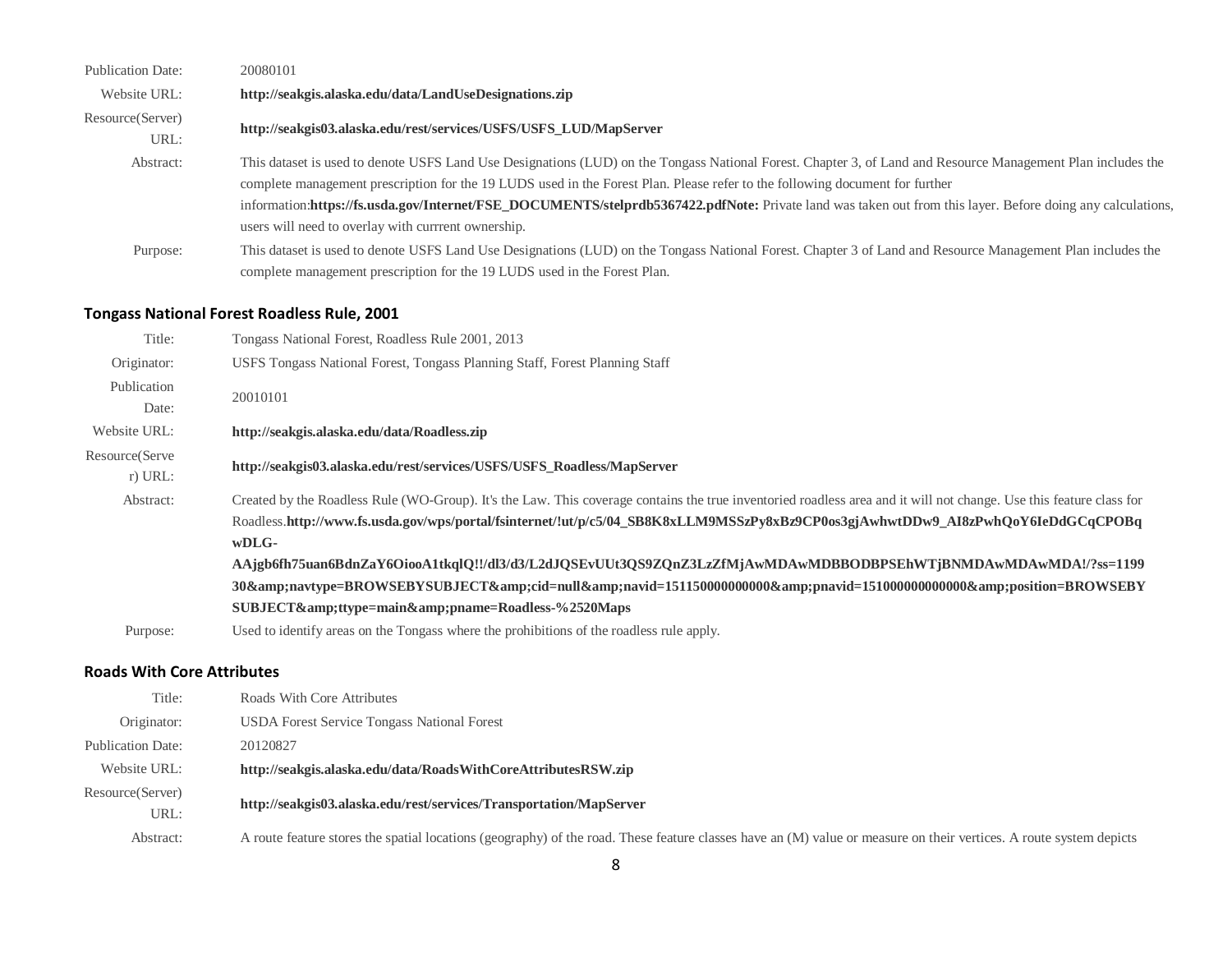all roads within or in close proximity to an administrative unit. A road is a motor vehicle travel way over 50 inches wide, unless classified and managed as a trail. This feature is only SPATIAL ROAD DATA, other data (open, closed, jurisdiction, maintenance level) is stored in INFRA. Used to link spatial roads to INFRA data, ROAD NO., BMP, EMP and Calibration. Routed roads are a single spatial line, all have data in INFRA and this data must be attached. Routed roads need to have INFRA data table attached by use of R10 Geospatial Interface (GI) tool and Visualization named Roads with Core Attributes RSW - This creates an output roads layer and adds the following fields from the INFRA database at NITC: name, lanes, service life, system, surface type, jurisdiction, objective maintenance level, operational maintenance level, route status, functional class and primary maintainer. Routed ROADS CAN HAVE OTHER DATA TABLES ATTACHED, (R10 Stream Data Point-RSW, Road Points -RSW, Bridges-RSW, MVUM Roads and Transportation Atlas. A road may be classified or unclassified. Classified roads are roads within the National Forest System lands planned and managed for motor vehicle access including State roads, county roads, private roads, permitted roads, and Forest Service roads. Unclassified roads are roads not intended to be a part of nor managed as a part of the forests transportation system, such as temporary roads, and unplanned, unengineered, unauthorized off-road vehicle tracks and abandoned travel ways. Route measurements and route directions must correspond to those stored in the INFRA Oracle table RTE\_BASICS. Associated National Application: INFRA Travel Routes. IWeb Infra Roads webpage**[http://basenet.fs.fed.us/support/help/roads/.](http://basenet.fs.fed.us/support/help/roads/)** All routed roads are required to have data in INFRA and all roads having data in INFRA are required to be routed.Note: Extracted from GI on August 27,2012

Purpose: The purpose of this feature class is to depict and label the road network system on this National Forest. It will be used to provide road network information to attach and display INFRA Travel Routes linear and point data for any necessary analysis and management. Route measurements and route directions must correspond to those stored in the Infra Oracle table RTE\_BASICS.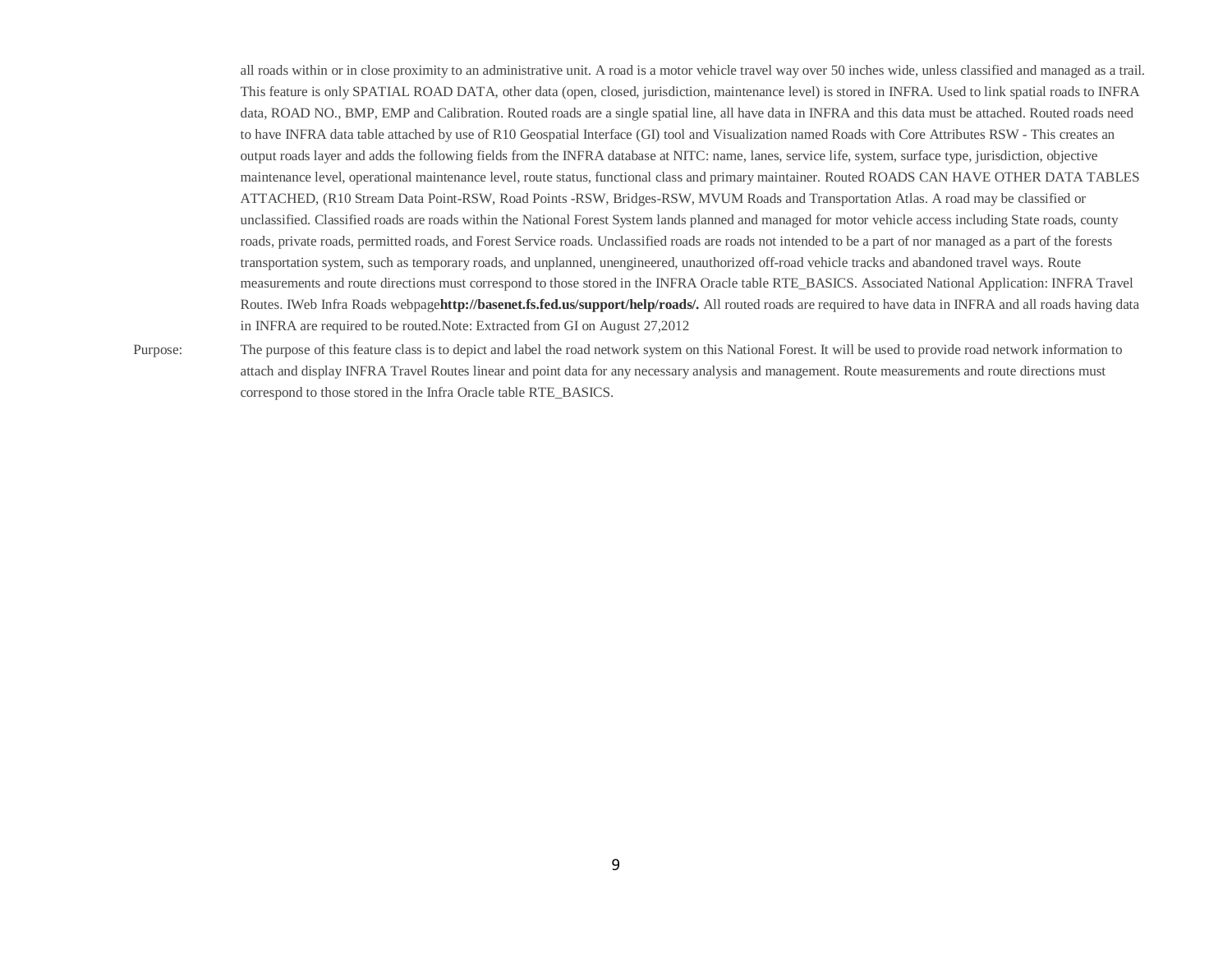### Appendix 2: Sources and assumptions for future planned commercially thinned (CT<sub>e</sub>) acres not included in GIS data

CT<sub>e</sub> =Estimate of stands scheduled for future commercial thin not included in GIS data

#### **Methodology:**

- 1) Determine suitable young growth acres by stand age
- 2) Determine amount of natural disturbance acres by RD; substract from suitable.
- 3) Determine CT acres within 800' of open FS roads
- 4) Determine species prevalence and volume recovery
- 5) Adjust for long log to merchantable log volume

#### **A. Data Source:**

Second or young growth (YG) acres and age distribution by Ranger District provided by

 **Allen Brackley, Research Forester, Alaska Wood Utilization Center, USFS PNW Research Station**

### **B. Determining 'suitable' young growth by Age Class**

Suitable YG in the Tongass NF by age class was reported in Figure I-1, pg 17 in *Alexander et al. 2010* .

Ratios of suitable YG to total YG acres in each age class forest-wide were used to calculate suitable acres within each RD.

|           |           | Approx.                 |                    |                |              |                   |
|-----------|-----------|-------------------------|--------------------|----------------|--------------|-------------------|
| Decade    | Age class | Suitable                | <b>Total Acres</b> | % of total are |              |                   |
| harvested | (2013)    | Acres*                  | (Brackley)         | suitable       |              | The $0-10y$       |
| 2000-2009 |           | 11,000                  | 9.670              | 1009           | Assumed 100% | suitable th       |
| 1990-1999 | 10        | 59,200                  | 61,851             | 96%            |              |                   |
| 1980-1989 | 20        | 53,000                  | 120,429            | 44%            |              | The same          |
| 1970-1979 | 30        | 62,000                  | 127,527            | 49%            |              | every RD t        |
| 1960-1969 | 40        | 49,000                  | 129,193            | 38%            |              |                   |
| 1950-1959 | 50        | 7.000                   | 55,758             | 13%            |              | <b>EXAMPLE:</b>   |
| 1940-1949 | 60        | 800                     | 15,211             | 5%             |              | For stands        |
| pre-1940  | $70+$     | 11,000                  | 3,932              | 1009           | Assumed 100% | 120.429. T        |
|           |           | 253,000                 | 523,571            | 48.32%         |              | <b>Ranger Dis</b> |
|           |           | * Alexander et al. 2010 |                    |                |              |                   |

The 0-10 yr and 70+ yr age classes showed more suitable than total acres; assumed 100%.

The same ratios for each age class were used for every RD throughout the forest.

# For stands 20-29 years old, 53,000 are suitable, or 44% of

120,429. Thus we assumed 44% of 20-29 yo stands in each Ranger District were suitable for harvest.

#### C. Harvested v. natural disturbance stands by Ranger District (CT<sub>e</sub> acres only; PCT acres GIS confirmed with all sensitive acres removed)

YG acres originating from harvest were determined by subtracting harvested acres in each RD reported in Grundy 2008 from Brackley's total YG acres. Calculated % natural disturbance, and subtracted that percent from each age class w/in the RD.

|           |                    | <b>YG Acres</b> | <b>YG natural</b> |                   |
|-----------|--------------------|-----------------|-------------------|-------------------|
|           | <b>Total Acres</b> | harvested       | (total -          | % natural (total- |
| <b>RD</b> | (Brackley)         | (Grundy)        | harvested)        | hvst) /total      |
| ТB        | 177,240            | 166,279         | 10,961            | 6.18%             |
| PB        | 91,248             | 65,043          | 26,205            | 28.72%            |
| Ket       | 44.818             | 35,406          | 9,412             | 21.00%            |
| Wra       | 48,971             | 39,037          | 9,934             | 20.29%            |
| Cra       | 37,436             | 33,364          | 4.072             | 10.88%            |
|           | 399,713            | 339,128         |                   |                   |

### EXAMPLE:

Thorne Bay RD had 166,279 harvested acres out of 177,240 acres of YG, or 93.82%; it was assumed the other 6.18% was natural regeneration. Thus 6.18% was subtracted from every age group in Thorne Bay RD.

#### **D. CT<sub>e</sub> acres available within 800' of open (operable) FS roads**

After suitable YG regenerated after harvest was determined, we assumed 25% of what was left was suitable for Commercial Thinning (Source: Tongass Futures Roundtable Draft Report, 2007).



### **E. CTe harvested when stand reached 55 years within the defined time period**

#### EXAMPLE:

Craig RD has 37,436 acres of YG 5 to 74 years of age. Applying percent suitable by age class based on Table B above yields 17,661 Suitable acres. About 10.88% of Craig's YG is due to natural disturbance (Table C), so subtracting these acres out yields 15,740 acres. We assumed 25% of these acres are suitable for Commercial Thinning, or 3,935 acres - the total shown as harvested by 2069 (no reharvest).

This method was applied across all 5 RDs, for a total harvestable acreage of acres suitable for CT of 40,123.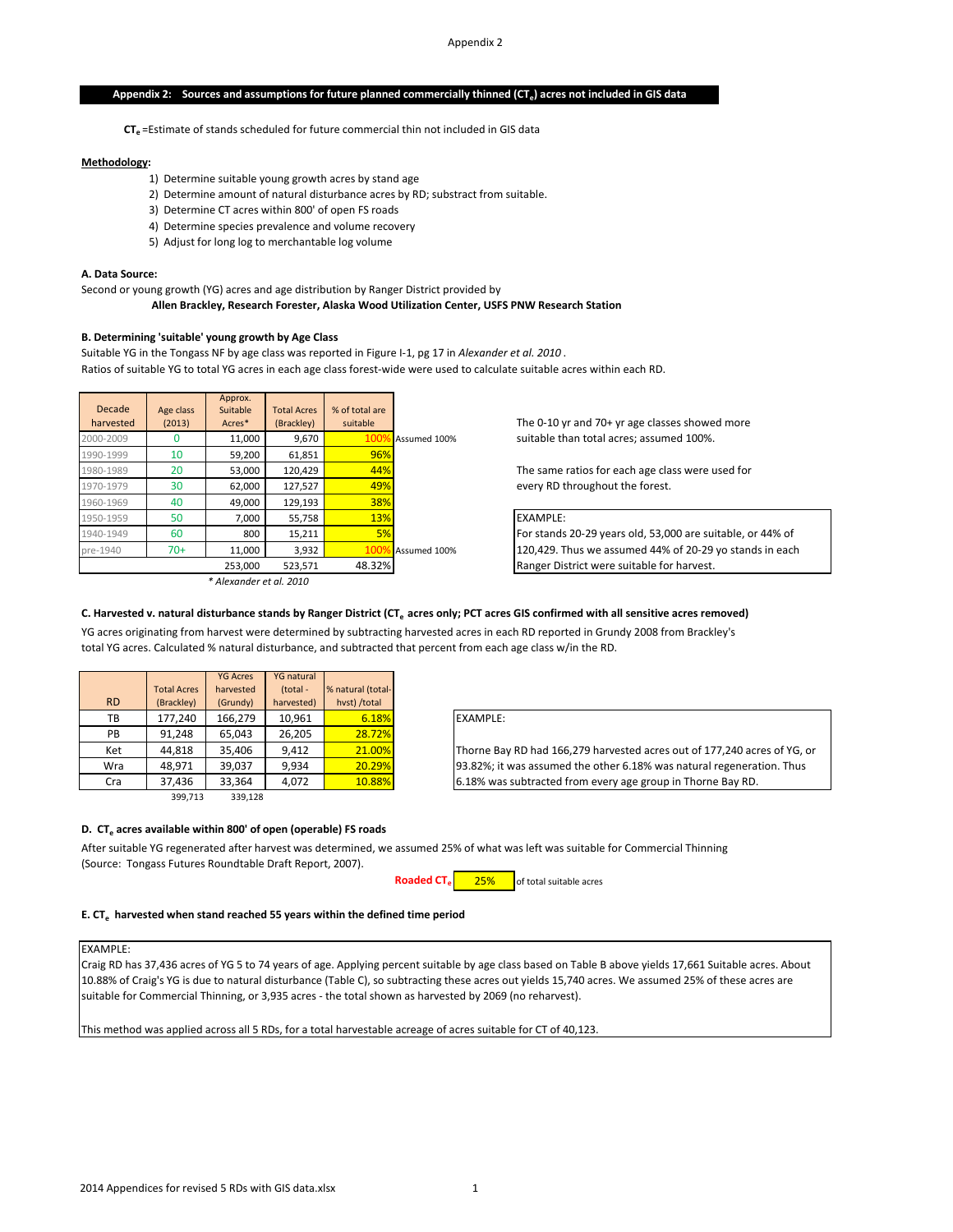### **F. Prevalence of species and Volume Recovery per acre**

|                | avg %      |                                                 | % defect   |
|----------------|------------|-------------------------------------------------|------------|
| <b>Species</b> |            | prevalence <sup>1</sup> avg mbf/ac <sup>2</sup> | subtracted |
| W. Hemlock     | <b>70%</b> | 23                                              | .5%        |
| S. Spruce      | 30%        | ,,,                                             | በ%         |

=ACRES \* 70% resulted in acres assumed to be hemlock =ACRES \* 30% resulted in acres assumed to be spruce Each species was then multiplied by its average mbf/acre; 5% was subtracted from the hemlock mbf

*<sup>1</sup> Prevalence of the two main SE Alaskan tree species estimated from DeMars 2000 and Deal et al. 1991.*

*<sup>2</sup> Personal communication, Tongass NF; Dec. 2013*

### **F. Log Recovery Factor (LRF) (long log to merchantable log)**

 $LRF$  1.2

*personal communication, Alan Brackley, USFS Sitka; 2013*

#### **Sources:**

**Alexander, Susan J., Eric B. Henderson, and Randy Coleman. 2010.** Economic Analysis of Southeast Alaska: Envisioning a sustainable economy with thriving communities. USDA Forest Service Region 10. R10-MB-725, Juneau, Alaska, 93 p.

**DeMars, Donald J. 2000**. Stand-density study of spruce-hemlock stands in Southeastern Alaska. USDA Forest Service, Pacific Northwest Research Station, Sitka, AK. General Tech. Report 496.

**Grundy, Colleen. 2008**. Tongass Young Growth Strategy. White paper. USDA Forest Service, Alaska Region. 90 pp.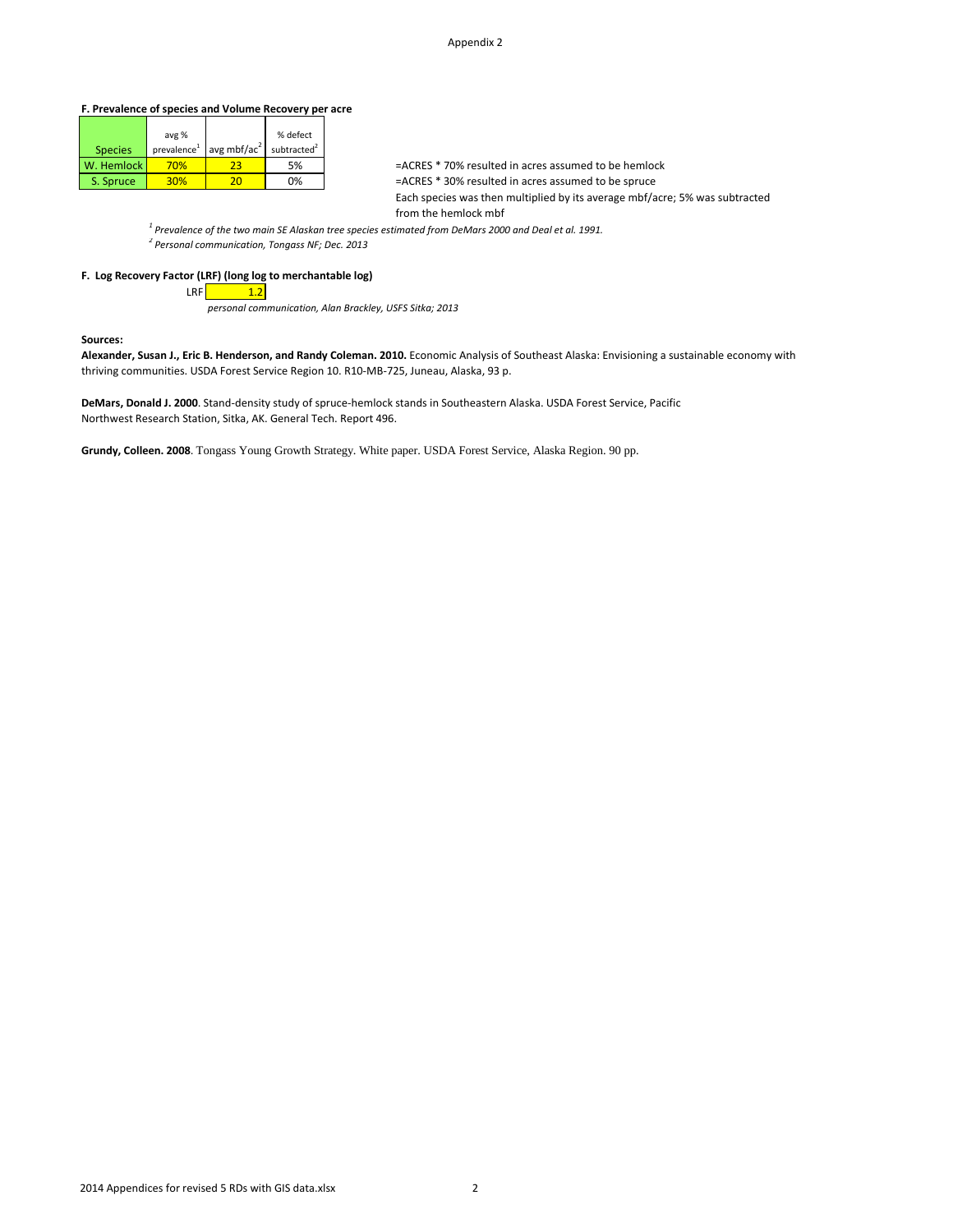### **Appendix 3: May 2014 GIS results - pre-commercially thinned (PCT) acres by stand age**

**GIS Data:** 1) PCT only acres within 800' of open FS roads; all karst removed

- 2) PCT only acres overlapping 800' of open FS roads; all karst removed
- 3) "NULLS" acres (PCT acres with no stand age info) were distributed within stand age on same % basis as PCT with stand age;

assumed averaged log volume recovery to be conservative (low - medium- high)

### **GIS Data Sources:**

Second growth age and acres distribution by Ranger District received from online GIS data combined with FACTS dataset

GIS data from The Southeast Alaska GIS Library (http://seakgis.alaska.edu/)

FACTS dataset provided by Sheila Spores, Tongass National Forest

GIS analysis provided by Conservation Biology Institute (http://consbio.org/) , Corvallis, Oregon

| <b>MBF per Acre</b> |                     |                                    | avg mbf/ac |            |            |             |                          |
|---------------------|---------------------|------------------------------------|------------|------------|------------|-------------|--------------------------|
| <b>Species</b>      | avg %<br>prevalence | % defect                           | <b>PCT</b> | Null - low | Null - med | Null - high | Avg mbf/ac Null<br>acres |
| W. Hemlock          | 70%                 | 5%                                 | 23         |            |            | 23          | 14                       |
| S. Spruce           | <b>30%</b>          | 0%                                 | 20         |            | 10         | 20          |                          |
|                     |                     | personal communication, Tongass NF |            | 33.3%      | 33.3%      | 33.3%       |                          |

Prevalence of the two main SE Alaskan tree species estimated from:

DeMars, Donald J. 2000. Stand-density study of spruce-hemlock stands in Southeastern Alaska. USDA Forest Service, Pacific Northwest Research Station, Sitka, AK. General Tech. Report 496.

Deal, R. L., C. D. Oliver, and B. T. Bormann. 1991. Reconstruction of mixed hemlock-spruce stands in coastal southeast Alaska. Can. J. For. Res. 21:643-654.

**Long log to merchantable log recovery factor LRF** 1.2

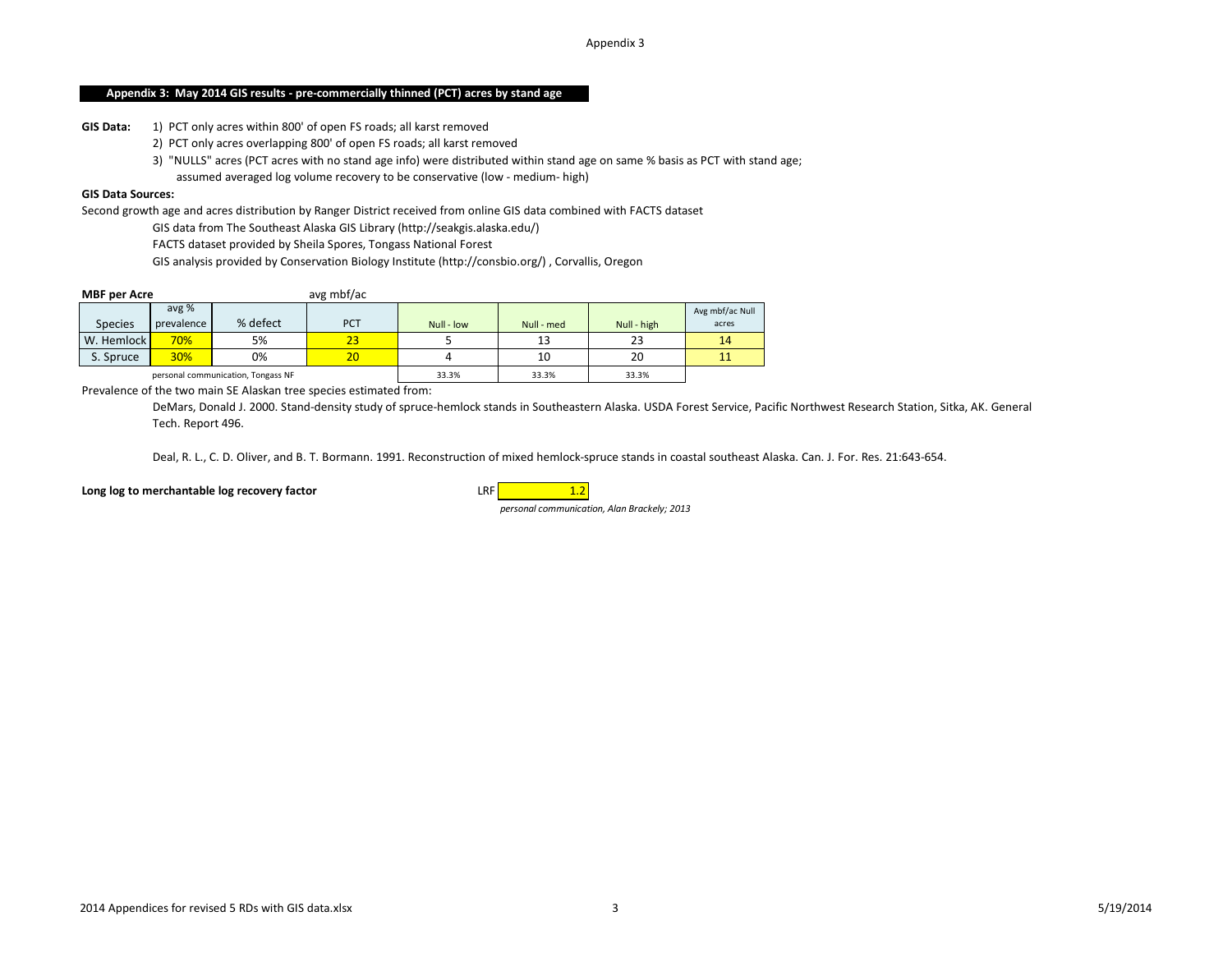|                  |               |                      |                   | Suitable (ONLY Operable Roads) Roaded Area for Harvest (Acres) In 800 ft Buffer, Karst Removed |                   |               |                   |                      |                   |                 |                   |
|------------------|---------------|----------------------|-------------------|------------------------------------------------------------------------------------------------|-------------------|---------------|-------------------|----------------------|-------------------|-----------------|-------------------|
|                  |               | <b>Craig</b>         |                   | <b>Ketchikan - Misty</b>                                                                       |                   | Petersburg    |                   |                      | <b>Thorne Bay</b> | <b>Wrangell</b> |                   |
|                  |               | <b>Precommercial</b> | <b>Commercial</b> | Precommercial                                                                                  | <b>Commercial</b> | Precommercial | <b>Commercial</b> | <b>Precommercial</b> | <b>Commercial</b> | Precommercial   | <b>Commercial</b> |
|                  |               | <b>Thin</b>          | <b>Thin</b>       | <b>Thin</b>                                                                                    | <b>Thin</b>       | <b>Thin</b>   | <b>Thin</b>       | <b>Thin</b>          | <b>Thin</b>       | <b>Thin</b>     | <b>Thin</b>       |
|                  | $5-9$         |                      |                   |                                                                                                |                   |               |                   |                      |                   |                 |                   |
|                  | $10 - 14$     |                      |                   |                                                                                                |                   |               |                   | 3.5                  |                   |                 |                   |
|                  | $15-19$       |                      |                   | 507.6                                                                                          |                   |               |                   | 21.0                 |                   | 4.9             |                   |
|                  | $20 - 24$     | 331.8                |                   | 406.1                                                                                          |                   | 380.9         |                   | 755.7                |                   | 1,032.1         |                   |
|                  | $25-29$       | 134.7                |                   | 521.1                                                                                          |                   | 684.4         |                   | 1,139.3              |                   | 1,145.8         |                   |
|                  | 30-34         |                      |                   | 114.0                                                                                          |                   | 1,313.9       |                   | 1,271.9              |                   | 1,759.8         |                   |
|                  | 35-39         | 23.6                 |                   | 547.5                                                                                          |                   | 1,250.1       |                   | 2,184.6              |                   | 687.9           |                   |
|                  | 40-44         | 33.9                 |                   | 498.6                                                                                          |                   | 722.9         |                   | 2,201.4              |                   | 2,072.7         |                   |
| <b>Stand Age</b> | 45-49         | 409.3                |                   | 55.7                                                                                           |                   | 1,035.5       |                   | 3,858.5              |                   | 0.2             |                   |
|                  | 50-54         | 558.7                | 23.4              | 143.0                                                                                          |                   | 239.7         |                   | 337.6                | 0.5               | 8.7             |                   |
|                  | 55-59         |                      |                   | 0.0                                                                                            |                   | 17.2          |                   |                      |                   |                 |                   |
|                  | 60-64         |                      |                   |                                                                                                |                   |               |                   |                      | 4.5               |                 |                   |
|                  | 65-69         |                      |                   |                                                                                                |                   |               |                   |                      |                   |                 |                   |
|                  | 70-74         |                      |                   |                                                                                                |                   |               |                   |                      |                   |                 |                   |
|                  | <b>NULL</b>   | 75.4                 |                   |                                                                                                |                   | 5,110.4       |                   | 2,238.3              | 0.2               |                 |                   |
|                  | <b>Totals</b> | 1,567.3              | 23.4              | 2,793.6                                                                                        | 0.0               | 10,754.9      | 0.0               | 14,011.8             | 5.1               | 6,712.1         | 0.0               |
|                  |               |                      | 1,590.7           |                                                                                                | 2,793.6           |               | 10,754.9          |                      | 14,016.9          |                 | 6,712.1           |

## NULL = no age given

| NULL acres distribution based on distribution of PCT age classes. |  |  |  |  |
|-------------------------------------------------------------------|--|--|--|--|
|-------------------------------------------------------------------|--|--|--|--|

|                  | <b>JJ-JJ</b>          | 23.U                                                              |         | ر. ، +د                                                                                               |         | ⊥،د∪د⊥     |          | 5,104.0                                                                                                 |          | 001.5      |         |
|------------------|-----------------------|-------------------------------------------------------------------|---------|-------------------------------------------------------------------------------------------------------|---------|------------|----------|---------------------------------------------------------------------------------------------------------|----------|------------|---------|
| <b>Stand Age</b> | $40 - 44$             | 33.9                                                              |         | 498.6                                                                                                 |         | 722.9      |          | 2,201.4                                                                                                 |          | 2,072.7    |         |
|                  | 45-49                 | 409.3                                                             |         | 55.7                                                                                                  |         | 1,035.5    |          | 3,858.5                                                                                                 |          | 0.2        |         |
|                  | 50-54                 | 558.7                                                             | 23.4    | 143.0                                                                                                 |         | 239.7      |          | 337.6                                                                                                   | 0.5      | 8.7        |         |
|                  | 55-59                 |                                                                   |         | 0.0                                                                                                   |         | 17.2       |          |                                                                                                         |          |            |         |
|                  | 60-64                 |                                                                   |         |                                                                                                       |         |            |          |                                                                                                         | 4.5      |            |         |
|                  | 65-69                 |                                                                   |         |                                                                                                       |         |            |          |                                                                                                         |          |            |         |
|                  | 70-74                 |                                                                   |         |                                                                                                       |         |            |          |                                                                                                         |          |            |         |
|                  | <b>NULL</b>           | 75.4                                                              |         |                                                                                                       |         | 5,110.4    |          | 2,238.3                                                                                                 | 0.2      |            |         |
|                  | <b>Totals</b>         | 1,567.3                                                           | 23.4    | 2,793.6                                                                                               | 0.0     | 10,754.9   | 0.0      | 14,011.8                                                                                                | 5.1      | 6,712.1    | 0.0     |
|                  |                       |                                                                   | 1,590.7 |                                                                                                       | 2,793.6 |            | 10,754.9 |                                                                                                         | 14,016.9 |            | 6,712.1 |
|                  | $NULL = no$ age given |                                                                   |         |                                                                                                       |         |            |          |                                                                                                         |          |            |         |
|                  |                       |                                                                   |         | From GIS layers, Tonass National Forest and Southeast Alaska GIS library (http://seakgis.alaska.edu/) |         |            |          |                                                                                                         |          |            |         |
|                  |                       |                                                                   |         |                                                                                                       |         |            |          |                                                                                                         |          |            |         |
|                  |                       | NULL acres distribution based on distribution of PCT age classes. |         |                                                                                                       |         |            |          |                                                                                                         |          |            |         |
|                  |                       | <b>Craig</b>                                                      |         | <b>Ketchikan</b>                                                                                      |         | Petersburg |          | <b>ThorneBay</b>                                                                                        |          | Wrangell   |         |
|                  |                       | <b>PCT</b>                                                        | NULL*   | <b>PCT</b>                                                                                            | NULL*   | <b>PCT</b> | NULL*    | <b>PCT</b>                                                                                              | NULL*    | <b>PCT</b> | NULL*   |
|                  | $5-9$                 | 0.0                                                               | 0.0     | 0.0                                                                                                   | 0.0     | 0.0        | 0.0      | 0.0                                                                                                     | 0.0      | 0.0        | 0.0     |
|                  | $10-14$               | 0.0                                                               | 0.0     | 0.0                                                                                                   | 0.0     | 0.0        | 0.0      | 3.5                                                                                                     | 0.7      | 0.0        | 0.0     |
|                  | $15-19$               | 0.0                                                               | 0.0     | 507.6                                                                                                 | 0.0     | 0.0        | 0.0      | 21.0                                                                                                    | 4.0      | 4.9        | 0.0     |
|                  | $20 - 24$             | 331.8                                                             | 16.8    | 406.1                                                                                                 | 0.0     | 380.9      | 344.8    | 755.7                                                                                                   | 143.7    | 1,032.1    | 0.0     |
|                  | $25-29$               | 134.7                                                             | 6.8     | 521.1                                                                                                 | 0.0     | 684.4      | 619.6    | 1,139.3                                                                                                 | 216.6    | 1,145.8    | 0.0     |
|                  | 30-34                 | 0.0                                                               | 0.0     | 114.0                                                                                                 | 0.0     | 1,313.9    | 1,189.6  | 1,271.9                                                                                                 | 241.8    | 1,759.8    | 0.0     |
| <b>Stand Age</b> | 35-39                 | 23.6                                                              | 1.2     | 547.5                                                                                                 | 0.0     | 1,250.1    | 1,131.8  | 2,184.6                                                                                                 | 415.4    | 687.9      | 0.0     |
|                  | 40-44                 | 33.9                                                              | 1.7     | 498.6                                                                                                 | 0.0     | 722.9      | 654.4    | 2,201.4                                                                                                 | 418.6    | 2,072.7    | 0.0     |
|                  | 45-49                 | 409.3                                                             | 20.7    | 55.7                                                                                                  | 0.0     | 1,035.5    | 937.5    | 3,858.5                                                                                                 | 733.6    | 0.2        | 0.0     |
|                  | 50-54                 | 558.7                                                             | 51.6    | 143.0                                                                                                 | 0.0     | 239.7      | 217.0    | 337.6                                                                                                   | 64.7     | 8.7        | 0.0     |
|                  | 55-59                 | 0.0                                                               | 0.0     | 0.0                                                                                                   | 0.0     | 17.2       | 15.6     | 0.0                                                                                                     | 0.0      | 0.0        | 0.0     |
|                  | 60-64                 | 0.0                                                               | 0.0     | 0.0                                                                                                   | 0.0     | 0.0        | 0.0      | 0.0                                                                                                     | 4.5      | 0.0        | 0.0     |
|                  | 65-69                 | 0.0                                                               | 0.0     | 0.0                                                                                                   | 0.0     | 0.0        | 0.0      | 0.0                                                                                                     | 0.0      | 0.0        | 0.0     |
|                  | 70-74                 | 0.0                                                               | 0.0     | 0.0                                                                                                   | 0.0     | 0.0        | 0.0      | 0.0                                                                                                     | 0.0      | 0.0        | 0.0     |
|                  | <b>Totals</b>         | 1,492.0                                                           | 98.7    | 2,793.6                                                                                               | 0.0     | 5,644.6    | 5,110.4  | 11,773.5                                                                                                | 2,243.4  | 6,712.1    | 0.0     |
|                  |                       |                                                                   | 1,590.7 |                                                                                                       | 2,793.6 |            | 10,754.9 |                                                                                                         | 14,016.9 |            | 6,712.1 |
|                  |                       | * plus GIS-reported CT acres (very small acreage amount)          |         |                                                                                                       |         |            |          |                                                                                                         |          |            |         |
|                  |                       |                                                                   |         |                                                                                                       |         |            |          | Suitable (ONLY Operable Roads) Roaded Area for Harvest (Acres) Overlanning 800 ft Buffer, Karst Removed |          |            |         |

**Suitable (ONLY Operable Roads) Roaded Area for Harvest (Acres) Overlapping 800 ft Buffer, Karst Removed**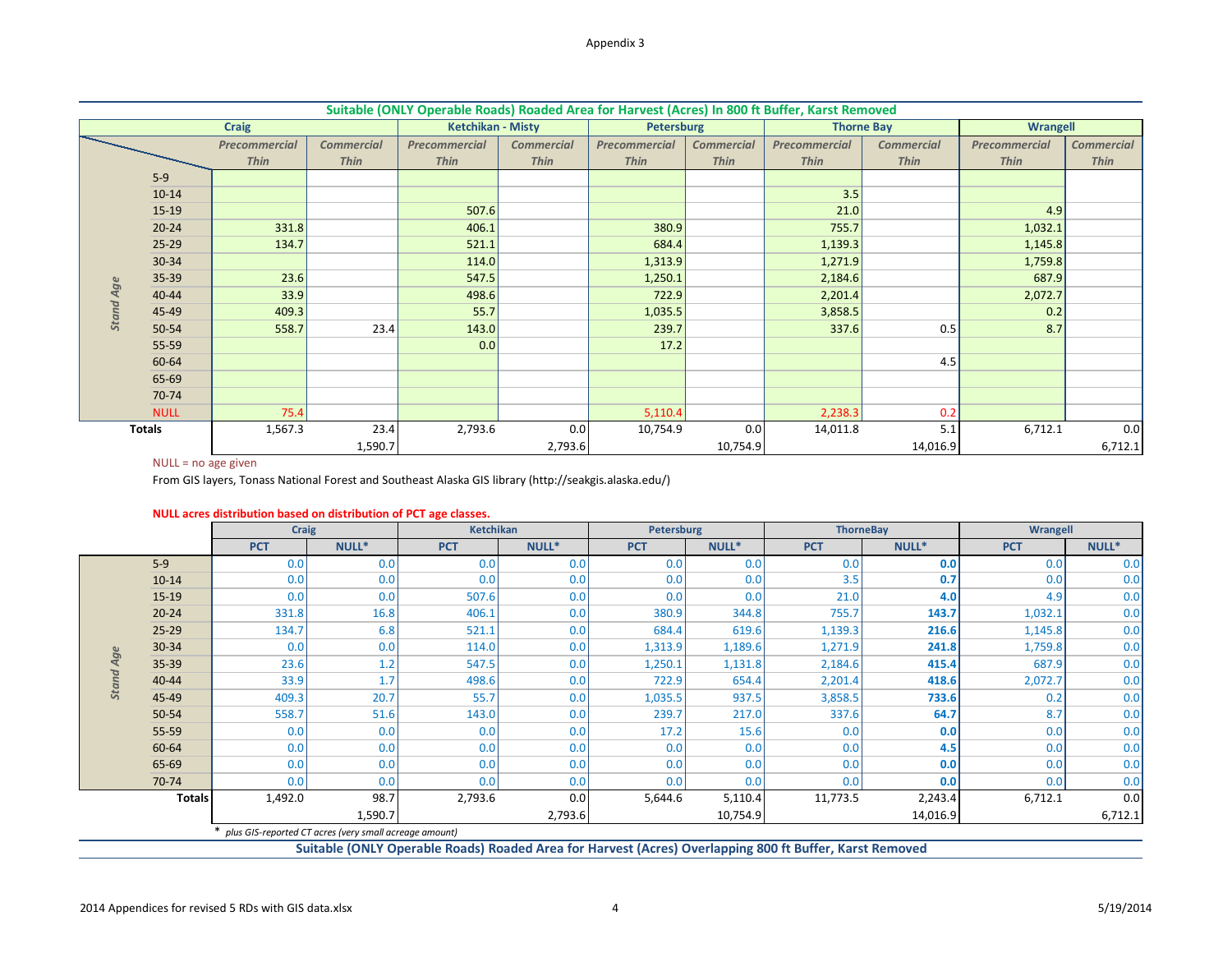| <b>Craig</b> |               |               | <b>Ketchikan - Misty</b> |               | <b>Petersburg</b> |               | <b>Thorne Bay</b> |               | <b>Wrangell</b>   |               |                   |
|--------------|---------------|---------------|--------------------------|---------------|-------------------|---------------|-------------------|---------------|-------------------|---------------|-------------------|
|              |               | Precommercial | <b>Commercial</b>        | Precommercial | <b>Commercial</b> | Precommercial | <b>Commercial</b> | Precommercial | <b>Commercial</b> | Precommercial | <b>Commercial</b> |
|              |               | Thin          | <b>Thin</b>              | <b>Thin</b>   | <b>Thin</b>       | <b>Thin</b>   | <b>Thin</b>       | <b>Thin</b>   | <b>Thin</b>       | <b>Thin</b>   | Thin              |
|              | $5-9$         |               |                          |               |                   |               |                   |               |                   |               |                   |
|              | $10 - 14$     |               |                          |               |                   |               |                   | 3.5           |                   |               |                   |
|              | 15-19         |               |                          | 853.2         |                   |               |                   | 33.7          |                   | 4.9           |                   |
|              | $20 - 24$     | 393.7         |                          | 608.5         |                   | 550.7         |                   | 955.1         |                   | 1,493.4       |                   |
|              | $25-29$       | 214.1         |                          | 708.3         |                   | 990.6         |                   | 1,670.4       |                   | 1,605.5       |                   |
|              | $30 - 34$     |               |                          | 250.6         |                   | 1,777.1       |                   | 2,124.4       |                   | 2,360.7       |                   |
|              | $35 - 39$     | 54.7          |                          | 1,566.0       |                   | 2,210.5       |                   | 2,954.7       |                   | 1,130.5       |                   |
| Age          | 40-44         | 40.3          |                          | 1,139.4       |                   | 1,435.5       |                   | 3,198.7       |                   | 3,457.4       |                   |
| <b>Stand</b> | 45-49         | 999.7         |                          | 55.8          |                   | 1,581.7       |                   | 6,388.4       |                   | 0.7           |                   |
|              | 50-54         | 837.7         | 27.6                     | 345.8         |                   | 472.4         |                   | 964.9         | 0.5               | 40.5          |                   |
|              | 55-59         |               |                          | 0.4           |                   | 43.4          |                   |               |                   |               |                   |
|              | 60-64         |               |                          |               |                   |               |                   |               | 4.5               |               |                   |
|              | 65-69         |               |                          |               |                   |               |                   |               |                   |               |                   |
|              | 70-74         |               |                          |               |                   |               |                   |               |                   |               |                   |
|              | <b>NULL</b>   | 176.8         |                          |               |                   | 8,321.2       |                   | 3,078.3       | 0.5               |               |                   |
|              | <b>Totals</b> | 2,717.1       | 27.6                     | 5,527.8       | 0.0               | 17,383.1      | 0.0               | 21,372.1      | 5.6               | 10,093.7      | 0.0               |
|              |               |               | 2,744.7                  |               | 5,527.8           |               | 17,383.1          |               | 21,377.6          |               | 10,093.7          |

|                  | <b>JJ-JJ</b>          | J4.7                                                              |         | ∪י∩חיל                                                                                                |         | 2,210.9    |          | 2,994.1          |          | ביסכדיד    |          |
|------------------|-----------------------|-------------------------------------------------------------------|---------|-------------------------------------------------------------------------------------------------------|---------|------------|----------|------------------|----------|------------|----------|
|                  | 40-44                 | 40.3                                                              |         | 1,139.4                                                                                               |         | 1,435.5    |          | 3,198.7          |          | 3,457.4    |          |
| <b>Stand Age</b> | 45-49                 | 999.7                                                             |         | 55.8                                                                                                  |         | 1,581.7    |          | 6,388.4          |          | 0.7        |          |
|                  | 50-54                 | 837.7                                                             | 27.6    | 345.8                                                                                                 |         | 472.4      |          | 964.9            | 0.5      | 40.5       |          |
|                  | 55-59                 |                                                                   |         | 0.4                                                                                                   |         | 43.4       |          |                  |          |            |          |
|                  | 60-64                 |                                                                   |         |                                                                                                       |         |            |          |                  | 4.5      |            |          |
|                  | 65-69                 |                                                                   |         |                                                                                                       |         |            |          |                  |          |            |          |
|                  | 70-74                 |                                                                   |         |                                                                                                       |         |            |          |                  |          |            |          |
|                  | <b>NULL</b>           | 176.8                                                             |         |                                                                                                       |         | 8,321.2    |          | 3,078.3          | 0.5      |            |          |
|                  | <b>Totals</b>         | 2,717.1                                                           | 27.6    | 5,527.8                                                                                               | 0.0     | 17,383.1   | 0.0      | 21,372.1         | 5.6      | 10,093.7   | 0.0      |
|                  |                       |                                                                   | 2,744.7 |                                                                                                       | 5,527.8 |            | 17,383.1 |                  | 21,377.6 |            | 10,093.7 |
|                  | $NULL = no$ age given |                                                                   |         |                                                                                                       |         |            |          |                  |          |            |          |
|                  |                       |                                                                   |         | From GIS layers, Tonass National Forest and Southeast Alaska GIS library (http://seakgis.alaska.edu/) |         |            |          |                  |          |            |          |
|                  |                       |                                                                   |         |                                                                                                       |         |            |          |                  |          |            |          |
|                  |                       | NULL acres distribution based on distribution of PCT age classes. |         |                                                                                                       |         |            |          |                  |          |            |          |
|                  |                       | <b>Craig</b>                                                      |         | Ketchikan                                                                                             |         | Petersburg |          | <b>ThorneBay</b> |          | Wrangell   |          |
|                  |                       | <b>PCT</b>                                                        | NULL*   | <b>PCT</b>                                                                                            | NULL*   | <b>PCT</b> | NULL*    | <b>PCT</b>       | NULL*    | <b>PCT</b> | NULL*    |
|                  |                       |                                                                   |         |                                                                                                       |         |            |          |                  |          |            |          |
|                  | $5-9$                 | 0.0                                                               | 0.0     | 0.0                                                                                                   | 0.0     | 0.0        | 0.0      | 0.0              | 0.0      | 0.0        | 0.0      |
|                  | $10 - 14$             | 0.0                                                               | 0.0     | 0.0                                                                                                   | 0.0     | 0.0        | 0.0      | 3.5              | 0.6      | 0.0        | 0.0      |
|                  | $15-19$               | 0.0                                                               | 0.0     | 853.2                                                                                                 | 0.0     | 0.0        | 0.0      | 33.7             | 5.7      | 4.9        | 0.0      |
|                  | $20 - 24$             | 393.7                                                             | 27.4    | 608.5                                                                                                 | 0.0     | 550.7      | 505.6    | 955.1            | 160.7    | 1,493.4    | 0.0      |
|                  | $25 - 29$             | 214.1                                                             | 14.9    | 708.3                                                                                                 | 0.0     | 990.6      | 909.7    | 1,670.4          | 281.1    | 1,605.5    | 0.0      |
|                  | 30-34                 | 0.0                                                               | 0.0     | 250.6                                                                                                 | 0.0     | 1,777.1    | 1,631.8  | 2,124.4          | 357.5    | 2,360.7    | 0.0      |
|                  | 35-39                 | 54.7                                                              | 3.8     | 1,566.0                                                                                               | 0.0     | 2,210.5    | 2,029.8  | 2,954.7          | 497.3    | 1,130.5    | 0.0      |
|                  | $40 - 44$             | 40.3                                                              | 2.8     | 1,139.4                                                                                               | 0.0     | 1,435.5    | 1,318.1  | 3,198.7          | 538.3    | 3,457.4    | 0.0      |
| <b>Stand Age</b> | 45-49                 | 999.7                                                             | 69.6    | 55.8                                                                                                  | 0.0     | 1,581.7    | 1,452.4  | 6,388.4          | 1,075.2  | 0.7        | 0.0      |
|                  | 50-54                 | 837.7                                                             | 85.9    | 345.8                                                                                                 | 0.0     | 472.4      | 433.8    | 964.9            | 162.9    | 40.5       | 0.0      |
|                  | 55-59                 | 0.0                                                               | 0.0     | 0.4                                                                                                   | 0.0     | 43.4       | 39.8     | 0.0              | 0.0      | 0.0        | 0.0      |
|                  | 60-64                 | 0.0                                                               | 0.0     | 0.0                                                                                                   | 0.0     | 0.0        | 0.0      | 0.0              | 4.5      | 0.0        | 0.0      |
|                  | 65-69                 | 0.0                                                               | 0.0     | 0.0                                                                                                   | 0.0     | 0.0        | 0.0      | 0.0              | 0.0      | 0.0        | 0.0      |
|                  | 70-74                 | 0.0                                                               | 0.0     | 0.0                                                                                                   | 0.0     | 0.0        | 0.0      | 0.0              | 0.0      | 0.0        | 0.0      |
|                  | <b>Totals</b>         | 2,540.3                                                           | 204.4   | 5,527.8                                                                                               | 0.0     | 9,062.0    | 8,321.2  | 18,293.8         | 3,083.8  | 10,093.7   | 0.0      |

### **NULL acres distribution based on distribution of PCT age classes.**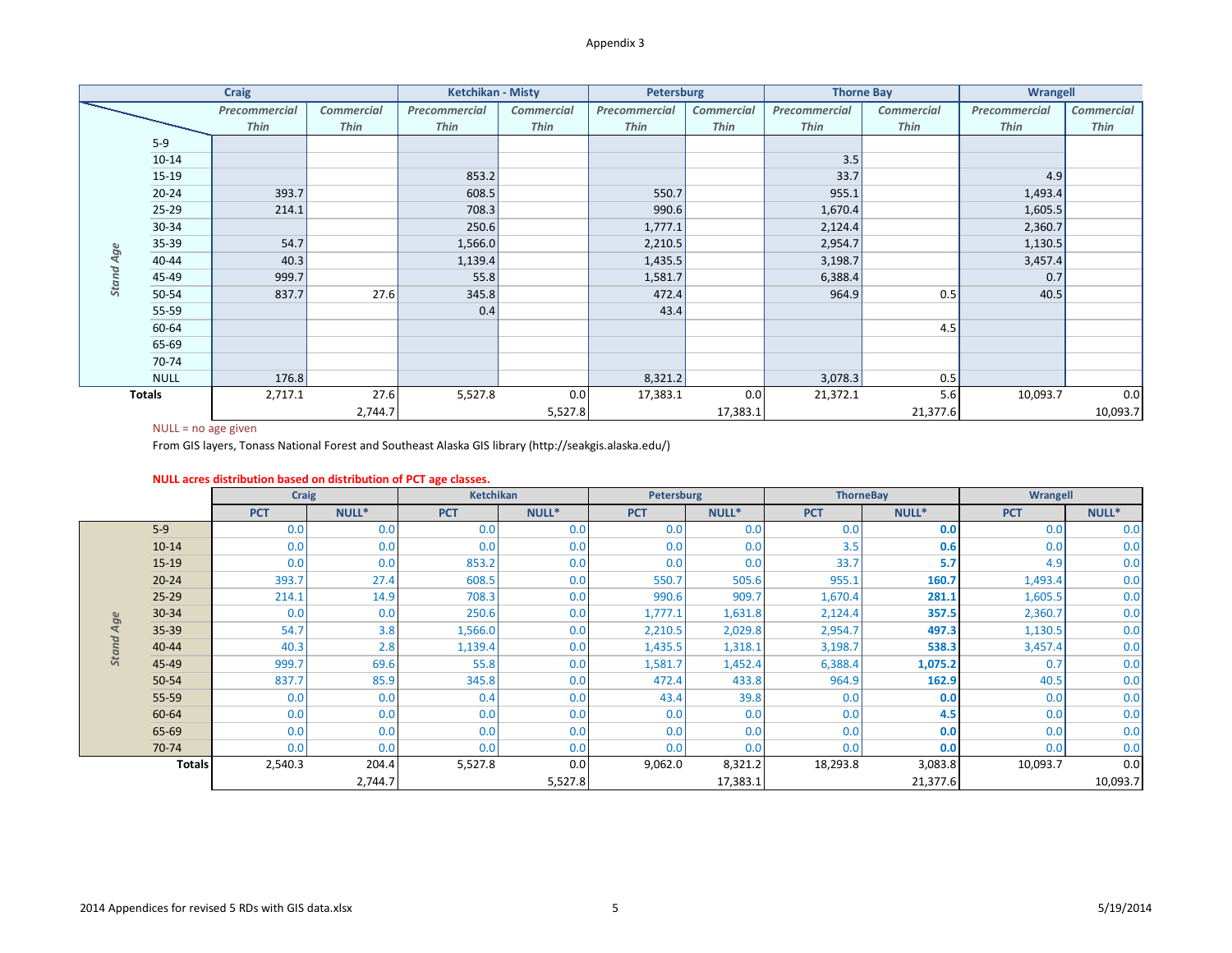## Appendix 4 (a)

# **Appendix 4 (a): GIS-confirmed results for PCT; acres by stand age**

|                |       |          |     | Avg mbf/ac |            |                        |    |
|----------------|-------|----------|-----|------------|------------|------------------------|----|
| <b>Species</b> | avg % | % defect | PCT | Null - low | Null - med | Null - high Null acres |    |
| hemlock        | 70%   | 5%       | 23  |            | 13         | 23                     | 14 |
| spruce         | 30%   | 0%       | 20  |            | 10         | 20                     |    |

|                     |                  |                          | *  plus GIS-reported CT acres (very small acreage amount) |                          |                          |
|---------------------|------------------|--------------------------|-----------------------------------------------------------|--------------------------|--------------------------|
|                     | <b>Age Class</b> |                          | Acres                                                     |                          | Overlap                  |
|                     | in 2014          | In Road                  | In Road                                                   | Overlap                  | Buffer,                  |
| <b>By Age Class</b> | (yrs)            | Buffer, PCT              | Buffer, Null*                                             | Buffer, PCT              | Null*                    |
| Craig RD            | $5-9$            |                          |                                                           |                          |                          |
|                     | $10 - 14$        |                          | $\overline{a}$                                            |                          |                          |
|                     | 15-19            | $\frac{1}{2}$            | ÷.                                                        | $\overline{a}$           | $\overline{a}$           |
|                     | $20 - 24$        | 332                      | 17                                                        | 394                      | 27                       |
|                     | 25-29            | 135                      | 7                                                         | 214                      | 15                       |
|                     | 30-34            | $\overline{a}$           |                                                           |                          |                          |
|                     | 35-39            | 24                       | 1                                                         | 55                       | 4                        |
|                     | 40-44            | 34                       | 2                                                         | 40                       | 3                        |
|                     |                  | 409                      | 21                                                        |                          | 70                       |
|                     | 45-49            |                          |                                                           | 1,000                    |                          |
|                     | 50-54            | 559                      | 52                                                        | 838                      | 86                       |
|                     | 55-59            | $\overline{\phantom{0}}$ | $\overline{a}$                                            | $\overline{\phantom{a}}$ | $\overline{a}$           |
|                     | 60-64            | ÷,                       | ÷,                                                        | $\overline{a}$           | $\overline{\phantom{0}}$ |
|                     | 65-69            | $\frac{1}{2}$            | $\frac{1}{2}$                                             | $\overline{\phantom{a}}$ | $\overline{\phantom{a}}$ |
|                     | 70-74            | $\overline{a}$           | $\overline{a}$                                            | $\overline{a}$           | $\overline{a}$           |
|                     | <b>Total</b>     | 1,492                    | 99                                                        | 2,540                    | 204                      |
| Ketchikan RD        | $5-9$            | $\overline{\phantom{a}}$ | $\overline{a}$                                            | $\overline{a}$           | $\overline{a}$           |
|                     | $10 - 14$        | ÷.                       | ÷,                                                        |                          | $\overline{a}$           |
|                     | 15-19            | 508                      | ÷,                                                        | 853                      | $\overline{a}$           |
|                     | $20 - 24$        | 406                      |                                                           | 608                      |                          |
|                     | 25-29            | 521                      |                                                           | 708                      | $\overline{a}$           |
|                     | 30-34            | 114                      |                                                           | 251                      |                          |
|                     | 35-39            | 547                      | ÷,                                                        | 1,566                    | $\overline{a}$           |
|                     | 40-44            | 499                      |                                                           | 1,139                    |                          |
|                     | 45-49            | 56                       | $\overline{\phantom{a}}$                                  | 56                       | $\overline{a}$           |
|                     | 50-54            | 143                      | ÷,                                                        | 346                      | $\overline{a}$           |
|                     | 55-59            | 0                        | $\qquad \qquad \blacksquare$                              | 0                        | $\overline{\phantom{0}}$ |
|                     | 60-64            |                          | $\qquad \qquad \blacksquare$                              |                          | $\overline{\phantom{0}}$ |
|                     | 65-69            | $\overline{\phantom{a}}$ | $\overline{\phantom{a}}$                                  | $\overline{\phantom{a}}$ | $\overline{\phantom{0}}$ |
|                     | 70-74            | ÷,                       | ٠                                                         |                          | $\overline{a}$           |
|                     | <b>Total</b>     | 2,794                    | ÷                                                         | 5,528                    | ÷,                       |
| Petersburg RD       | $5-9$            | $\overline{\phantom{a}}$ | $\overline{\phantom{a}}$                                  | $\blacksquare$           | $\overline{\phantom{0}}$ |
|                     | $10 - 14$        | $\overline{\phantom{a}}$ | $\overline{\phantom{a}}$                                  | $\overline{a}$           | $\overline{\phantom{0}}$ |
|                     | 15-19            | ÷,                       | ÷,                                                        | $\blacksquare$           | $\overline{\phantom{a}}$ |
|                     | $20 - 24$        | 381                      | 345                                                       | 551                      | 506                      |
|                     | 25-29            | 684                      | 620                                                       | 991                      | 910                      |
|                     | 30-34            | 1,314                    | 1,190                                                     | 1,777                    | 1,632                    |
|                     | 35-39            | 1,250                    | 1,132                                                     | 2,211                    | 2,030                    |
|                     | 40-44            | 723                      | 654                                                       | 1,436                    | 1,318                    |
|                     | 45-49            | 1,036                    | 938                                                       | 1,582                    | 1,452                    |
|                     | 50-54            | 240                      | 217                                                       | 472                      | 434                      |
|                     | 55-59            | 17                       | 16                                                        | 43                       | 40                       |
|                     | 60-64            |                          |                                                           |                          |                          |
|                     | 65-69            |                          |                                                           |                          |                          |
|                     | 70-74            |                          |                                                           |                          |                          |
|                     | <b>Total</b>     | 5,645                    | 5,110                                                     | 9,062                    | 8,321                    |
|                     |                  |                          |                                                           |                          |                          |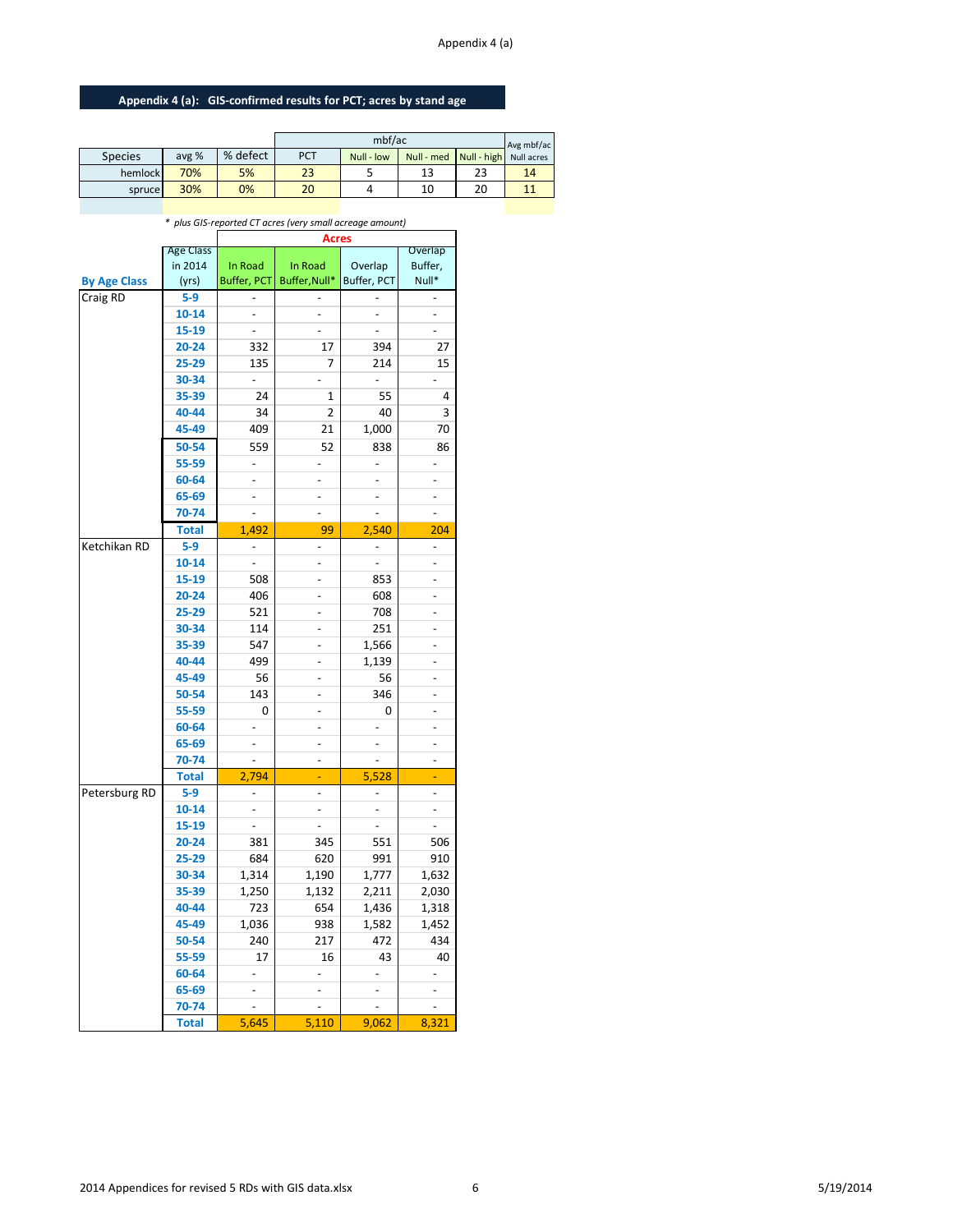## Appendix 4 (a)

| Thorne Bay RD | $5-9$        | ÷,                       | $\overline{\phantom{0}}$ | $\overline{\phantom{a}}$     |              |
|---------------|--------------|--------------------------|--------------------------|------------------------------|--------------|
|               | $10 - 14$    | 3                        | $\mathbf{1}$             | 3                            | $\mathbf{1}$ |
|               | 15-19        | 21                       | 4                        | 34                           | 6            |
|               | $20 - 24$    | 756                      | 144                      | 955                          | 161          |
|               | 25-29        | 1,139                    | 217                      | 1,670                        | 281          |
|               | 30-34        | 1,272                    | 242                      | 2,124                        | 358          |
|               | 35-39        | 2,185                    | 415                      | 2,955                        | 497          |
|               | 40-44        | 2,201                    | 419                      | 3,199                        | 538          |
|               | 45-49        | 3,859                    | 734                      | 6,388                        | 1,075        |
|               | 50-54        | 338                      | 65                       | 965                          | 163          |
|               | 55-59        | $\overline{\phantom{0}}$ | $\overline{\phantom{0}}$ | $\qquad \qquad \blacksquare$ |              |
|               | 60-64        |                          | 4                        |                              | 4            |
|               | 65-69        |                          |                          |                              |              |
|               | 70-74        |                          |                          |                              |              |
|               | <b>Total</b> | 11,773                   | 2,243                    | 18,294                       | 3,084        |
|               |              |                          |                          |                              |              |
| Wrangell RD   | $5-9$        |                          |                          |                              |              |
|               | $10 - 14$    |                          |                          |                              |              |
|               | 15-19        | 5                        | -                        | 5                            |              |
|               | $20 - 24$    | 1,032                    | -                        | 1,493                        |              |
|               | 25-29        | 1,146                    |                          | 1,606                        |              |
|               | 30-34        | 1,760                    |                          | 2,361                        |              |
|               | 35-39        | 688                      |                          | 1,131                        |              |
|               | 40-44        | 2,073                    | -                        | 3,457                        |              |
|               | 45-49        | 0                        | -                        | $\mathbf{1}$                 |              |
|               | 50-54        | 9                        | -                        | 41                           |              |
|               | 55-59        |                          |                          |                              |              |
|               | 60-64        |                          | $\overline{\phantom{0}}$ |                              |              |
|               | 65-69        |                          | -                        |                              |              |
|               | 70-74        |                          | $\overline{\phantom{0}}$ |                              |              |

*\* plus GIS-reported CT acres (very small acreage amount)*

| <b>By Age Class</b>  |                                      | <b>Acres</b>                  |                          |                        |                             |  |  |  |  |
|----------------------|--------------------------------------|-------------------------------|--------------------------|------------------------|-----------------------------|--|--|--|--|
| <b>Tongass total</b> | <b>Age Class</b><br>in 2014<br>(yrs) | In Road<br><b>Buffer, PCT</b> | In Road<br>Buffer, Null* | Overlap<br>Buffer, PCT | Overlap<br>Buffer,<br>Null* |  |  |  |  |
| 2005-2010            | $5-9$                                |                               |                          |                        |                             |  |  |  |  |
| 2000-2004            | $10 - 14$                            | 3                             | 1                        | 3                      | $\mathbf{1}$                |  |  |  |  |
| 1995-1999            | 15-19                                | 534                           | 4                        | 892                    | 6                           |  |  |  |  |
| 1990-1994            | $20 - 24$                            | 2,907                         | 505                      | 4,001                  | 694                         |  |  |  |  |
| 1985-1989            | $25 - 29$                            | 3,625                         | 843                      | 5,189                  | 1,206                       |  |  |  |  |
| 1980-1984            | 30-34                                | 4,460                         | 1,431                    | 6,513                  | 1,989                       |  |  |  |  |
| 1975-1979            | 35-39                                | 4,694                         | 1,548                    | 7,916                  | 2,531                       |  |  |  |  |
| 1970-1974            | 40-44                                | 5,530                         | 1,075                    | 9,271                  | 1,859                       |  |  |  |  |
| 1965-1969            | 45-49                                | 5,359                         | 1,692                    | 9,026                  | 2,597                       |  |  |  |  |
| 1960-1964            | 50-54                                | 1,288                         | 333                      | 2,661                  | 683                         |  |  |  |  |
| 1955-1959            | 55-59                                | 17                            | 16                       | 44                     | 40                          |  |  |  |  |
| 1950-1954            | 60-64                                |                               | 4                        |                        | 4                           |  |  |  |  |
| 1945-1949            | 65-69                                |                               |                          |                        |                             |  |  |  |  |
| 1940-1944            | 70-74                                |                               |                          |                        |                             |  |  |  |  |
|                      |                                      | 28,416                        | 7,453                    | 45,518                 | 11,609                      |  |  |  |  |
|                      |                                      |                               | 35,868                   |                        | 57,127                      |  |  |  |  |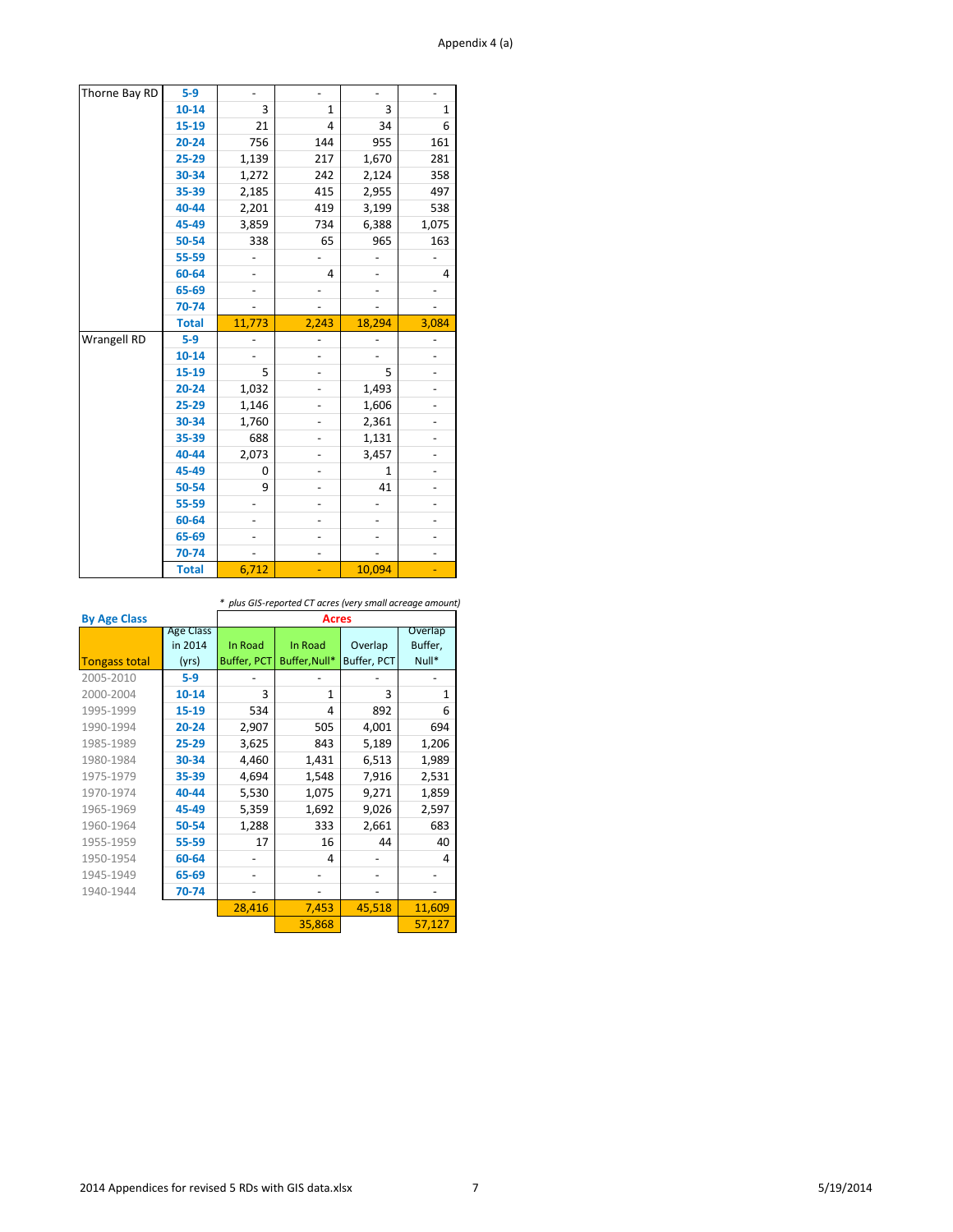## Appendix 4 (b)

# **Appendix 4 (b): GIS-confirmed results for PCT within 800' of open FS road**

|                                |               |                          |                          | * plus GIS-reported CT acres (very small acreage amount)<br>** long log to merch. log recovery factor |                          |                          |                          |                          |                          |                          |                          |
|--------------------------------|---------------|--------------------------|--------------------------|-------------------------------------------------------------------------------------------------------|--------------------------|--------------------------|--------------------------|--------------------------|--------------------------|--------------------------|--------------------------|
| <b>Within Open Road Buffer</b> |               |                          |                          |                                                                                                       |                          |                          |                          | <b>MBF</b>               |                          |                          |                          |
|                                |               |                          | Acres                    |                                                                                                       | <b>PCT</b>               |                          | Null                     |                          | total mbf by species     |                          |                          |
|                                |               | In Road                  | In Road                  | Western                                                                                               |                          | Western                  |                          | Western                  |                          |                          | Annual avg<br>mbf        |
| <b>By 5-yr Period</b>          | at 55 years   | Buffer, PCT              | Buffer, Null*            | Hemlock-5%<br>defect                                                                                  | Sitka Spruce             | Hemlock -5%<br>defect    | Sitka Spruce             | Hemlock -5%<br>defect    | Sitka Spruce             | **1.2 LRF                | harvested                |
| Craig RD                       | Years         | PCT                      | <b>CT</b>                | WH                                                                                                    | SS                       | WH                       | SS                       | WH                       | SS                       | mbf                      | annual mbf               |
|                                | 2015-2019     | 559                      | 52                       | 8,545                                                                                                 | 3,352                    | 469                      | 175                      | 9,014                    | 3,528                    | 15,050                   | 3,010                    |
|                                | 2020-2024     | 409                      | 21                       | 6,260                                                                                                 | 2,456                    | 188                      | 70                       | 6,448                    | 2,526                    | 10,769                   | 2,154                    |
|                                | 2025-2029     | 34                       | 2                        | 519                                                                                                   | 203                      | 16                       | 6                        | 534                      | 209                      | 892                      | 178                      |
|                                | 2030-2034     | 24                       | $\mathbf 1$              | 361                                                                                                   | 142                      | 11                       | 4                        | 372                      | 146                      | 621                      | 124                      |
|                                | 2035-2039     |                          |                          |                                                                                                       |                          |                          |                          |                          |                          |                          |                          |
|                                | 2040-2044     | 135                      | 7                        | 2,060                                                                                                 | 808                      | 62                       | 23                       | 2,122                    | 831                      | 3,544                    | 709                      |
|                                | 2045-2049     | 332                      | 17                       | 5,075                                                                                                 | 1,991                    | 152                      | 57                       | 5,227                    | 2,048                    | 8,730                    | 1,746                    |
|                                | 2050-2054     |                          |                          |                                                                                                       |                          |                          |                          |                          |                          |                          |                          |
|                                | 2055-2059     | $\overline{\phantom{a}}$ | $\overline{\phantom{a}}$ | $\blacksquare$                                                                                        | $\overline{\phantom{a}}$ | $\overline{\phantom{a}}$ | $\overline{\phantom{a}}$ | $\overline{\phantom{a}}$ | $\blacksquare$           | $\overline{\phantom{a}}$ | $\overline{\phantom{a}}$ |
|                                | 2060-2064     | $\overline{\phantom{a}}$ | $\overline{\phantom{a}}$ | $\overline{\phantom{a}}$                                                                              | $\overline{\phantom{a}}$ | $\overline{\phantom{a}}$ | $\overline{\phantom{a}}$ | $\overline{\phantom{a}}$ | $\overline{\phantom{a}}$ | $\overline{\phantom{a}}$ |                          |
|                                | 2065-2069     |                          |                          |                                                                                                       |                          |                          | $\overline{\phantom{a}}$ | $\overline{\phantom{a}}$ |                          |                          |                          |
|                                | 2070-2074     | 559                      | 52                       | 8,545                                                                                                 | 3,352                    | 469                      | 175                      | 9,014                    | 3,528                    | 15,050                   | 3,010                    |
|                                | 2075-2079     | 409                      | 21                       | 6,260                                                                                                 | 2,456                    | 188                      | 70                       | 6,448                    | 2,526                    | 10,769                   | 2,154                    |
|                                | Total to 2069 | 1,492                    | 99                       | 22,820                                                                                                | 8,952                    | 897                      | 336                      | 23,717                   | 9,288                    | 39,606                   |                          |
| Ketchikan RD                   | Years         | PCT                      | CT                       | WH                                                                                                    | SS                       | WH                       | SS                       | WH                       | SS                       | mbf                      | annual mbf               |
|                                | 2015-2019     | 143                      | $\overline{\phantom{a}}$ | 2,187                                                                                                 | 858                      |                          | $\overline{\phantom{a}}$ | 2,187                    | 858                      | 3,653                    | 731                      |
|                                | 2020-2024     | 56                       | $\centerdot$             | 852                                                                                                   | 334                      | $\qquad \qquad -$        | $\overline{\phantom{a}}$ | 852                      | 334                      | 1,424                    | 285                      |
|                                | 2025-2029     | 499                      | $\overline{\phantom{a}}$ | 7,626                                                                                                 | 2,992                    | $\overline{\phantom{a}}$ | $\overline{\phantom{a}}$ | 7,626                    | 2,992                    | 12,742                   | 2,548                    |
|                                | 2030-2034     | 547                      | $\overline{\phantom{a}}$ | 8,374                                                                                                 | 3,285                    |                          | $\overline{\phantom{a}}$ | 8,374                    | 3,285                    | 13,991                   | 2,798                    |
|                                | 2035-2039     | 114                      | $\overline{\phantom{a}}$ | 1,743                                                                                                 | 684                      | $\overline{\phantom{a}}$ | $\overline{\phantom{a}}$ | 1,743                    | 684                      | 2,912                    | 582                      |
|                                | 2040-2044     | 521                      | $\overline{\phantom{a}}$ | 7,970                                                                                                 | 3,127                    | $\blacksquare$           | $\overline{\phantom{a}}$ | 7,970                    | 3,127                    | 13,316                   | 2,663                    |
|                                | 2045-2049     | 406                      | $\overline{\phantom{a}}$ | 6,212                                                                                                 | 2,437                    | $\overline{\phantom{a}}$ | $\overline{\phantom{a}}$ | 6,212                    | 2,437                    | 10,378                   | 2,076                    |
|                                | 2050-2054     | 508                      | $\overline{\phantom{a}}$ | 7,764                                                                                                 | 3,046                    | $\overline{\phantom{a}}$ | $\overline{\phantom{a}}$ | 7,764                    | 3,046                    | 12,972                   | 2,594                    |
|                                | 2055-2059     |                          | $\overline{\phantom{a}}$ |                                                                                                       |                          | $\overline{\phantom{a}}$ | $\overline{\phantom{a}}$ |                          |                          |                          |                          |
|                                | 2060-2064     |                          | $\overline{\phantom{a}}$ |                                                                                                       |                          | $\overline{\phantom{a}}$ | $\overline{\phantom{a}}$ |                          | $\overline{\phantom{a}}$ |                          |                          |
|                                | 2065-2069     | $\overline{\phantom{a}}$ | $\overline{\phantom{a}}$ | $\blacksquare$                                                                                        | $\blacksquare$           | $\overline{\phantom{a}}$ | $\overline{\phantom{a}}$ | $\blacksquare$           | $\blacksquare$           | $\overline{\phantom{a}}$ | $\blacksquare$           |
|                                | 2070-2074     | 143                      | $\overline{\phantom{a}}$ | 2,187                                                                                                 | 858                      | $\overline{\phantom{a}}$ | $\overline{\phantom{a}}$ | 2,187                    | 858                      | 3,653                    | 731                      |
|                                | 2075-2079     | 56                       | $\centerdot$             | 852                                                                                                   | 334                      |                          |                          | 852                      | 334                      | 1,424                    | 285                      |
|                                | Total to 2069 | 2,794                    |                          | 42,729                                                                                                | 16,762                   |                          |                          | 42,729                   | 16,762                   | 71,388                   |                          |
| Petersburg RD                  | Years         | PCT                      | CT                       | WH                                                                                                    | SS                       | WH                       | SS                       | WH                       | SS                       | mbf                      | annual mbf               |
|                                | 2015-2019     | 257                      | 233                      | 3,929                                                                                                 | 1,541                    | 2,114                    | 791                      | 6,043                    | 2,332                    | 10,051                   | 2,010                    |
|                                | 2020-2024     | 1,036                    | 938                      | 15,838                                                                                                | 6,213                    | 8,520                    | 3,188                    | 24,358                   | 9,401                    | 40,511                   | 8,102                    |
|                                | 2025-2029     | 723                      | 654                      | 11,056                                                                                                | 4,337                    | 5,948                    | 2,225                    | 17,004                   | 6,562                    | 28,280                   | 5,656                    |
|                                | 2030-2034     | 1,250                    | 1,132                    | 19,121                                                                                                | 7,501                    | 10,286                   | 3,848                    | 29,407                   | 11,349                   | 48,908                   | 9,782                    |
|                                | 2035-2039     | 1,314                    | 1,190                    | 20,096                                                                                                | 7,883                    | 10,811                   | 4,044                    | 30,907                   | 11,928                   | 51,402                   | 10,280                   |
|                                | 2040-2044     | 684                      | 620                      | 10,467                                                                                                | 4,106                    | 5,631                    | 2,107                    | 16,098                   | 6,213                    | 26,773                   | 5,355                    |
|                                | 2045-2049     | 381                      | 345                      | 5,826                                                                                                 | 2,285                    | 3,134                    | 1,172                    | 8,960                    | 3,458                    | 14,901                   | 2,980                    |
|                                | 2050-2054     | $\overline{\phantom{a}}$ | $\overline{\phantom{a}}$ |                                                                                                       | $\overline{\phantom{a}}$ | $\blacksquare$           | $\overline{\phantom{a}}$ | $\blacksquare$           | $\overline{\phantom{a}}$ |                          | $\overline{\phantom{a}}$ |
|                                | 2055-2059     | $\overline{\phantom{a}}$ | $\overline{\phantom{a}}$ | $\overline{\phantom{a}}$                                                                              | $\overline{\phantom{a}}$ | $\blacksquare$           | $\overline{\phantom{a}}$ | $\overline{\phantom{a}}$ | $\overline{\phantom{a}}$ | $\overline{\phantom{a}}$ | $\overline{\phantom{a}}$ |
|                                | 2060-2064     | $\overline{\phantom{a}}$ | $\overline{\phantom{a}}$ | $\overline{\phantom{a}}$                                                                              | $\overline{\phantom{a}}$ | $\overline{\phantom{a}}$ | $\overline{\phantom{a}}$ | $\overline{\phantom{a}}$ | $\overline{\phantom{a}}$ | $\overline{\phantom{a}}$ | $\overline{\phantom{a}}$ |
|                                | 2065-2069     | $\blacksquare$           | $\overline{\phantom{a}}$ |                                                                                                       | $\overline{\phantom{a}}$ | $\sim$                   | $\overline{\phantom{a}}$ |                          |                          |                          |                          |
|                                | 2070-2074     | 257                      | 233                      | 3,929                                                                                                 | 1,541                    | 2,114                    | 791                      | 6,043                    | 2,332                    | 10,051                   | 2,010                    |
|                                | 2075-2079     | 1,036                    | 938                      | 15,838                                                                                                | 6,213                    | 8,520                    | 3,188                    | 24,358                   | 9,401                    | 40,511                   | 8,102                    |
|                                | Total to 2069 | 5,645                    | 5,110                    | 86,334                                                                                                | 33,867                   | 46,445                   | 17,375                   | 132,779                  | 51,243                   | 220,826                  |                          |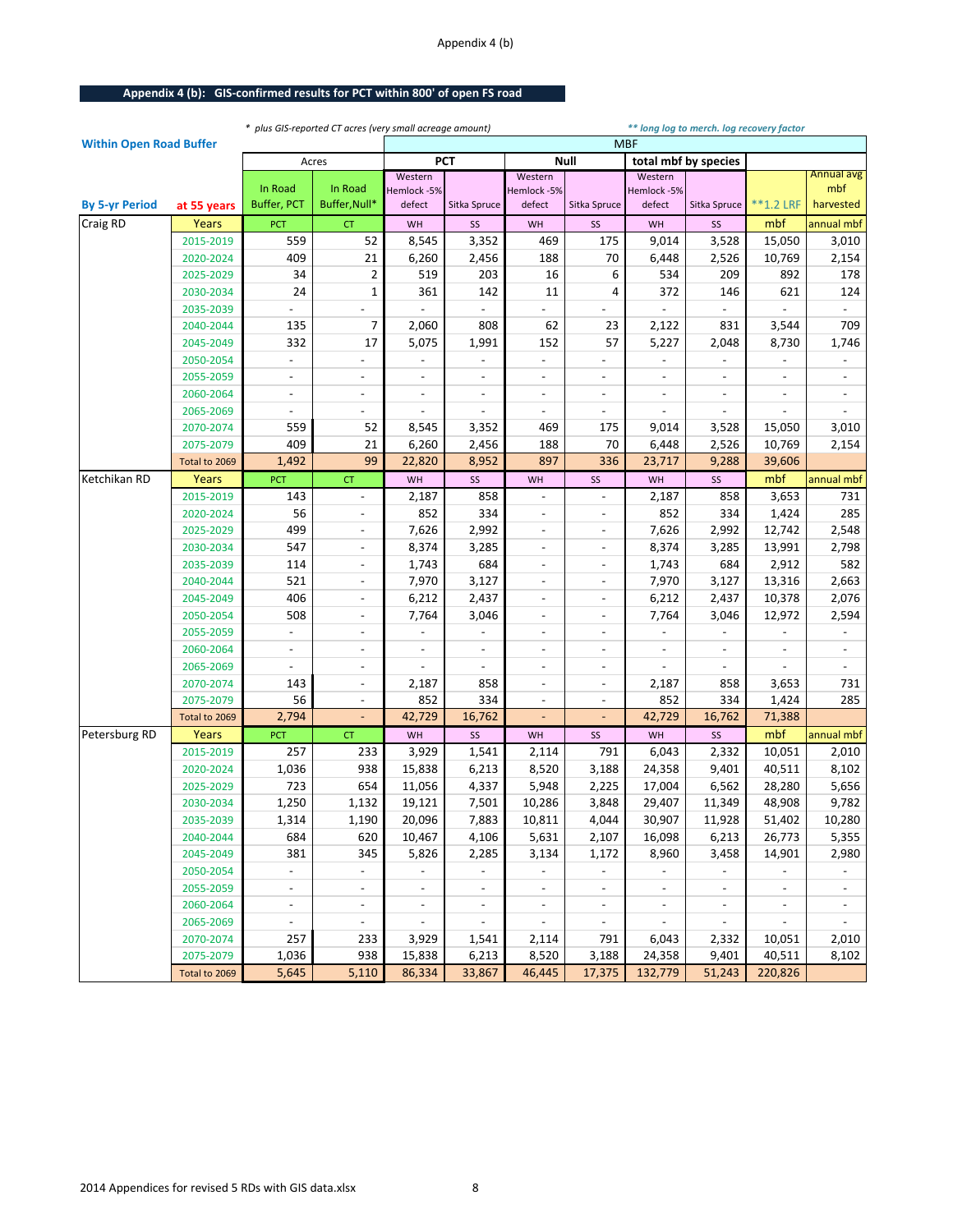| Thorne Bay RD      | Years         | <b>PCT</b>               | <b>CT</b>                | WH      | SS                       | WH                       | SS                       | WH                       | SS                       | mbf                      | annual mbf   |
|--------------------|---------------|--------------------------|--------------------------|---------|--------------------------|--------------------------|--------------------------|--------------------------|--------------------------|--------------------------|--------------|
|                    | 2015-2019     | 338                      | 69                       | 5,163   | 2,026                    | 628                      | 235                      | 5,792                    | 2,261                    | 9,663                    | 1,933        |
|                    | 2020-2024     | 3,859                    | 734                      | 59,016  | 23,151                   | 6,667                    | 2,494                    | 65,684                   | 25,646                   | 109,595                  | 21,919       |
|                    | 2025-2029     | 2,201                    | 419                      | 33,670  | 13,208                   | 3,804                    | 1,423                    | 37,474                   | 14,632                   | 62,527                   | 12,505       |
|                    | 2030-2034     | 2,185                    | 415                      | 33,413  | 13,108                   | 3,775                    | 1,412                    | 37,188                   | 14,520                   | 62,049                   | 12,410       |
|                    | 2035-2039     | 1,272                    | 242                      | 19,454  | 7,631                    | 2,198                    | 822                      | 21,651                   | 8,454                    | 36,126                   | 7,225        |
|                    | 2040-2044     | 1,139                    | 217                      | 17,426  | 6,836                    | 1,969                    | 737                      | 19,395                   | 7,572                    | 32,361                   | 6,472        |
|                    | 2045-2049     | 756                      | 144                      | 11,559  | 4,534                    | 1,306                    | 489                      | 12,865                   | 5,023                    | 21,465                   | 4,293        |
|                    | 2050-2054     | 21                       | 4                        | 321     | 126                      | 36                       | 14                       | 357                      | 139                      | 596                      | 119          |
|                    | 2055-2059     | 3                        | 1                        | 53      | 21                       | 6                        | $\overline{2}$           | 59                       | 23                       | 98                       | 20           |
|                    | 2060-2064     |                          |                          |         |                          |                          |                          |                          |                          |                          |              |
|                    | 2065-2069     |                          |                          |         |                          |                          |                          |                          |                          |                          |              |
|                    | 2070-2074     | 338                      | 69                       | 5,163   | 2,026                    | 628                      | 235                      | 5,792                    | 2,261                    | 9,663                    | 1,933        |
|                    | 2075-2079     | 3,859                    | 734                      | 59,016  | 23,151                   | 6,667                    | 2,494                    | 65,684                   | 25,646                   | 109,595                  | 21,919       |
|                    | Total to 2069 | 11,773                   | 2,243                    | 180,075 | 70,641                   | 20,389                   | 7,628                    | 200,465                  | 78,269                   | 334,480                  |              |
|                    |               |                          |                          |         |                          |                          |                          |                          |                          |                          |              |
| <b>Wrangell RD</b> | Years         | <b>PCT</b>               | <b>CT</b>                | WH      | SS                       | WH                       | SS                       | WH                       | SS                       | mbf                      | annual mbf   |
|                    | 2015-2019     | 9                        | $\overline{a}$           | 134     | 52                       | $\overline{\phantom{a}}$ | $\overline{a}$           | 134                      | 52                       | 223                      | 45           |
|                    | 2020-2024     | 0                        | $\overline{a}$           | 3       | $\mathbf{1}$             | $\overline{\phantom{a}}$ | $\overline{\phantom{a}}$ | 3                        | 1                        | 5                        | $\mathbf{1}$ |
|                    | 2025-2029     | 2,073                    | $\overline{\phantom{a}}$ | 31,702  | 12,436                   | $\overline{\phantom{a}}$ | $\overline{\phantom{a}}$ | 31,702                   | 12,436                   | 52,966                   | 10,593       |
|                    | 2030-2034     | 688                      | $\blacksquare$           | 10,522  | 4,128                    | $\overline{\phantom{a}}$ | $\overline{\phantom{a}}$ | 10,522                   | 4,128                    | 17,579                   | 3,516        |
|                    | 2035-2039     | 1,760                    | $\blacksquare$           | 26,916  | 10,559                   | $\overline{\phantom{a}}$ | $\overline{\phantom{a}}$ | 26,916                   | 10,559                   | 44,971                   | 8,994        |
|                    | 2040-2044     | 1,146                    | $\overline{\phantom{a}}$ | 17,525  | 6,875                    | $\overline{\phantom{a}}$ | $\overline{\phantom{a}}$ | 17,525                   | 6,875                    | 29,280                   | 5,856        |
|                    | 2045-2049     | 1,032                    | $\overline{\phantom{a}}$ | 15,786  | 6,192                    | $\overline{\phantom{a}}$ | $\overline{\phantom{a}}$ | 15,786                   | 6,192                    | 26,374                   | 5,275        |
|                    | 2050-2054     | 5                        | $\overline{a}$           | 75      | 29                       | $\overline{\phantom{a}}$ | $\overline{\phantom{a}}$ | 75                       | 29                       | 125                      | 25           |
|                    | 2055-2059     |                          | $\overline{\phantom{a}}$ |         |                          | $\overline{\phantom{a}}$ | $\overline{\phantom{a}}$ |                          |                          |                          |              |
|                    | 2060-2064     | $\overline{\phantom{a}}$ | $\overline{\phantom{a}}$ |         | $\overline{\phantom{a}}$ | $\overline{\phantom{a}}$ | $\overline{\phantom{a}}$ | $\overline{\phantom{a}}$ | $\overline{\phantom{a}}$ | $\overline{\phantom{a}}$ |              |
|                    | 2065-2069     | $\frac{1}{2}$            | $\overline{a}$           |         |                          | $\overline{\phantom{a}}$ | $\overline{\phantom{a}}$ |                          |                          |                          |              |
|                    | 2070-2074     | 9                        | $\overline{\phantom{a}}$ | 134     | 52                       | $\overline{\phantom{a}}$ | $\overline{\phantom{a}}$ | 134                      | 52                       | 223                      | 45           |
|                    | 2075-2079     | 0                        |                          | 3       | 1                        | $\overline{\phantom{a}}$ |                          | 3                        | 1                        | 5                        | $\mathbf{1}$ |

|                                |               |             |               | <b>MBF</b>  |              |             |              |              |                      |             |            |
|--------------------------------|---------------|-------------|---------------|-------------|--------------|-------------|--------------|--------------|----------------------|-------------|------------|
| <b>Within Open Road Buffer</b> |               |             | Acres         |             | PCT - mbf    |             | CT - mbf     |              | total mbf by species |             |            |
|                                |               |             |               | Western     |              | Western     |              | Western      |                      |             | Annual avg |
|                                |               | In Road     | In Road       | Hemlock -5% |              | Hemlock -5% |              | Hemlock -5%  |                      |             | mbf        |
| <b>Tongass total</b>           | Years         | Buffer, PCT | Buffer, Null* | defect      | Sitka Spruce | defect      | Sitka Spruce | defect       | Sitka Spruce         | $**1.2$ LRF | harvested  |
|                                | 2015-2019     | 1,305       | 353           | 11,413      | 4,477        | 2,742       | 1,026        | 14,155       | 5,503                | 38,640      | 7,728      |
|                                | 2020-2024     | 5,359       | 1,692         | 81,969      | 32,155       | 15,376      | 5,752        | 97,345       | 37,907               | 162,303     | 32,461     |
|                                | 2025-2029     | 5,530       | 1,075         | 84,574      | 33,177       | 9,767       | 3,654        | 94,341       | 36,831               | 157,407     | 31,481     |
|                                | 2030-2034     | 4,694       | 1,548         | 71,791      | 28,162       | 14,072      | 5,264        | 85,863       | 33,427               | 143,148     | 28,630     |
|                                | 2035-2039     | 4,460       | 1,431         | 68,209      | 26,757       | 13,009      | 4,867        | 81,218       | 31,624               | 135,411     | 27,082     |
|                                | 2040-2044     | 3,625       | 843           | 55,449      | 21,752       | 7,662       | 2,866        | 63,110       | 24,618               | 105,274     | 21,055     |
|                                | 2045-2049     | 2,907       | 505           | 44,457      | 17,440       | 4,592       | 1,718        | 49,049       | 19,158               | 81,848      | 16,370     |
|                                | 2050-2054     | 534         | 4             | 8,160       | 3,201        | 36          | 14           | 8,196        | 3,215                | 13,693      | 2,739      |
|                                | 2055-2059     | 3           |               | 53          | 21           | 6           | 2            | 59           | 23                   | 98          | 20         |
|                                | 2060-2064     | $\Omega$    | 0             | $\Omega$    | $\Omega$     | $\Omega$    | $\Omega$     | 0            | O                    | O           | 0          |
|                                | 2065-2069     | $\Omega$    | $\Omega$      | $\Omega$    | $\Omega$     | $\Omega$    | <sup>0</sup> | <sup>0</sup> | $\Omega$             | 0           | $\Omega$   |
|                                | 2070-2074     | 1,305       | 353           | 19,958      | 7,829        | 3,211       | 1,201        | 23,169       | 9,031                | 38,640      | 7,728      |
|                                | 2075-2079     | 5,359       | 1,692         | 81,969      | 32,155       | 15,376      | 5,752        | 97,345       | 37,907               | 162,303     | 32,461     |
|                                | Total to 2069 | 28,416      | 7,453         | 426,074     | 167,143      | 67,262      | 25,163       | 493,337      | 192,306              | 837,821     |            |
|                                |               | re-harvest  | 35,868        |             |              |             |              |              |                      |             |            |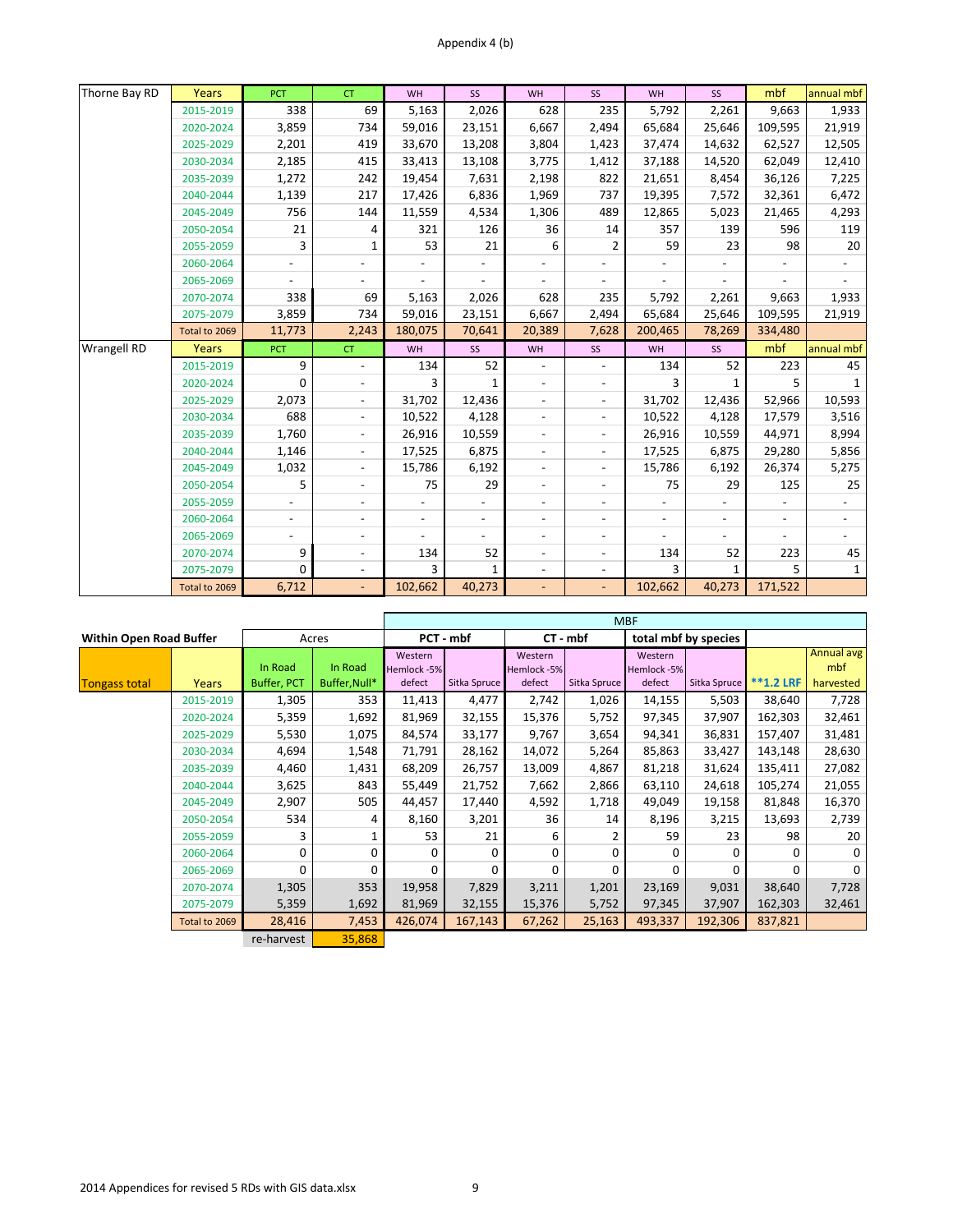## Appendix 4 (c)

## **Appendix 4 (c): GIS-confirmed results for PCT overlapping 800' buffer of open FS road**

|                               |               |                          |                          |                          | * plus GIS-reported CT acres (very small acreage amount) |                          |                              |                       | ** long log to merch. log recovery factor |                          |                          |
|-------------------------------|---------------|--------------------------|--------------------------|--------------------------|----------------------------------------------------------|--------------------------|------------------------------|-----------------------|-------------------------------------------|--------------------------|--------------------------|
| <b>Overlapping Open Roads</b> |               |                          |                          |                          |                                                          |                          |                              | <b>MBF</b>            |                                           |                          |                          |
|                               |               | Acres                    |                          |                          | <b>PCT</b>                                               |                          | <b>Null</b>                  |                       | total mbf by species                      |                          |                          |
|                               |               | Overlap                  | Overlap<br>Buffer,       | Western                  |                                                          | Western<br>Hemlock-5%    |                              | Western               |                                           |                          | <b>Annual avg</b><br>mbf |
| <b>By 5-yr Period</b>         | at 55 years   | Buffer, PCT              | Null*                    | Hemlock -5%<br>defect    | Sitka Spruce                                             | defect                   | Sitka Spruce                 | Hemlock -5%<br>defect | Sitka Spruce                              | $*$ $*$ 1.2 LRF          | harvested                |
| <b>Craig RD</b>               | Years         | Overlap                  | Overlap                  | WH                       | SS                                                       | WH                       | SS                           | WH                    | SS                                        | mbf                      | annual mbf               |
|                               | 2015-2019     | 838                      | 86                       | 12,813                   | 5,026                                                    | 781                      | 292                          | 13,594                | 5,319                                     | 22,695                   | 4,539                    |
|                               | 2020-2024     | 1,000                    | 70                       | 15,290                   | 5,998                                                    | 632                      | 237                          | 15,922                | 6,235                                     | 26,588                   | 5,318                    |
|                               | 2025-2029     | 40                       | 3                        | 617                      | 242                                                      | 25                       | 10                           | 642                   | 251                                       | 1,072                    | 214                      |
|                               | 2030-2034     | 55                       | 4                        | 837                      | 328                                                      | 35                       | 13                           | 871                   | 341                                       | 1,455                    | 291                      |
|                               | 2035-2039     |                          |                          |                          |                                                          |                          |                              |                       |                                           |                          |                          |
|                               | 2040-2044     | 214                      | 15                       | 3,275                    | 1,285                                                    | 135                      | 51                           | 3,411                 | 1,336                                     | 5,695                    | 1,139                    |
|                               | 2045-2049     | 394                      | 27                       | 6,022                    | 2,362                                                    | 249                      | 93                           | 6,271                 | 2,455                                     | 10,471                   | 2,094                    |
|                               | 2050-2054     |                          |                          |                          |                                                          |                          |                              |                       |                                           |                          |                          |
|                               | 2055-2059     | $\overline{\phantom{a}}$ | $\overline{\phantom{a}}$ | $\overline{\phantom{a}}$ | $\overline{\phantom{a}}$                                 | $\overline{\phantom{a}}$ | $\overline{\phantom{a}}$     | $\overline{a}$        | $\overline{\phantom{a}}$                  | $\overline{\phantom{a}}$ | $\overline{\phantom{a}}$ |
|                               | 2060-2064     |                          | $\overline{\phantom{a}}$ | $\overline{\phantom{a}}$ |                                                          | $\overline{\phantom{a}}$ | $\overline{\phantom{a}}$     |                       |                                           |                          |                          |
|                               | 2065-2069     |                          |                          |                          |                                                          |                          | $\overline{a}$               |                       |                                           |                          |                          |
|                               | 2070-2074     | 838                      | 86                       | 12,813                   | 5,026                                                    | 781                      | 292                          | 13,594                | 5,319                                     | 22,695                   | 4,539                    |
|                               | 2075-2079     | 1,000                    | 70                       | 15,290                   | 5,998                                                    | 632                      | 237                          | 15,922                | 6,235                                     | 26,588                   | 5,318                    |
|                               | Total to 2069 | 2,540                    | 204                      | 38,854                   | 15,242                                                   | 1,858                    | 695                          | 40,711                | 15,937                                    | 67,978                   |                          |
| Ketchikan RD                  | Years         | Overlap                  | Overlap                  | WH                       | SS                                                       | WH                       | SS                           | WH                    | SS                                        | mbf                      | annual mbf               |
|                               | 2015-2019     | 346                      |                          | 5,294                    | 2,077                                                    | $\overline{a}$           | $\overline{\phantom{a}}$     | 5,294                 | 2,077                                     | 8,845                    | 1,769                    |
|                               | 2020-2024     | 56                       | $\overline{\phantom{a}}$ | 853                      | 335                                                      | $\overline{\phantom{a}}$ | $\overline{a}$               | 853                   | 335                                       | 1,425                    | 285                      |
|                               | 2025-2029     | 1,139                    | $\overline{\phantom{a}}$ | 17,427                   | 6,836                                                    | $\overline{\phantom{a}}$ | $\overline{\phantom{a}}$     | 17,427                | 6,836                                     | 29,116                   | 5,823                    |
|                               | 2030-2034     | 1,566                    | $\overline{\phantom{a}}$ | 23,952                   | 9,396                                                    | $\overline{\phantom{a}}$ | $\overline{\phantom{a}}$     | 23,952                | 9,396                                     | 40,017                   | 8,003                    |
|                               | 2035-2039     | 251                      | $\overline{\phantom{a}}$ | 3,832                    | 1,503                                                    | $\overline{\phantom{a}}$ | $\overline{\phantom{a}}$     | 3,832                 | 1,503                                     | 6,403                    | 1,281                    |
|                               | 2040-2044     | 708                      | $\overline{\phantom{a}}$ | 10,833                   | 4,250                                                    | $\overline{\phantom{a}}$ | $\blacksquare$               | 10,833                | 4,250                                     | 18,100                   | 3,620                    |
|                               | 2045-2049     | 608                      | $\overline{\phantom{a}}$ | 9,307                    | 3,651                                                    | $\overline{\phantom{a}}$ | $\qquad \qquad \blacksquare$ | 9,307                 | 3,651                                     | 15,549                   | 3,110                    |
|                               | 2050-2054     | 853                      | $\overline{\phantom{0}}$ | 13,050                   | 5,119                                                    | $\overline{\phantom{a}}$ | $\overline{\phantom{a}}$     | 13,050                | 5,119                                     | 21,803                   | 4,361                    |
|                               | 2055-2059     | $\overline{a}$           | $\overline{\phantom{a}}$ |                          | $\overline{\phantom{a}}$                                 | $\overline{a}$           | $\blacksquare$               |                       | $\overline{\phantom{a}}$                  |                          | $\overline{\phantom{a}}$ |
|                               | 2060-2064     |                          | $\overline{\phantom{0}}$ |                          |                                                          | $\overline{\phantom{a}}$ | $\qquad \qquad \blacksquare$ |                       |                                           |                          |                          |
|                               | 2065-2069     |                          | $\overline{\phantom{a}}$ | $\overline{\phantom{0}}$ | $\overline{\phantom{a}}$                                 | $\overline{\phantom{a}}$ | $\blacksquare$               |                       |                                           |                          |                          |
|                               | 2070-2074     | 346                      | $\overline{\phantom{a}}$ | 5,294                    | 2,077                                                    | $\overline{a}$           | $\blacksquare$               | 5,294                 | 2,077                                     | 8,845                    | 1,769                    |
|                               | 2075-2079     | 56                       | $\overline{\phantom{a}}$ | 853                      | 335                                                      | $\overline{a}$           | $\overline{a}$               | 853                   | 335                                       | 1,425                    | 285                      |
|                               | Total to 2069 | 5,528                    | ÷,                       | 84,548                   | 33,167                                                   | L,                       | $\overline{\phantom{a}}$     | 84,548                | 33,167                                    | 141,258                  |                          |
| Petersburg RD                 | Years         | Overlap                  | Overlap                  | WH                       | SS                                                       | WH                       | SS                           | WH                    | SS                                        | mbf                      | annual mbf               |
|                               | 2015-2019     | 516                      | 474                      | 7,890                    | 3,095                                                    | 4,305                    | 1,610                        | 12,194                | 4,705                                     | 20,280                   | 4,056                    |
|                               | 2020-2024     | 1,582                    | 1,452                    | 24,192                   | 9,490                                                    | 13,200                   | 4,938                        | 37,392                | 14,428                                    | 62,185                   | 12,437                   |
|                               | 2025-2029     | 1,436                    | 1,318                    | 21,956                   | 8,613                                                    | 11,980                   | 4,482                        | 33,936                | 13,095                                    | 56,437                   | 11,287                   |
|                               | 2030-2034     | 2,211                    | 2,030                    | 33,810                   | 13,263                                                   | 18,448                   | 6,901                        | 52,258                | 20,165                                    | 86,907                   | 17,381                   |
|                               | 2035-2039     | 1,777                    | 1,632                    | 27,181                   | 10,663                                                   | 14,831                   | 5,548                        | 42,011                | 16,211                                    | 69,867                   | 13,973                   |
|                               | 2040-2044     | 991                      | 910                      | 15,152                   | 5,944                                                    | 8,267                    | 3,093                        | 23,419                | 9,037                                     | 38,947                   | 7,789                    |
|                               | 2045-2049     | 551                      | 506                      | 8,422                    | 3,304                                                    | 4,595                    | 1,719                        | 13,018                | 5,023                                     | 21,649                   | 4,330                    |
|                               | 2050-2054     | $\overline{\phantom{a}}$ | $\overline{\phantom{a}}$ | $\blacksquare$           | $\sim$                                                   | $\omega$                 | $\sim$                       | $\sim$                | $\sim$                                    | $\sim$                   | $\overline{\phantom{a}}$ |
|                               | 2055-2059     | $\overline{\phantom{a}}$ | $\overline{\phantom{a}}$ | $\sim$                   | $\overline{\phantom{a}}$                                 | $\sim$                   | $\overline{\phantom{a}}$     | $\sim$                | $ \,$                                     |                          | $\overline{\phantom{a}}$ |
|                               | 2060-2064     | $\overline{\phantom{a}}$ | $\overline{\phantom{a}}$ | $\blacksquare$           | $\blacksquare$                                           | $\blacksquare$           | $\blacksquare$               | $\sim$                | $\overline{\phantom{a}}$                  | $\sim$                   |                          |
|                               | 2065-2069     | $\sim$                   | $\sim$                   | $\sim$                   | $\sim$                                                   | $\sim$                   | $\sim$                       | $\sim$                | $\sim$                                    | $\sim$                   | $\sim$                   |
|                               | 2070-2074     | 516                      | 474                      | 7,890                    | 3,095                                                    | 4,305                    | 1,610                        | 12,194                | 4,705                                     | 20,280                   | 4,056                    |
|                               | 2075-2079     | 1,582                    | 1,452                    | 24,192                   | 9,490                                                    | 13,200                   | 4,938                        | 37,392                | 14,428                                    | 62,185                   | 12,437                   |
|                               | Total to 2069 | 9,062                    | 8,321                    | 138,603                  | 54,372                                                   | 75,625                   | 28,292                       | 214,229               | 82,664                                    | 356,271                  |                          |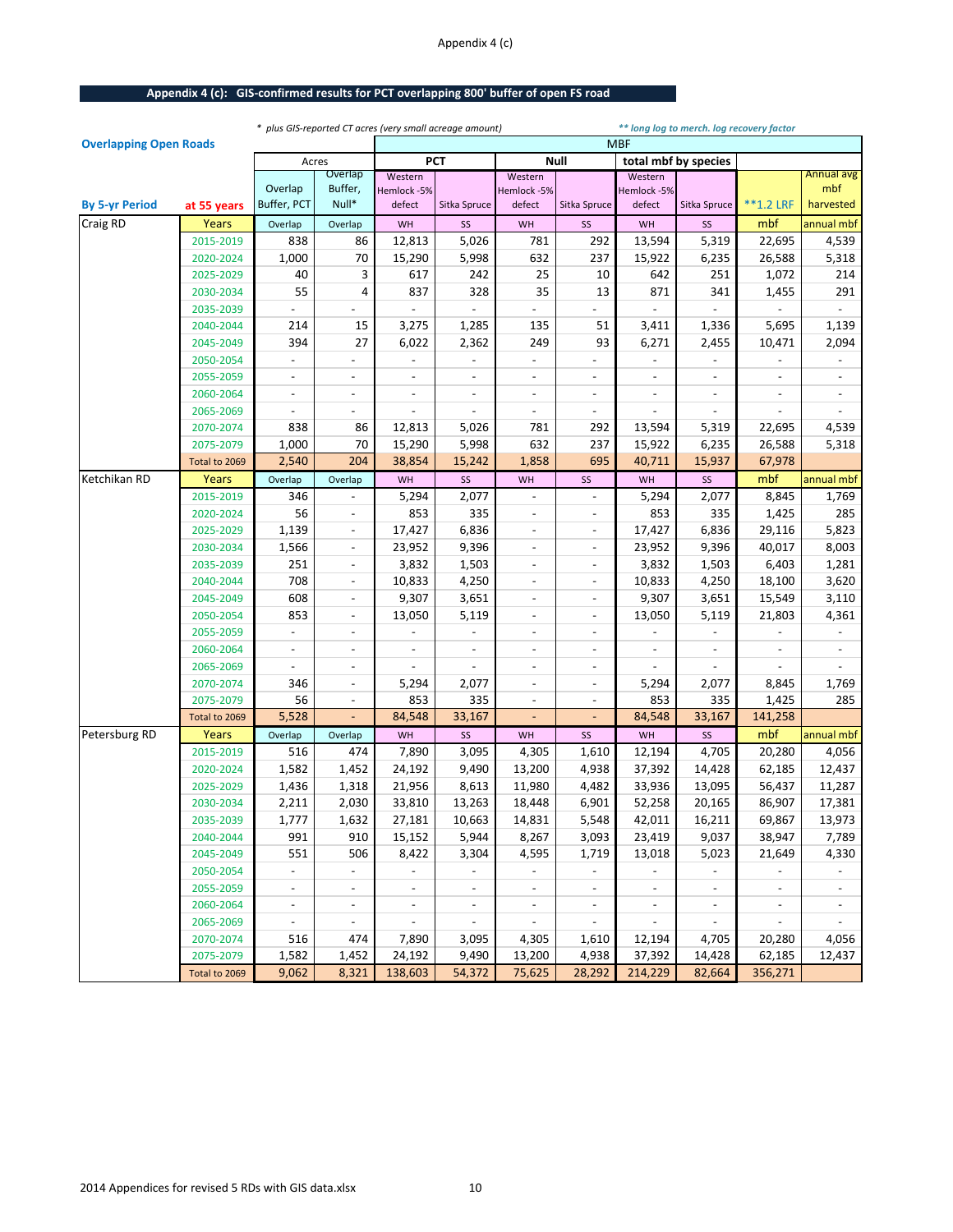| Thorne Bay RD      | <b>Years</b>  | Overlap                  | Overlap                  | WH                       | SS                       | <b>WH</b>                | SS                       | WH                       | SS      | mbf     | annual mbf     |
|--------------------|---------------|--------------------------|--------------------------|--------------------------|--------------------------|--------------------------|--------------------------|--------------------------|---------|---------|----------------|
|                    | 2015-2019     | 965                      | 167                      | 14,759                   | 5,790                    | 1,521                    | 569                      | 16,280                   | 6,359   | 27,167  | 5,433          |
|                    | 2020-2024     | 6,388                    | 1,075                    | 97,711                   | 38,330                   | 9,771                    | 3,656                    | 107,482                  | 41,986  | 179,362 | 35,872         |
|                    | 2025-2029     | 3,199                    | 538                      | 48,924                   | 19,192                   | 4,893                    | 1,830                    | 53,817                   | 21,023  | 89,807  | 17,961         |
|                    | 2030-2034     | 2,955                    | 497                      | 45,192                   | 17,728                   | 4,519                    | 1,691                    | 49,711                   | 19,419  | 82,956  | 16,591         |
|                    | 2035-2039     | 2,124                    | 358                      | 32,492                   | 12,746                   | 3,249                    | 1,216                    | 35,741                   | 13,962  | 59,644  | 11,929         |
|                    | 2040-2044     | 1,670                    | 281                      | 25,549                   | 10,023                   | 2,555                    | 956                      | 28,104                   | 10,978  | 46,899  | 9,380          |
|                    | 2045-2049     | 955                      | 161                      | 14,608                   | 5,731                    | 1,461                    | 547                      | 16,069                   | 6,277   | 26,816  | 5,363          |
|                    | 2050-2054     | 34                       | 6                        | 516                      | 202                      | 52                       | 19                       | 568                      | 222     | 948     | 190            |
|                    | 2055-2059     | 3                        | 1                        | 53                       | 21                       | 5                        | 2                        | 58                       | 23      | 97      | 19             |
|                    | 2060-2064     |                          |                          |                          |                          |                          |                          |                          |         |         |                |
|                    | 2065-2069     |                          |                          |                          |                          |                          |                          |                          |         |         |                |
|                    | 2070-2074     | 965                      | 167                      | 14,759                   | 5,790                    | 1,521                    | 569                      | 16,280                   | 6,359   | 27,167  | 5,433          |
|                    | 2075-2079     | 6,388                    | 1,075                    | 97,711                   | 38,330                   | 9,771                    | 3,656                    | 107,482                  | 41,986  | 179,362 | 35,872         |
|                    | Total to 2069 | 18,294                   | 3,084                    | 279,804                  | 109,763                  | 28,027                   | 10,485                   | 307,831                  | 120,248 | 513,694 |                |
|                    |               |                          |                          |                          |                          |                          |                          |                          |         |         |                |
| <b>Wrangell RD</b> | Years         | Overlap                  | Overlap                  | WH                       | SS                       | WH                       | SS                       | WH                       | SS      | mbf     | annual mbf     |
|                    | 2015-2019     | 41                       |                          | 620                      | 243                      |                          |                          | 620                      | 243     | 1,036   | 207            |
|                    | 2020-2024     | $\mathbf{1}$             | $\overline{\phantom{a}}$ | 11                       | 4                        |                          | $\overline{\phantom{a}}$ | 11                       |         | 19      | 4              |
|                    | 2025-2029     | 3,457                    | $\overline{\phantom{a}}$ | 52,882                   | 20,745                   | $\overline{\phantom{a}}$ | $\blacksquare$           | 52,882                   | 20,745  | 88,352  | 17,670         |
|                    | 2030-2034     | 1,131                    | $\overline{\phantom{a}}$ | 17,292                   | 6,783                    |                          | $\overline{\phantom{a}}$ | 17,292                   | 6,783   | 28,890  | 5,778          |
|                    | 2035-2039     | 2,361                    | $\overline{\phantom{a}}$ | 36,106                   | 14,164                   | $\overline{\phantom{a}}$ | $\overline{\phantom{a}}$ | 36,106                   | 14,164  | 60,324  | 12,065         |
|                    | 2040-2044     | 1,606                    | $\overline{\phantom{a}}$ | 24,557                   | 9,633                    |                          | $\blacksquare$           | 24,557                   | 9,633   | 41,028  | 8,206          |
|                    | 2045-2049     | 1,493                    | $\overline{\phantom{a}}$ | 22,841                   | 8,960                    | $\overline{\phantom{a}}$ | $\overline{\phantom{a}}$ | 22,841                   | 8,960   | 38,161  | 7,632          |
|                    | 2050-2054     | 5                        | $\overline{\phantom{a}}$ | 75                       | 29                       |                          | $\overline{\phantom{a}}$ | 75                       | 29      | 125     | 25             |
|                    | 2055-2059     |                          | $\overline{\phantom{a}}$ |                          |                          |                          | $\overline{\phantom{a}}$ |                          |         |         |                |
|                    | 2060-2064     | $\overline{\phantom{a}}$ | $\overline{\phantom{a}}$ | $\overline{\phantom{a}}$ | $\overline{\phantom{a}}$ | $\overline{\phantom{a}}$ | $\overline{a}$           | $\overline{\phantom{a}}$ |         |         |                |
|                    | 2065-2069     |                          | $\overline{\phantom{a}}$ |                          |                          | $\overline{\phantom{a}}$ |                          |                          |         |         |                |
|                    | 2070-2074     | 41                       | $\overline{\phantom{a}}$ | 620                      | 243                      | $\overline{\phantom{a}}$ | $\overline{\phantom{a}}$ | 620                      | 243     | 1,036   | 207            |
|                    | 2075-2079     |                          | $\overline{\phantom{a}}$ | 11                       | 4                        | $\overline{\phantom{a}}$ |                          | 11                       |         | 19      | $\overline{4}$ |

|                               |               |                          |          |             |              |             |              | <b>MBF</b>  |                      |                  |            |
|-------------------------------|---------------|--------------------------|----------|-------------|--------------|-------------|--------------|-------------|----------------------|------------------|------------|
| <b>Overlapping Open Roads</b> |               |                          | Acres    |             | PCT - mbf    |             | $CT - mbf$   |             | total mbf by species |                  |            |
|                               |               |                          | Overlap  | Western     |              | Western     |              | Western     |                      |                  | Annual avg |
|                               |               | Overlap                  | Buffer,  | Hemlock -5% |              | Hemlock -5% |              | Hemlock -5% |                      |                  | mbf        |
| <b>Tongass total</b>          | Years         | Buffer, PCT              | $Null^*$ | defect      | Sitka Spruce | defect      | Sitka Spruce | defect      | Sitka Spruce         | <b>**1.2 LRF</b> | harvested  |
|                               | 2015-2019     | 2,705                    | 727      | 28,562      | 11,205       | 5,826       | 2,180        | 34,389      | 13,384               | 80,023           | 16,005     |
|                               | 2020-2024     | 9,026                    | 2,597    | 138,057     | 54,158       | 23,604      | 8,830        | 161,661     | 62,988               | 269,579          | 53,916     |
|                               | 2025-2029     | 9,271                    | 1,859    | 141,805     | 55,628       | 16,898      | 6,322        | 158,703     | 61,950               | 264,784          | 52,957     |
|                               | 2030-2034     | 7,916                    | 2,531    | 121,082     | 47,499       | 23,002      | 8,605        | 144,083     | 56,104               | 240,224          | 48,045     |
|                               | 2035-2039     | 6,513                    | 1,989    | 99,612      | 39,076       | 18,080      | 6,764        | 117,692     | 45,840               | 196,238          | 39,248     |
|                               | 2040-2044     | 5,189                    | 1,206    | 79,367      | 31,134       | 10,958      | 4,099        | 90,324      | 35,234               | 150,670          | 30,134     |
|                               | 2045-2049     | 4,001                    | 694      | 61,200      | 24,008       | 6,305       | 2,359        | 67,505      | 26,367               | 112,646          | 22,529     |
|                               | 2050-2054     | 892                      | 6        | 13,641      | 5,351        | 52          | 19           | 13,693      | 5,370                | 22,876           | 4,575      |
|                               | 2055-2059     | 3                        |          | 53          | 21           | 5           |              | 58          | 23                   | 97               | 19         |
|                               | 2060-2064     | $\overline{\phantom{a}}$ |          | U           | $\Omega$     | $\Omega$    | 0            | O           | $\Omega$             | 0                | $\Omega$   |
|                               | 2065-2069     |                          |          | 0           | $\Omega$     | $\Omega$    | $\Omega$     | 0           | $\Omega$             | 0                |            |
|                               | 2070-2074     | 2,705                    | 727      | 41,376      | 16,231       | 6,607       | 2,472        | 47,983      | 18,703               | 80,023           | 16,005     |
|                               | 2075-2079     | 9,026                    | 2,597    | 138,057     | 54,158       | 23,604      | 8,830        | 161,661     | 62,988               | 269,579          | 53,916     |
|                               | Total to 2069 | 45,518                   | 11,609   | 683,379     | 268,079      | 104,729     | 39,180       | 788,108     | 307,259              | 1,337,135        |            |
|                               |               | re-harvest               | 57,127   |             |              |             |              |             |                      |                  |            |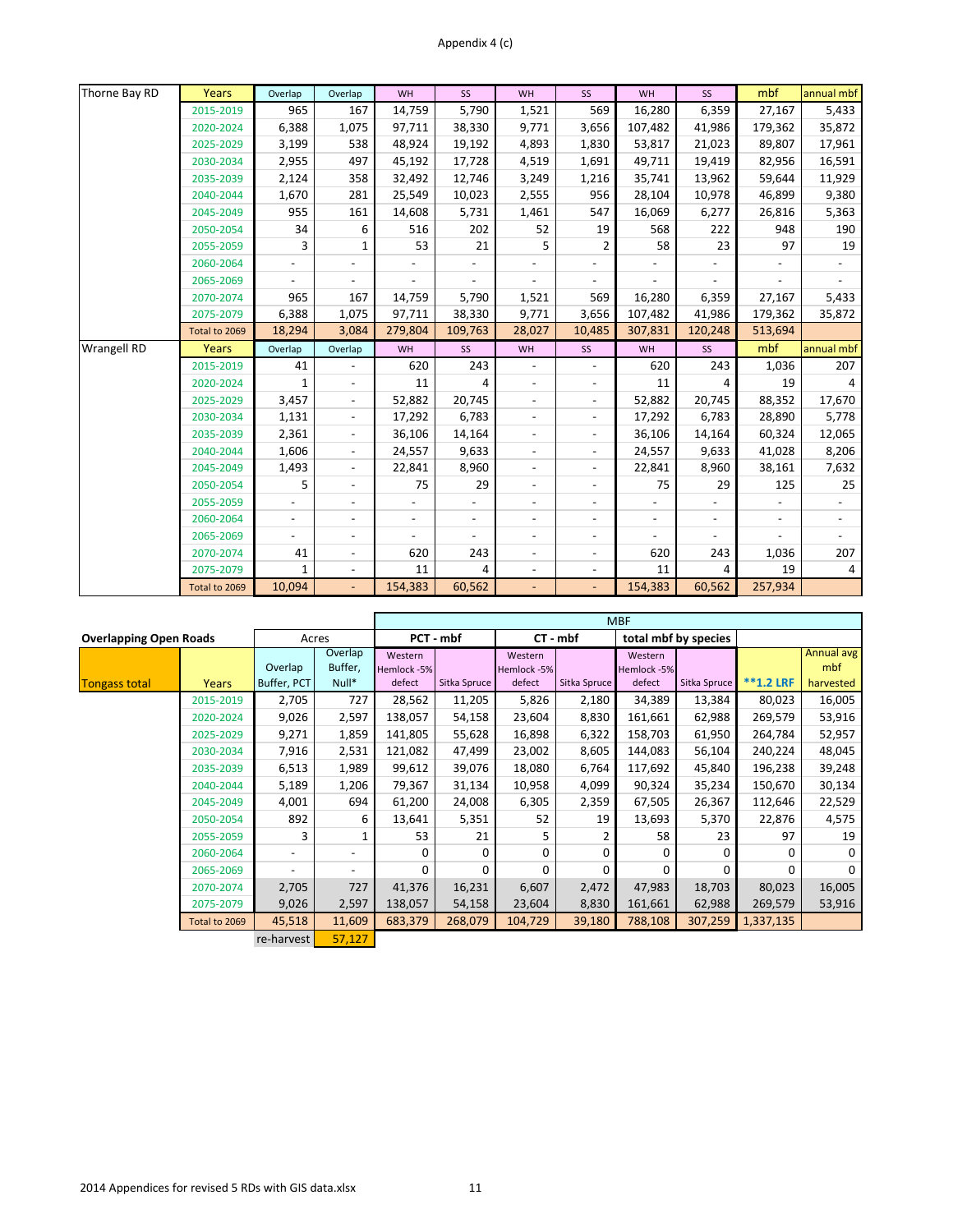# **Appendix 5 (a) : CTe Detailed Calculations by Stand Age**

|         | % prevalence | mbf/ac | % defect |
|---------|--------------|--------|----------|
| hemlock | 70%          | フス     | 5%       |
| spruce  | 30%          |        | ገ%       |

| Brackley 2G         |                  | Acres<br>Suitable/               |              |               |                      |  |  |  |  |
|---------------------|------------------|----------------------------------|--------------|---------------|----------------------|--|--|--|--|
|                     | <b>Age Class</b> |                                  |              |               |                      |  |  |  |  |
| <b>By Age Class</b> | in 2014          | <b>Total Acres</b><br>(Brackley) | Available    | Suit YG: Harv | Suit YG:<br>Nat Dist |  |  |  |  |
|                     | (yrs)<br>$5-9$   |                                  | <b>Acres</b> | Only          | 149                  |  |  |  |  |
| Craig RD            |                  | 1,369                            | 1,369        | 1,220         |                      |  |  |  |  |
|                     | $10 - 14$        | 3,860                            | 3,695        | 3,293         | 402<br>428           |  |  |  |  |
|                     | 15-19            | 4,114                            | 3,938        | 3,509         | 246                  |  |  |  |  |
|                     | 20-24            | 5,138                            | 2,261        | 2,015         | 85                   |  |  |  |  |
|                     | 25-29<br>30-34   | 1,766                            | 777<br>192   | 693<br>171    | 21                   |  |  |  |  |
|                     |                  | 395                              |              |               |                      |  |  |  |  |
|                     | 35-39<br>40-44   | 2,073                            | 1,008        | 898<br>974    | 110                  |  |  |  |  |
|                     |                  | 2,882                            | 1,093        |               | 119                  |  |  |  |  |
|                     | 45-49            | 4,240                            | 1,608        | 1,433         | 175                  |  |  |  |  |
|                     | 50-54            | 8,722                            | 1,095        | 976           | 119                  |  |  |  |  |
|                     | 55-59            | 1,519                            | 191          | 170           | 21                   |  |  |  |  |
|                     | 60-64            | 452                              | 24           | 21            | 3                    |  |  |  |  |
|                     | 65-69            | 522                              | 27           | 24            | 3                    |  |  |  |  |
|                     | 70-74            | 384                              | 384          | 342           | 42                   |  |  |  |  |
|                     | <b>Total</b>     | 37,436                           | 17,661       | 15,740        | 1,921                |  |  |  |  |
| Ketchikan RD        | $5-9$            | 1,323                            | 1,323        | 1,046         | 278                  |  |  |  |  |
|                     | $10 - 14$        | 4,401                            | 4,213        | 3,328         | 885                  |  |  |  |  |
|                     | 15-19            | 6,132                            | 5,870        | 4,637         | 1,233                |  |  |  |  |
|                     | $20 - 24$        | 3,993                            | 1,757        | 1,388         | 369                  |  |  |  |  |
|                     | 25-29            | 3,116                            | 1,371        | 1,083         | 288                  |  |  |  |  |
|                     | 30-34            | 2,513                            | 1,222        | 965           | 257                  |  |  |  |  |
|                     | 35-39            | 5,046                            | 2,453        | 1,938         | 515                  |  |  |  |  |
|                     | 40-44            | 2,740                            | 1,039        | 821           | 218                  |  |  |  |  |
|                     | 45-49            | 2,701                            | 1,024        | 809           | 215                  |  |  |  |  |
|                     | 50-54            | 6,149                            | 772          | 610           | 162                  |  |  |  |  |
|                     | 55-59            | 5,550                            | 697          | 550           | 146                  |  |  |  |  |
|                     | 60-64            | 384                              | 20           | 16            | 4                    |  |  |  |  |
|                     | 65-69            | 347                              | 18           | 14            | $\overline{4}$       |  |  |  |  |
|                     | 70-74            | 423                              | 423          | 334           | 89                   |  |  |  |  |
|                     | <b>Total</b>     | 44,818                           | 22,203       | 17,540        | 4,663                |  |  |  |  |
| Petersburg RD       | $5 - 9$          | 1,391                            | 1,391        | 992           | 400                  |  |  |  |  |
|                     | $10 - 14$        | 3,912                            | 3,745        | 2,669         | 1,075                |  |  |  |  |
|                     | $15 - 19$        | 6,456                            | 6,179        | 4,404         | 1,774                |  |  |  |  |
|                     | $20 - 24$        | 13,430                           | 5,911        | 4,213         | 1,697                |  |  |  |  |
|                     | 25-29            | 6,670                            | 2,935        | 2,092         | 843                  |  |  |  |  |
|                     | 30-34            | 20,297                           | 9,868        | 7,034         | 2,834                |  |  |  |  |
|                     | 35-39            | 10,311                           | 5,013        | 3,573         | 1,440                |  |  |  |  |
|                     | 40-44            | 10,898                           | 4,133        | 2,946         | 1,187                |  |  |  |  |
|                     | 45-49            | 8,892                            | 3,373        | 2,404         | 969                  |  |  |  |  |
|                     | 50-54            | 4,530                            | 569          | 405           | 163                  |  |  |  |  |
|                     | 55-59            | 1,708                            | 214          | 153           | 62                   |  |  |  |  |
|                     | 60-64            | 945                              | 50           | 35            | 14                   |  |  |  |  |
|                     | 65-69            | 1,310                            | 69           | 49            | 20                   |  |  |  |  |
|                     | 70-74            | 497                              | 497          | 354           | 143                  |  |  |  |  |
|                     | <b>Total</b>     | 91,248                           | 43,947       | 31,326        | 12,621               |  |  |  |  |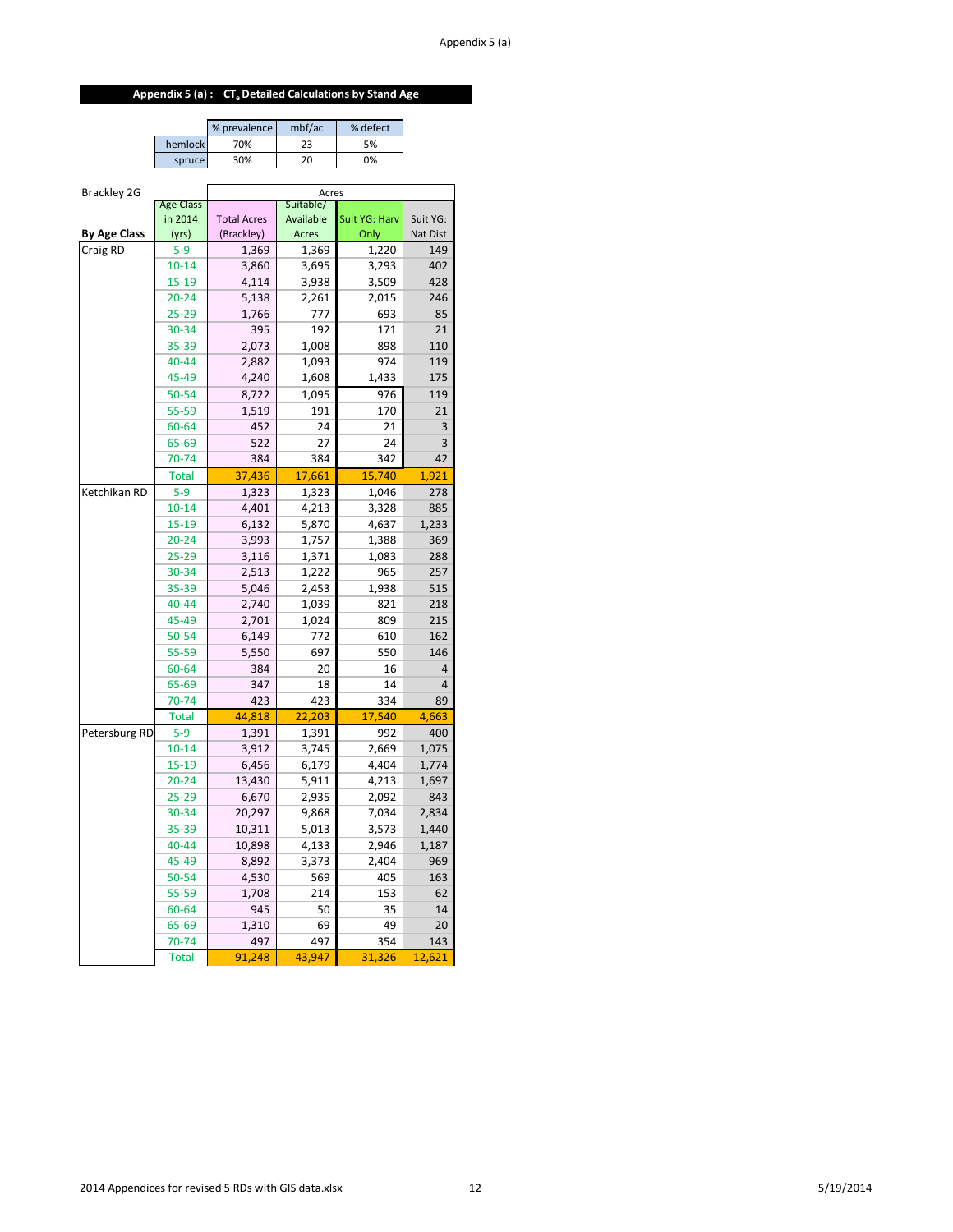| Thorne Bay RD      | $5-9$        | 2,371   | 2,371  | 2,224  | 147   |
|--------------------|--------------|---------|--------|--------|-------|
|                    | $10 - 14$    | 4,659   | 4,459  | 4,184  | 276   |
|                    | $15 - 19$    | 11,507  | 11,014 | 10,333 | 681   |
|                    | $20 - 24$    | 24,617  | 10,834 | 10,164 | 670   |
|                    | $25 - 29$    | 17,509  | 7,706  | 7,229  | 477   |
|                    | 30-34        | 17,368  | 8,444  | 7,921  | 522   |
|                    | 35-39        | 27,973  | 13,600 | 12,759 | 841   |
|                    | $40 - 44$    | 28,296  | 10,732 | 10,068 | 664   |
|                    | 45-49        | 26,608  | 10,092 | 9,468  | 624   |
|                    | 50-54        | 7,990   | 1,003  | 941    | 62    |
|                    | 55-59        | 4,587   | 576    | 540    | 36    |
|                    | 60-64        | 1,726   | 91     | 85     | 6     |
|                    | 65-69        | 1,455   | 77     | 72     | 5     |
|                    | 70-74        | 575     | 575    | 539    | 36    |
|                    | <b>Total</b> | 177,240 | 81,571 | 76,527 | 5,045 |
|                    |              |         |        |        |       |
| <b>Wrangell RD</b> | $5 - 9$      | 441     | 441    | 352    | 90    |
|                    | $10 - 14$    | 2,405   | 2,302  | 1,835  | 467   |
|                    | $15 - 19$    | 5,173   | 4,951  | 3,947  | 1,004 |
|                    | $20 - 24$    | 6,077   | 2,674  | 2,132  | 542   |
|                    | $25 - 29$    | 2,303   | 1,014  | 808    | 206   |
|                    | 30-34        | 8,107   | 3,941  | 3,142  | 800   |
|                    | 35-39        | 7,692   | 3,740  | 2,981  | 759   |
|                    | 40-44        | 6,912   | 2,621  | 2,090  | 532   |
|                    | 45-49        | 4,086   | 1,550  | 1,235  | 314   |
|                    | 50-54        | 1,039   | 130    | 104    | 26    |
|                    | 55-59        | 1,904   | 239    | 191    | 48    |
|                    | 60-64        | 1,563   | 82     | 66     | 17    |
|                    | 65-69        | 707     | 37     | 30     | 8     |
|                    | 70-74        | 563     | 563    | 449    | 114   |

| <b>By Age Class</b>  |                 |                    | Acres     |               |            |
|----------------------|-----------------|--------------------|-----------|---------------|------------|
|                      | <b>Age 2014</b> |                    | Suitable/ | Suit YG: Harv | Suit YG:   |
| <b>Tongass total</b> | (yrs)           | <b>Total Acres</b> | Available | Only          | <b>Nat</b> |
| 2005-2010            | $5-9$           | 6,896              | 6,896     | 5,833         | 1,063      |
| 2000-2004            | $10 - 14$       | 19,238             | 18,413    | 15,309        | 3,105      |
| 1995-1999            | $15 - 19$       | 33,382             | 31,952    | 26,830        | 5,121      |
| 1990-1994            | $20 - 24$       | 53,254             | 23,437    | 19,912        | 3,525      |
| 1985-1989            | $25 - 29$       | 31,364             | 13,803    | 11,906        | 1,898      |
| 1980-1984            | 30-34           | 48,680             | 23,667    | 19,234        | 4,433      |
| 1975-1979            | $35 - 39$       | 53,094             | 25,813    | 22,149        | 3,664      |
| 1970-1974            | 40-44           | 51,727             | 19,619    | 16,899        | 2,720      |
| 1965-1969            | 45-49           | 46,527             | 17,647    | 15,350        | 2,297      |
| 1960-1964            | 50-54           | 28,430             | 3,569     | 3,036         | 533        |
| 1955-1959            | $55 - 59$       | 15,268             | 1,917     | 1,604         | 313        |
| 1950-1954            | 60-64           | 5,070              | 267       | 223           | 43         |
| 1945-1949            | 65-69           | 4,341              | 228       | 189           | 39         |
| 1940-1944            | 70-74           | 2,442              | 2,442     | 2,019         | 423        |
|                      |                 | 399,713            | 189,669   | 160,492       | 29.176     |

|         | % prevalence | mbf/ac | % defect |
|---------|--------------|--------|----------|
| hemlock | 70%          | つっ     | 5%       |
| spruce  | 30%          | 20     | 0%       |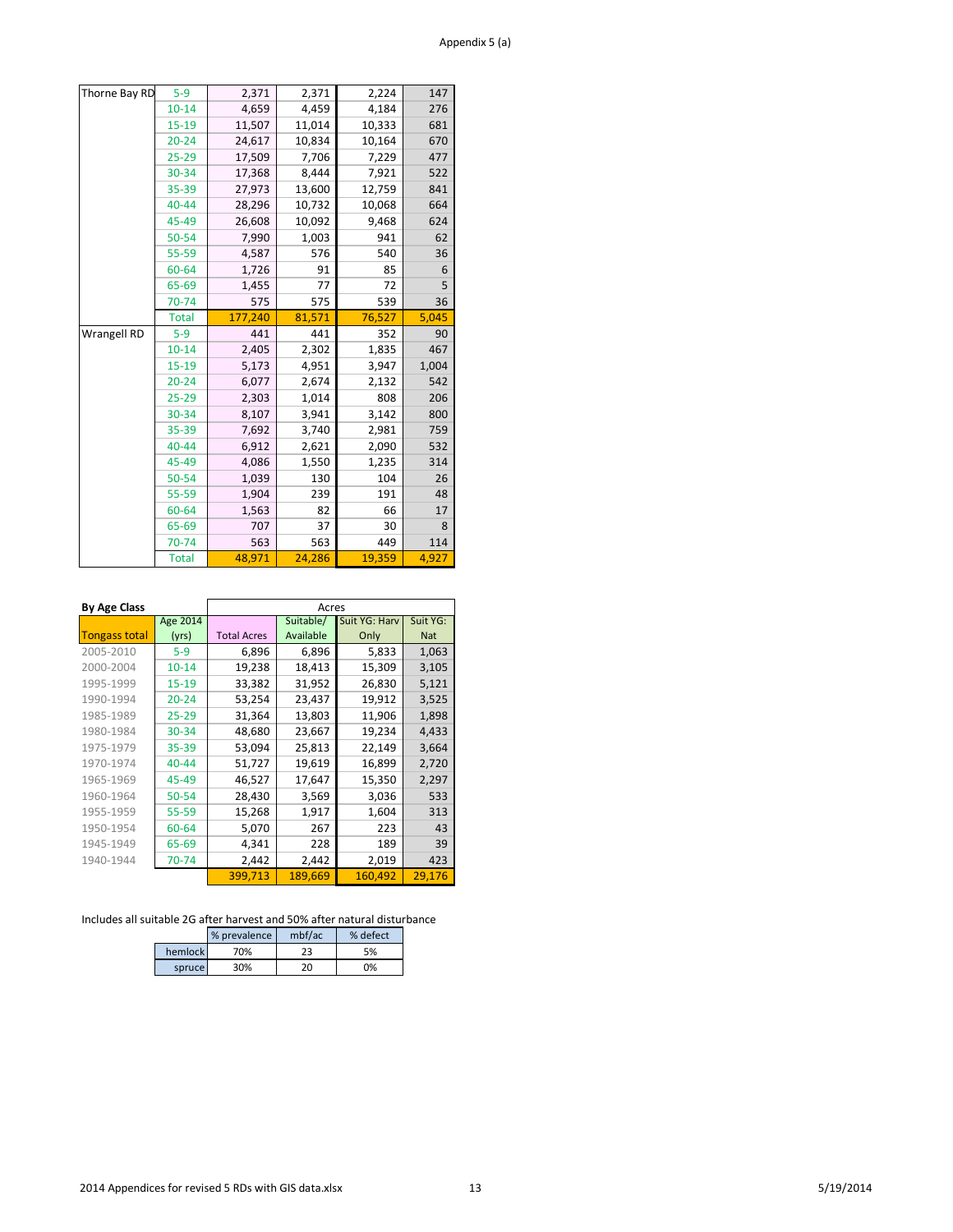# Appendix 5 (b) : Roaded CT<sub>e</sub> Detailed Calculations by 55 year Harvest Schedule

|                              |               |                       |                           |              | ** long log to merch. log recovery factor |                                       |
|------------------------------|---------------|-----------------------|---------------------------|--------------|-------------------------------------------|---------------------------------------|
| <b>Roaded CT<sub>e</sub></b> |               |                       | Acres                     |              |                                           |                                       |
|                              | at 55 years   | Suit YG:<br>-Nat Dist | Western<br><b>Hemlock</b> | Sitka Spruce | $1.2$ ** LRF (-5%<br>WH defect)           | <b>Annual avg</b><br>mbf<br>harvested |
| Craig RD                     | <b>Years</b>  | Suit-Nat              | WH                        | SS           | mbf                                       | annual mbf                            |
|                              | 2015-2019     | 383                   | 268                       | 115          | 9,796                                     | 1,959                                 |
|                              | 2020-2024     | 358                   | 251                       | 108          | 9,157                                     | 1,831                                 |
|                              | 2025-2029     | 244                   | 170                       | 73           | 6,223                                     | 1,245                                 |
|                              | 2030-2034     | 225                   | 157                       | 67           | 5,737                                     | 1,147                                 |
|                              | 2035-2039     | 43                    | 30                        | 13           | 1,093                                     | 219                                   |
|                              | 2040-2044     | 173                   | 121                       | 52           | 4,426                                     | 885                                   |
|                              | 2045-2049     | 504                   | 353                       | 151          | 12,874                                    | 2,575                                 |
|                              | 2050-2054     | 877                   | 614                       | 263          | 22,420                                    | 4,484                                 |
|                              | 2055-2059     | 823                   | 576                       | 247          | 21,036                                    | 4,207                                 |
|                              | 2060-2064     | 305                   | 214                       | 92           | 7,794                                     | 1,559                                 |
|                              | 2065-2069     |                       |                           |              |                                           |                                       |
|                              | 2070-2074     | 383                   | 268                       | 115          | 9,796                                     | 1,959                                 |
|                              | 2075-2079     | 358                   | 251                       | 108          | 9,157                                     | 1,831                                 |
|                              | Total to 2069 | 3,935                 | 2,755                     | 1,181        | 100,556                                   |                                       |
| Ketchikan RD                 | Years         | Suit-Nat              | WH                        | SS           | mbf                                       | annual mbf                            |
|                              | 2015-2019     | 381                   | 267                       | 114          | 9,742                                     | 1,948                                 |
|                              | 2020-2024     | 202                   | 142                       | 61           | 5,170                                     | 1,034                                 |
|                              | 2025-2029     | 205                   | 144                       | 62           | 5,245                                     | 1,049                                 |
|                              | 2030-2034     | 484                   | 339                       | 145          | 12,380                                    | 2,476                                 |
|                              | 2035-2039     | 241                   | 169                       | 72           | 6,167                                     | 1,233                                 |
|                              | 2040-2044     | 271                   | 190                       | 81           | 6,920                                     | 1,384                                 |
|                              | 2045-2049     | 347                   | 243                       | 104          | 8,868                                     | 1,774                                 |
|                              | 2050-2054     | 1,159                 | 811                       | 348          | 29,623                                    | 5,925                                 |
|                              | 2055-2059     | 832                   | 582                       | 250          | 21,260                                    | 4,252                                 |
|                              | 2060-2064     | 261                   | 183                       | 78           | 6,679                                     | 1,336                                 |
|                              | 2065-2069     |                       |                           |              |                                           |                                       |
|                              | 2070-2074     | 381                   | 267                       | 114          | 9,742                                     | 1,948                                 |
|                              | 2075-2079     | 202                   | 142                       | 61           | 5,170                                     | 1,034                                 |
|                              | Total to 2069 | 4,385                 | 3,070                     | 1,316        | 112,056                                   |                                       |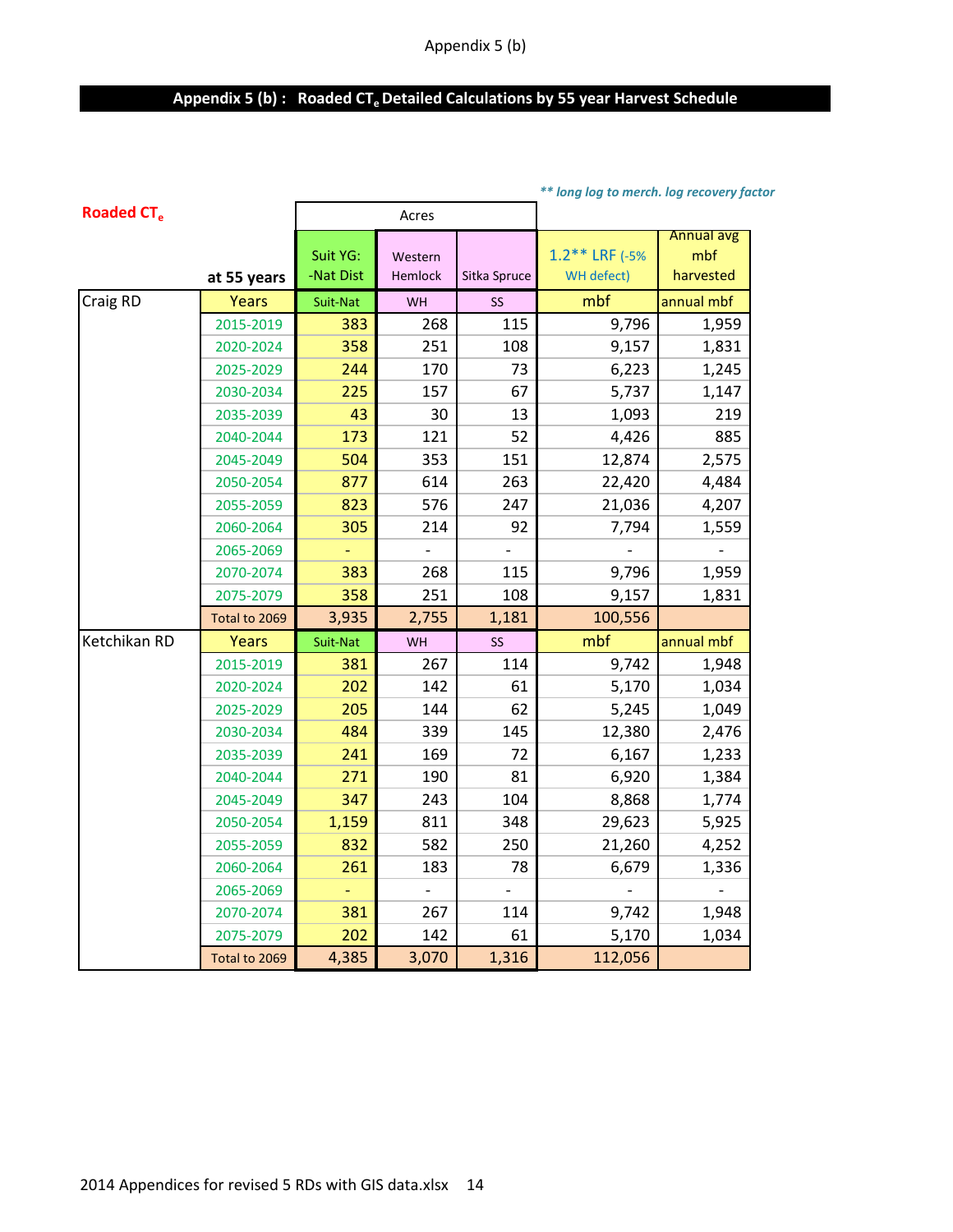| Appendix 5 (b) |  |
|----------------|--|
|----------------|--|

| 175<br>75<br>6,371<br>2015-2019<br>249<br>1,274<br>601<br>421<br>15,358<br>3,072<br>2020-2024<br>180<br>737<br>516<br>221<br>18,823<br>3,765<br>2025-2029<br>893<br>625<br>268<br>22,827<br>4,565<br>2030-2034<br>1,758<br>1,231<br>528<br>44,937<br>8,987<br>2035-2039<br>523<br>366<br>157<br>13,368<br>2,674<br>2040-2044<br>26,915<br>1,053<br>737<br>316<br>5,383<br>2045-2049<br>1,101<br>771<br>330<br>28,137<br>5,627<br>2050-2054<br>667<br>2055-2059<br>467<br>200<br>17,053<br>3,411<br>6,336<br>248<br>174<br>74<br>1,267<br>2060-2064<br>2065-2069<br>175<br>75<br>1,274<br>249<br>6,371<br>2070-2074<br>421<br>15,358<br>601<br>180<br>3,072<br>2075-2079<br>5,482<br>7,831<br>2,349<br>200,125<br>Total to 2069<br>Thorne Bay RD<br>mbf<br><b>Years</b><br>annual mbf<br>Suit-Nat<br>SS<br>WH<br>544<br>2015-2019<br>381<br>163<br>13,911<br>2,782<br>60,484<br>2,367<br>1,657<br>710<br>12,097<br>2020-2024 |
|-----------------------------------------------------------------------------------------------------------------------------------------------------------------------------------------------------------------------------------------------------------------------------------------------------------------------------------------------------------------------------------------------------------------------------------------------------------------------------------------------------------------------------------------------------------------------------------------------------------------------------------------------------------------------------------------------------------------------------------------------------------------------------------------------------------------------------------------------------------------------------------------------------------------------------|
|                                                                                                                                                                                                                                                                                                                                                                                                                                                                                                                                                                                                                                                                                                                                                                                                                                                                                                                             |
|                                                                                                                                                                                                                                                                                                                                                                                                                                                                                                                                                                                                                                                                                                                                                                                                                                                                                                                             |
|                                                                                                                                                                                                                                                                                                                                                                                                                                                                                                                                                                                                                                                                                                                                                                                                                                                                                                                             |
|                                                                                                                                                                                                                                                                                                                                                                                                                                                                                                                                                                                                                                                                                                                                                                                                                                                                                                                             |
|                                                                                                                                                                                                                                                                                                                                                                                                                                                                                                                                                                                                                                                                                                                                                                                                                                                                                                                             |
|                                                                                                                                                                                                                                                                                                                                                                                                                                                                                                                                                                                                                                                                                                                                                                                                                                                                                                                             |
|                                                                                                                                                                                                                                                                                                                                                                                                                                                                                                                                                                                                                                                                                                                                                                                                                                                                                                                             |
|                                                                                                                                                                                                                                                                                                                                                                                                                                                                                                                                                                                                                                                                                                                                                                                                                                                                                                                             |
|                                                                                                                                                                                                                                                                                                                                                                                                                                                                                                                                                                                                                                                                                                                                                                                                                                                                                                                             |
|                                                                                                                                                                                                                                                                                                                                                                                                                                                                                                                                                                                                                                                                                                                                                                                                                                                                                                                             |
|                                                                                                                                                                                                                                                                                                                                                                                                                                                                                                                                                                                                                                                                                                                                                                                                                                                                                                                             |
|                                                                                                                                                                                                                                                                                                                                                                                                                                                                                                                                                                                                                                                                                                                                                                                                                                                                                                                             |
|                                                                                                                                                                                                                                                                                                                                                                                                                                                                                                                                                                                                                                                                                                                                                                                                                                                                                                                             |
|                                                                                                                                                                                                                                                                                                                                                                                                                                                                                                                                                                                                                                                                                                                                                                                                                                                                                                                             |
|                                                                                                                                                                                                                                                                                                                                                                                                                                                                                                                                                                                                                                                                                                                                                                                                                                                                                                                             |
|                                                                                                                                                                                                                                                                                                                                                                                                                                                                                                                                                                                                                                                                                                                                                                                                                                                                                                                             |
|                                                                                                                                                                                                                                                                                                                                                                                                                                                                                                                                                                                                                                                                                                                                                                                                                                                                                                                             |
| 2,517<br>64,321<br>2025-2029<br>1,762<br>755<br>12,864                                                                                                                                                                                                                                                                                                                                                                                                                                                                                                                                                                                                                                                                                                                                                                                                                                                                      |
| 3,190<br>957<br>81,508<br>2,233<br>16,302<br>2030-2034                                                                                                                                                                                                                                                                                                                                                                                                                                                                                                                                                                                                                                                                                                                                                                                                                                                                      |
| 1,980<br>1,386<br>50,606<br>10,121<br>2035-2039<br>594                                                                                                                                                                                                                                                                                                                                                                                                                                                                                                                                                                                                                                                                                                                                                                                                                                                                      |
| 1,807<br>1,265<br>542<br>46,183<br>9,237<br>2040-2044                                                                                                                                                                                                                                                                                                                                                                                                                                                                                                                                                                                                                                                                                                                                                                                                                                                                       |
| 64,930<br>2,541<br>1,779<br>762<br>12,986<br>2045-2049                                                                                                                                                                                                                                                                                                                                                                                                                                                                                                                                                                                                                                                                                                                                                                                                                                                                      |
| 775<br>66,012<br>2,583<br>1,808<br>13,202<br>2050-2054                                                                                                                                                                                                                                                                                                                                                                                                                                                                                                                                                                                                                                                                                                                                                                                                                                                                      |
| 314<br>26,727<br>1,046<br>732<br>5,345<br>2055-2059                                                                                                                                                                                                                                                                                                                                                                                                                                                                                                                                                                                                                                                                                                                                                                                                                                                                         |
| 556<br>389<br>14,208<br>2060-2064<br>167<br>2,842                                                                                                                                                                                                                                                                                                                                                                                                                                                                                                                                                                                                                                                                                                                                                                                                                                                                           |
| 2065-2069                                                                                                                                                                                                                                                                                                                                                                                                                                                                                                                                                                                                                                                                                                                                                                                                                                                                                                                   |
| 544<br>381<br>13,911<br>2,782<br>2070-2074<br>163                                                                                                                                                                                                                                                                                                                                                                                                                                                                                                                                                                                                                                                                                                                                                                                                                                                                           |
| 710<br>2,367<br>1,657<br>60,484<br>2075-2079<br>12,097                                                                                                                                                                                                                                                                                                                                                                                                                                                                                                                                                                                                                                                                                                                                                                                                                                                                      |
| 5,740<br>19,132<br>488,891<br>Total to 2069<br>13,392                                                                                                                                                                                                                                                                                                                                                                                                                                                                                                                                                                                                                                                                                                                                                                                                                                                                       |
| mbf<br><b>Wrangell RD</b><br>Years<br>SS<br>Suit-Nat<br>WH<br>annual mbf                                                                                                                                                                                                                                                                                                                                                                                                                                                                                                                                                                                                                                                                                                                                                                                                                                                    |
| 210<br>147<br>63<br>5,356<br>1,071<br>2015-2019                                                                                                                                                                                                                                                                                                                                                                                                                                                                                                                                                                                                                                                                                                                                                                                                                                                                             |
| 93<br>309<br>216<br>7,892<br>2020-2024<br>1,578                                                                                                                                                                                                                                                                                                                                                                                                                                                                                                                                                                                                                                                                                                                                                                                                                                                                             |
| 522<br>366<br>157<br>13,350<br>2,670<br>2025-2029                                                                                                                                                                                                                                                                                                                                                                                                                                                                                                                                                                                                                                                                                                                                                                                                                                                                           |
| 745<br>522<br>19,044<br>2030-2034<br>224<br>3,809                                                                                                                                                                                                                                                                                                                                                                                                                                                                                                                                                                                                                                                                                                                                                                                                                                                                           |
| 785<br>550<br>236<br>20,071<br>4,014<br>2035-2039<br>61                                                                                                                                                                                                                                                                                                                                                                                                                                                                                                                                                                                                                                                                                                                                                                                                                                                                     |
| 202<br>141<br>5,162<br>2040-2044<br>1,032<br>533<br>373                                                                                                                                                                                                                                                                                                                                                                                                                                                                                                                                                                                                                                                                                                                                                                                                                                                                     |
| 13,619<br>2,724<br>2045-2049<br>160<br>296<br>691                                                                                                                                                                                                                                                                                                                                                                                                                                                                                                                                                                                                                                                                                                                                                                                                                                                                           |
| 25,214<br>987<br>5,043<br>2050-2054<br>459<br>321<br>138<br>2055-2059                                                                                                                                                                                                                                                                                                                                                                                                                                                                                                                                                                                                                                                                                                                                                                                                                                                       |
| 11,722<br>2,344<br>88<br>62<br>26<br>450                                                                                                                                                                                                                                                                                                                                                                                                                                                                                                                                                                                                                                                                                                                                                                                                                                                                                    |
| 2,248<br>2060-2064<br>2065-2069                                                                                                                                                                                                                                                                                                                                                                                                                                                                                                                                                                                                                                                                                                                                                                                                                                                                                             |
| 210<br>147<br>63<br>5,356<br>1,071<br>2070-2074                                                                                                                                                                                                                                                                                                                                                                                                                                                                                                                                                                                                                                                                                                                                                                                                                                                                             |
|                                                                                                                                                                                                                                                                                                                                                                                                                                                                                                                                                                                                                                                                                                                                                                                                                                                                                                                             |
| 3,388<br>4,840<br>1,452<br>123,677<br>Total to 2069                                                                                                                                                                                                                                                                                                                                                                                                                                                                                                                                                                                                                                                                                                                                                                                                                                                                         |
| 216<br>309<br>93<br>7,892<br>2075-2079<br>1,578                                                                                                                                                                                                                                                                                                                                                                                                                                                                                                                                                                                                                                                                                                                                                                                                                                                                             |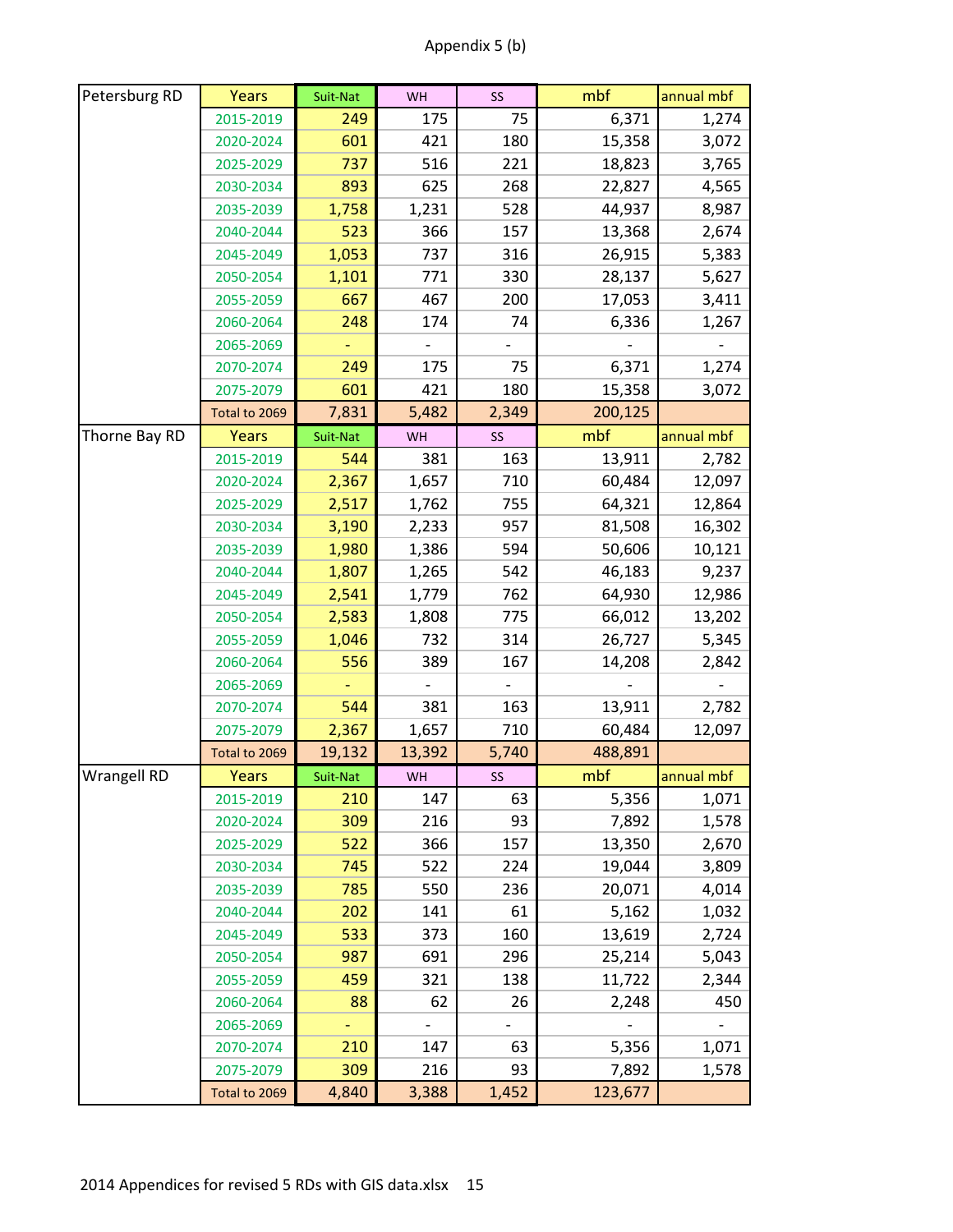| <b>Roaded CT.</b>    | at 55 years   |          |          |              | ** long log to merch. log recovery factor |            |  |
|----------------------|---------------|----------|----------|--------------|-------------------------------------------|------------|--|
|                      |               |          |          |              |                                           | Annual avg |  |
|                      |               |          |          |              | $1.2***$ LRF (-5%)                        | mbf        |  |
|                      | Acres         |          |          |              | WH defect)                                | harvested  |  |
|                      |               | Suit YG: | Western  |              |                                           |            |  |
| <b>Tongass total</b> | Years         | -Nat     | Hemlock  | Sitka Spruce | mbf                                       | annual mbf |  |
|                      | 2015-2019     | 1,768    | 1,238    | 530          | 45,176                                    | 9,035      |  |
|                      | 2020-2024     | 3,837    | 2,686    | 1,151        | 98,061                                    | 19,612     |  |
|                      | 2025-2029     | 4,225    | 2,957    | 1,267        | 107,962                                   | 21,592     |  |
|                      | 2030-2034     | 5,537    | 3,876    | 1,661        | 141,496                                   | 28,299     |  |
|                      | 2035-2039     | 4,808    | 3,366    | 1,443        | 122,874                                   | 24,575     |  |
|                      | 2040-2044     | 2,976    | 2,083    | 893          | 76,059                                    | 15,212     |  |
|                      | 2045-2049     | 4,978    | 3,485    | 1,493        | 127,207                                   | 25,441     |  |
|                      | 2050-2054     | 6,708    | 4,695    | 2,012        | 171,406                                   | 34,281     |  |
|                      | 2055-2059     | 3,827    | 2,679    | 1,148        | 97,799                                    | 19,560     |  |
|                      | 2060-2064     | 1,458    | 1,021    | 437          | 37,266                                    | 7,453      |  |
|                      | 2065-2069     | 0        | $\Omega$ | $\Omega$     | 0                                         | 0          |  |
|                      | 2070-2074     | 1,768    | 1,238    | 530          | 45,176                                    | 9,035      |  |
|                      | 2075-2079     | 3,837    | 2,686    | 1,151        | 98,061                                    | 19,612     |  |
|                      | Total to 2069 | 40,123   | 28,086   | 12,037       | 1,025,305                                 | 205,061    |  |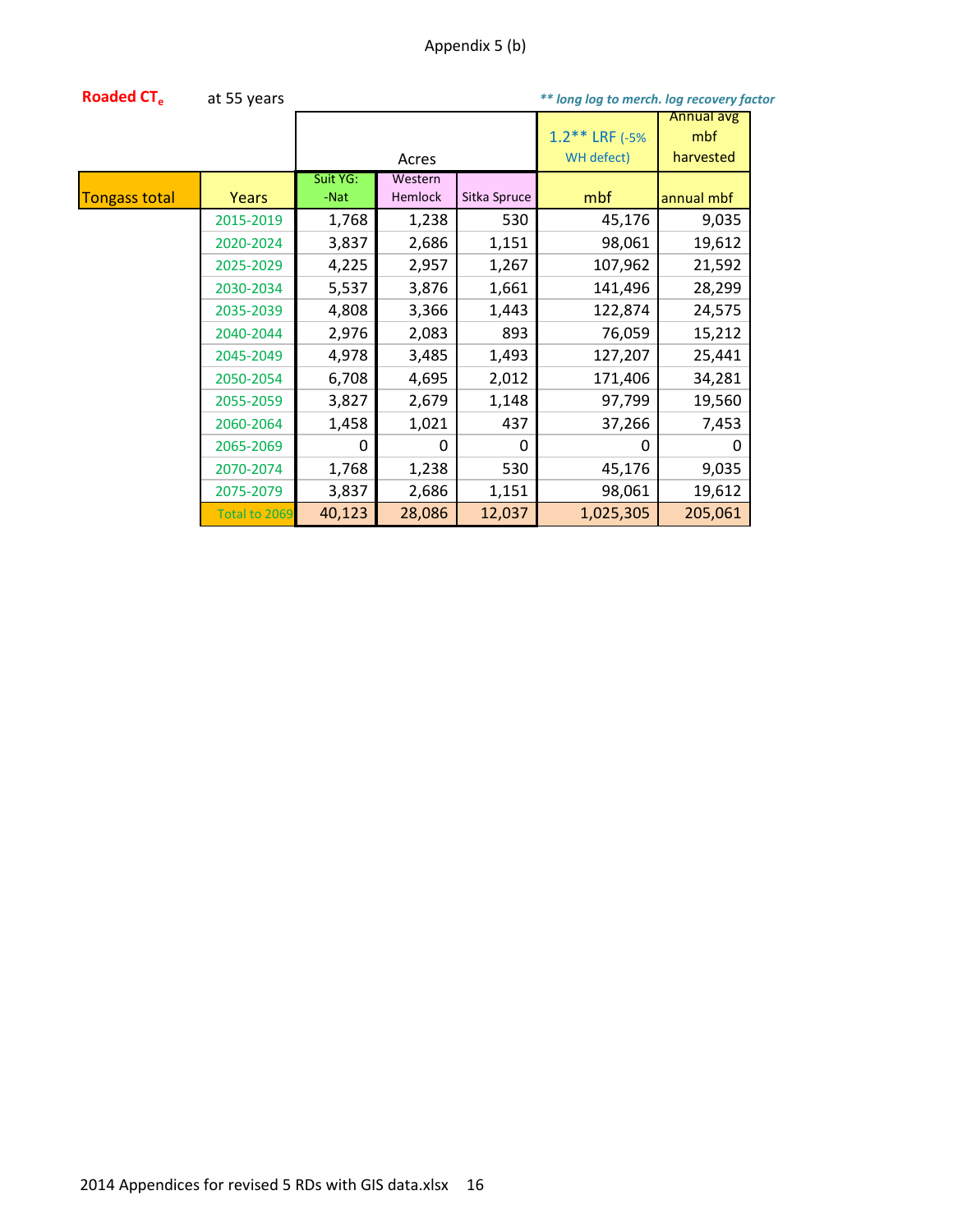# Appendix 6: GIS-confirmed PCT and future CT<sub>e</sub> - roaded and overlapp combined results

| harvested<br>PCT/CT <sub>e</sub><br>PCT/CT <sub>e</sub> w/ Overlap<br>mbf<br><b>RD</b><br>mbf<br>Years<br>annual mbf<br>acres<br>acres<br>24,846<br>32,491<br><b>Craig RD</b><br>2015-2019<br>994<br>4,969<br>1,307<br>524<br>13,395<br>Ketchikan<br>2,679<br>727<br>18,587<br>Petersburg<br>739<br>16,422<br>3,284<br>1,239<br>26,651<br><b>Thorne Bay</b><br>951<br>23,574<br>4,715<br>1,677<br>41,078<br>218<br>Wrangell<br>5,579<br>1,116<br>250<br>6,392<br>83,816<br>16,763<br>5,200<br>125,199<br><b>Total</b><br>3,426<br><b>Craig RD</b><br>2020-2024<br>19,926<br>3,985<br>35,745<br>788<br>1,428<br>258<br>6,594<br>1,319<br>258<br>Ketchikan<br>6,596<br>55,869<br>Petersburg<br>2,574<br>11,174<br>3,635<br>77,542<br><b>Thorne Bay</b><br>6,959<br>170,079<br>34,016<br>9,830<br>239,846<br>309<br>7,897<br>Wrangell<br>1,579<br>310<br>7,910<br>367,640<br>10,888<br>260,364<br>52,073<br>15,461<br><b>Total</b><br><b>Craig RD</b><br>2025-2029<br>279<br>7,115<br>287<br>1,423<br>7,295<br>704<br>17,987<br>3,597<br>1,345<br>Ketchikan<br>34,361<br>9,420<br>3,490<br>Petersburg<br>2,114<br>47,102<br>75,259<br><b>Thorne Bay</b><br>5,137<br>126,848<br>25,370<br>6,254<br>154,128<br>66,316<br>3,980<br>101,702<br>Wrangell<br>2,595<br>13,263<br>10,829<br>265,368<br>53,074<br>15,355<br>372,745<br><b>Total</b><br><b>Craig RD</b><br>249<br>6,358<br>1,272<br>283<br>2030-2034<br>7,192<br>1,032<br>26,371<br>5,274<br>52,397<br>Ketchikan<br>2,050<br>3,275<br>Petersburg<br>71,735<br>14,347<br>5,134<br>109,734<br><b>Thorne Bay</b><br>5,790<br>143,557<br>28,711<br>6,642<br>164,463<br>Wrangell<br>1,433<br>36,623<br>7,325<br>1,876<br>47,933<br>11,779<br>284,644<br>56,929<br>15,984<br>381,720<br>Total<br><b>Craig RD</b><br>2035-2039<br>219<br>43<br>1,093<br>1,093<br>43<br>9,079<br>Ketchikan<br>355<br>1,816<br>492<br>12,570<br>4,262<br>96,339<br>19,268<br>Petersburg<br>5,167<br>114,803<br>86,732<br>110,250<br><b>Thorne Bay</b><br>3,494<br>17,346<br>4,462<br>2,545<br>Wrangell<br>65,042<br>13,008<br>3,146<br>80,395<br>Total<br>10,699<br>258,285<br>51,657<br>13,310<br>319,112<br><b>Craig RD</b><br>2040-2044<br>315<br>7,969<br>10,121<br>1,594<br>402<br>20,237<br>979<br>Ketchikan<br>792<br>4,047<br>25,020<br>1,827<br>2,423<br>52,315<br>Petersburg<br>40,141<br>8,028<br><b>Thorne Bay</b><br>3,163<br>78,543<br>15,709<br>3,759<br>93,082<br>Wrangell<br>1,348<br>34,442<br>1,808<br>46,190<br>6,888 |       |       |         |                |       |         |
|---------------------------------------------------------------------------------------------------------------------------------------------------------------------------------------------------------------------------------------------------------------------------------------------------------------------------------------------------------------------------------------------------------------------------------------------------------------------------------------------------------------------------------------------------------------------------------------------------------------------------------------------------------------------------------------------------------------------------------------------------------------------------------------------------------------------------------------------------------------------------------------------------------------------------------------------------------------------------------------------------------------------------------------------------------------------------------------------------------------------------------------------------------------------------------------------------------------------------------------------------------------------------------------------------------------------------------------------------------------------------------------------------------------------------------------------------------------------------------------------------------------------------------------------------------------------------------------------------------------------------------------------------------------------------------------------------------------------------------------------------------------------------------------------------------------------------------------------------------------------------------------------------------------------------------------------------------------------------------------------------------------------------------------------------------------------------------------------------------------------------------------------------------------------------------------------------------------------------------------------------------------------------------------------------------------------------------------------------------------------------------------------------------------------------------------------------------------------|-------|-------|---------|----------------|-------|---------|
|                                                                                                                                                                                                                                                                                                                                                                                                                                                                                                                                                                                                                                                                                                                                                                                                                                                                                                                                                                                                                                                                                                                                                                                                                                                                                                                                                                                                                                                                                                                                                                                                                                                                                                                                                                                                                                                                                                                                                                                                                                                                                                                                                                                                                                                                                                                                                                                                                                                                     |       |       |         | Annual avg mbf |       |         |
|                                                                                                                                                                                                                                                                                                                                                                                                                                                                                                                                                                                                                                                                                                                                                                                                                                                                                                                                                                                                                                                                                                                                                                                                                                                                                                                                                                                                                                                                                                                                                                                                                                                                                                                                                                                                                                                                                                                                                                                                                                                                                                                                                                                                                                                                                                                                                                                                                                                                     |       |       |         |                |       |         |
|                                                                                                                                                                                                                                                                                                                                                                                                                                                                                                                                                                                                                                                                                                                                                                                                                                                                                                                                                                                                                                                                                                                                                                                                                                                                                                                                                                                                                                                                                                                                                                                                                                                                                                                                                                                                                                                                                                                                                                                                                                                                                                                                                                                                                                                                                                                                                                                                                                                                     |       |       |         |                |       |         |
|                                                                                                                                                                                                                                                                                                                                                                                                                                                                                                                                                                                                                                                                                                                                                                                                                                                                                                                                                                                                                                                                                                                                                                                                                                                                                                                                                                                                                                                                                                                                                                                                                                                                                                                                                                                                                                                                                                                                                                                                                                                                                                                                                                                                                                                                                                                                                                                                                                                                     |       |       |         |                |       |         |
|                                                                                                                                                                                                                                                                                                                                                                                                                                                                                                                                                                                                                                                                                                                                                                                                                                                                                                                                                                                                                                                                                                                                                                                                                                                                                                                                                                                                                                                                                                                                                                                                                                                                                                                                                                                                                                                                                                                                                                                                                                                                                                                                                                                                                                                                                                                                                                                                                                                                     |       |       |         |                |       |         |
|                                                                                                                                                                                                                                                                                                                                                                                                                                                                                                                                                                                                                                                                                                                                                                                                                                                                                                                                                                                                                                                                                                                                                                                                                                                                                                                                                                                                                                                                                                                                                                                                                                                                                                                                                                                                                                                                                                                                                                                                                                                                                                                                                                                                                                                                                                                                                                                                                                                                     |       |       |         |                |       |         |
|                                                                                                                                                                                                                                                                                                                                                                                                                                                                                                                                                                                                                                                                                                                                                                                                                                                                                                                                                                                                                                                                                                                                                                                                                                                                                                                                                                                                                                                                                                                                                                                                                                                                                                                                                                                                                                                                                                                                                                                                                                                                                                                                                                                                                                                                                                                                                                                                                                                                     |       |       |         |                |       |         |
|                                                                                                                                                                                                                                                                                                                                                                                                                                                                                                                                                                                                                                                                                                                                                                                                                                                                                                                                                                                                                                                                                                                                                                                                                                                                                                                                                                                                                                                                                                                                                                                                                                                                                                                                                                                                                                                                                                                                                                                                                                                                                                                                                                                                                                                                                                                                                                                                                                                                     |       |       |         |                |       |         |
|                                                                                                                                                                                                                                                                                                                                                                                                                                                                                                                                                                                                                                                                                                                                                                                                                                                                                                                                                                                                                                                                                                                                                                                                                                                                                                                                                                                                                                                                                                                                                                                                                                                                                                                                                                                                                                                                                                                                                                                                                                                                                                                                                                                                                                                                                                                                                                                                                                                                     |       |       |         |                |       |         |
|                                                                                                                                                                                                                                                                                                                                                                                                                                                                                                                                                                                                                                                                                                                                                                                                                                                                                                                                                                                                                                                                                                                                                                                                                                                                                                                                                                                                                                                                                                                                                                                                                                                                                                                                                                                                                                                                                                                                                                                                                                                                                                                                                                                                                                                                                                                                                                                                                                                                     |       |       |         |                |       |         |
|                                                                                                                                                                                                                                                                                                                                                                                                                                                                                                                                                                                                                                                                                                                                                                                                                                                                                                                                                                                                                                                                                                                                                                                                                                                                                                                                                                                                                                                                                                                                                                                                                                                                                                                                                                                                                                                                                                                                                                                                                                                                                                                                                                                                                                                                                                                                                                                                                                                                     |       |       |         |                |       |         |
|                                                                                                                                                                                                                                                                                                                                                                                                                                                                                                                                                                                                                                                                                                                                                                                                                                                                                                                                                                                                                                                                                                                                                                                                                                                                                                                                                                                                                                                                                                                                                                                                                                                                                                                                                                                                                                                                                                                                                                                                                                                                                                                                                                                                                                                                                                                                                                                                                                                                     |       |       |         |                |       |         |
|                                                                                                                                                                                                                                                                                                                                                                                                                                                                                                                                                                                                                                                                                                                                                                                                                                                                                                                                                                                                                                                                                                                                                                                                                                                                                                                                                                                                                                                                                                                                                                                                                                                                                                                                                                                                                                                                                                                                                                                                                                                                                                                                                                                                                                                                                                                                                                                                                                                                     |       |       |         |                |       |         |
|                                                                                                                                                                                                                                                                                                                                                                                                                                                                                                                                                                                                                                                                                                                                                                                                                                                                                                                                                                                                                                                                                                                                                                                                                                                                                                                                                                                                                                                                                                                                                                                                                                                                                                                                                                                                                                                                                                                                                                                                                                                                                                                                                                                                                                                                                                                                                                                                                                                                     |       |       |         |                |       |         |
|                                                                                                                                                                                                                                                                                                                                                                                                                                                                                                                                                                                                                                                                                                                                                                                                                                                                                                                                                                                                                                                                                                                                                                                                                                                                                                                                                                                                                                                                                                                                                                                                                                                                                                                                                                                                                                                                                                                                                                                                                                                                                                                                                                                                                                                                                                                                                                                                                                                                     |       |       |         |                |       |         |
|                                                                                                                                                                                                                                                                                                                                                                                                                                                                                                                                                                                                                                                                                                                                                                                                                                                                                                                                                                                                                                                                                                                                                                                                                                                                                                                                                                                                                                                                                                                                                                                                                                                                                                                                                                                                                                                                                                                                                                                                                                                                                                                                                                                                                                                                                                                                                                                                                                                                     |       |       |         |                |       |         |
|                                                                                                                                                                                                                                                                                                                                                                                                                                                                                                                                                                                                                                                                                                                                                                                                                                                                                                                                                                                                                                                                                                                                                                                                                                                                                                                                                                                                                                                                                                                                                                                                                                                                                                                                                                                                                                                                                                                                                                                                                                                                                                                                                                                                                                                                                                                                                                                                                                                                     |       |       |         |                |       |         |
|                                                                                                                                                                                                                                                                                                                                                                                                                                                                                                                                                                                                                                                                                                                                                                                                                                                                                                                                                                                                                                                                                                                                                                                                                                                                                                                                                                                                                                                                                                                                                                                                                                                                                                                                                                                                                                                                                                                                                                                                                                                                                                                                                                                                                                                                                                                                                                                                                                                                     |       |       |         |                |       |         |
|                                                                                                                                                                                                                                                                                                                                                                                                                                                                                                                                                                                                                                                                                                                                                                                                                                                                                                                                                                                                                                                                                                                                                                                                                                                                                                                                                                                                                                                                                                                                                                                                                                                                                                                                                                                                                                                                                                                                                                                                                                                                                                                                                                                                                                                                                                                                                                                                                                                                     |       |       |         |                |       |         |
|                                                                                                                                                                                                                                                                                                                                                                                                                                                                                                                                                                                                                                                                                                                                                                                                                                                                                                                                                                                                                                                                                                                                                                                                                                                                                                                                                                                                                                                                                                                                                                                                                                                                                                                                                                                                                                                                                                                                                                                                                                                                                                                                                                                                                                                                                                                                                                                                                                                                     |       |       |         |                |       |         |
|                                                                                                                                                                                                                                                                                                                                                                                                                                                                                                                                                                                                                                                                                                                                                                                                                                                                                                                                                                                                                                                                                                                                                                                                                                                                                                                                                                                                                                                                                                                                                                                                                                                                                                                                                                                                                                                                                                                                                                                                                                                                                                                                                                                                                                                                                                                                                                                                                                                                     |       |       |         |                |       |         |
|                                                                                                                                                                                                                                                                                                                                                                                                                                                                                                                                                                                                                                                                                                                                                                                                                                                                                                                                                                                                                                                                                                                                                                                                                                                                                                                                                                                                                                                                                                                                                                                                                                                                                                                                                                                                                                                                                                                                                                                                                                                                                                                                                                                                                                                                                                                                                                                                                                                                     |       |       |         |                |       |         |
|                                                                                                                                                                                                                                                                                                                                                                                                                                                                                                                                                                                                                                                                                                                                                                                                                                                                                                                                                                                                                                                                                                                                                                                                                                                                                                                                                                                                                                                                                                                                                                                                                                                                                                                                                                                                                                                                                                                                                                                                                                                                                                                                                                                                                                                                                                                                                                                                                                                                     |       |       |         |                |       |         |
|                                                                                                                                                                                                                                                                                                                                                                                                                                                                                                                                                                                                                                                                                                                                                                                                                                                                                                                                                                                                                                                                                                                                                                                                                                                                                                                                                                                                                                                                                                                                                                                                                                                                                                                                                                                                                                                                                                                                                                                                                                                                                                                                                                                                                                                                                                                                                                                                                                                                     |       |       |         |                |       |         |
|                                                                                                                                                                                                                                                                                                                                                                                                                                                                                                                                                                                                                                                                                                                                                                                                                                                                                                                                                                                                                                                                                                                                                                                                                                                                                                                                                                                                                                                                                                                                                                                                                                                                                                                                                                                                                                                                                                                                                                                                                                                                                                                                                                                                                                                                                                                                                                                                                                                                     |       |       |         |                |       |         |
|                                                                                                                                                                                                                                                                                                                                                                                                                                                                                                                                                                                                                                                                                                                                                                                                                                                                                                                                                                                                                                                                                                                                                                                                                                                                                                                                                                                                                                                                                                                                                                                                                                                                                                                                                                                                                                                                                                                                                                                                                                                                                                                                                                                                                                                                                                                                                                                                                                                                     |       |       |         |                |       |         |
|                                                                                                                                                                                                                                                                                                                                                                                                                                                                                                                                                                                                                                                                                                                                                                                                                                                                                                                                                                                                                                                                                                                                                                                                                                                                                                                                                                                                                                                                                                                                                                                                                                                                                                                                                                                                                                                                                                                                                                                                                                                                                                                                                                                                                                                                                                                                                                                                                                                                     |       |       |         |                |       |         |
|                                                                                                                                                                                                                                                                                                                                                                                                                                                                                                                                                                                                                                                                                                                                                                                                                                                                                                                                                                                                                                                                                                                                                                                                                                                                                                                                                                                                                                                                                                                                                                                                                                                                                                                                                                                                                                                                                                                                                                                                                                                                                                                                                                                                                                                                                                                                                                                                                                                                     |       |       |         |                |       |         |
|                                                                                                                                                                                                                                                                                                                                                                                                                                                                                                                                                                                                                                                                                                                                                                                                                                                                                                                                                                                                                                                                                                                                                                                                                                                                                                                                                                                                                                                                                                                                                                                                                                                                                                                                                                                                                                                                                                                                                                                                                                                                                                                                                                                                                                                                                                                                                                                                                                                                     |       |       |         |                |       |         |
|                                                                                                                                                                                                                                                                                                                                                                                                                                                                                                                                                                                                                                                                                                                                                                                                                                                                                                                                                                                                                                                                                                                                                                                                                                                                                                                                                                                                                                                                                                                                                                                                                                                                                                                                                                                                                                                                                                                                                                                                                                                                                                                                                                                                                                                                                                                                                                                                                                                                     |       |       |         |                |       |         |
|                                                                                                                                                                                                                                                                                                                                                                                                                                                                                                                                                                                                                                                                                                                                                                                                                                                                                                                                                                                                                                                                                                                                                                                                                                                                                                                                                                                                                                                                                                                                                                                                                                                                                                                                                                                                                                                                                                                                                                                                                                                                                                                                                                                                                                                                                                                                                                                                                                                                     |       |       |         |                |       |         |
|                                                                                                                                                                                                                                                                                                                                                                                                                                                                                                                                                                                                                                                                                                                                                                                                                                                                                                                                                                                                                                                                                                                                                                                                                                                                                                                                                                                                                                                                                                                                                                                                                                                                                                                                                                                                                                                                                                                                                                                                                                                                                                                                                                                                                                                                                                                                                                                                                                                                     |       |       |         |                |       |         |
|                                                                                                                                                                                                                                                                                                                                                                                                                                                                                                                                                                                                                                                                                                                                                                                                                                                                                                                                                                                                                                                                                                                                                                                                                                                                                                                                                                                                                                                                                                                                                                                                                                                                                                                                                                                                                                                                                                                                                                                                                                                                                                                                                                                                                                                                                                                                                                                                                                                                     |       |       |         |                |       |         |
|                                                                                                                                                                                                                                                                                                                                                                                                                                                                                                                                                                                                                                                                                                                                                                                                                                                                                                                                                                                                                                                                                                                                                                                                                                                                                                                                                                                                                                                                                                                                                                                                                                                                                                                                                                                                                                                                                                                                                                                                                                                                                                                                                                                                                                                                                                                                                                                                                                                                     |       |       |         |                |       |         |
|                                                                                                                                                                                                                                                                                                                                                                                                                                                                                                                                                                                                                                                                                                                                                                                                                                                                                                                                                                                                                                                                                                                                                                                                                                                                                                                                                                                                                                                                                                                                                                                                                                                                                                                                                                                                                                                                                                                                                                                                                                                                                                                                                                                                                                                                                                                                                                                                                                                                     |       |       |         |                |       |         |
|                                                                                                                                                                                                                                                                                                                                                                                                                                                                                                                                                                                                                                                                                                                                                                                                                                                                                                                                                                                                                                                                                                                                                                                                                                                                                                                                                                                                                                                                                                                                                                                                                                                                                                                                                                                                                                                                                                                                                                                                                                                                                                                                                                                                                                                                                                                                                                                                                                                                     |       |       |         |                |       |         |
|                                                                                                                                                                                                                                                                                                                                                                                                                                                                                                                                                                                                                                                                                                                                                                                                                                                                                                                                                                                                                                                                                                                                                                                                                                                                                                                                                                                                                                                                                                                                                                                                                                                                                                                                                                                                                                                                                                                                                                                                                                                                                                                                                                                                                                                                                                                                                                                                                                                                     |       |       |         |                |       |         |
|                                                                                                                                                                                                                                                                                                                                                                                                                                                                                                                                                                                                                                                                                                                                                                                                                                                                                                                                                                                                                                                                                                                                                                                                                                                                                                                                                                                                                                                                                                                                                                                                                                                                                                                                                                                                                                                                                                                                                                                                                                                                                                                                                                                                                                                                                                                                                                                                                                                                     |       |       |         |                |       |         |
|                                                                                                                                                                                                                                                                                                                                                                                                                                                                                                                                                                                                                                                                                                                                                                                                                                                                                                                                                                                                                                                                                                                                                                                                                                                                                                                                                                                                                                                                                                                                                                                                                                                                                                                                                                                                                                                                                                                                                                                                                                                                                                                                                                                                                                                                                                                                                                                                                                                                     | Total | 7,445 | 181,332 | 36,266         | 9,371 | 226,728 |

*GIS confirmed PCT (incl. scheduled w/in buffer) PLUS future commercial thin acres* 

|                           |                                |                 | <b>Annual avg</b> |
|---------------------------|--------------------------------|-----------------|-------------------|
| nual avg mbf<br>harvested | PCT/CT <sub>e</sub> w/ Overlap |                 | mbf<br>harvested  |
| ıal mbf                   | acres                          | mbf             | annual mbf        |
|                           |                                |                 |                   |
| 4,969                     | 1,307                          | 32,491          | 6,498             |
| 2,679                     | 727                            | 18,587          | 3,717             |
| 3,284                     | 1,239                          | 26,651          | 5,330             |
| 4,715<br>1,116            | 1,677                          | 41,078<br>6,392 | 8,216<br>1,278    |
| 16,763                    | 250<br>5,200                   | 125,199         | 25,040            |
|                           |                                |                 | 7,149             |
| 3,985<br>1,319            | 1,428<br>258                   | 35,745<br>6,596 | 1,319             |
| 11,174                    | 3,635                          | 77,542          | 15,508            |
| 34,016                    | 9,830                          | 239,846         | 47,969            |
| 1,579                     | 310                            | 7,910           | 1,582             |
| 52,073                    | 15,461                         | 367,640         | 73,528            |
| 1,423                     | 287                            | 7,295           | 1,459             |
| 3,597                     | 1,345                          | 34,361          | 6,872             |
| 9,420                     | 3,490                          | 75,259          | 15,052            |
| 25,370                    | 6,254                          | 154,128         | 30,826            |
| 13,263                    | 3,980                          | 101,702         | 20,340            |
| 53,074                    | 15,355                         | 372,745         | 74,549            |
| 1,272                     | 283                            | 7,192           | 1,438             |
| 5,274                     | 2,050                          | 52,397          | 10,479            |
| 14,347                    | 5,134                          | 109,734         | 21,947            |
| 28,711                    | 6,642                          | 164,463         | 32,893            |
| 7,325                     | 1,876                          | 47,933          | 9,587             |
| 56,929                    | 15,984                         | 381,720         | 76,344            |
| 219                       | 43                             | 1,093           | 219               |
| 1,816                     | 492                            | 12,570          | 2,514             |
| 19,268                    | 5,167                          | 114,803         | 22,961            |
| 17,346                    | 4,462                          | 110,250         | 22,050            |
| 13,008                    | 3,146                          | 80,395          | 16,079            |
| 51,657                    | 13,310                         | 319,112         | 63,822            |
| 1,594                     | 402                            | 10,121          | 2,024             |
| 4,047                     | 979                            | 25,020          | 5,004             |
| 8,028                     | 2,423                          | 52,315          | 10,463            |
| 15,709                    | 3,759                          | 93,082          | 18,616            |
| 6,888                     | 1,808                          | 46,190          | 9,238             |
| 36 266                    | 9371                           | 226728          | 45346             |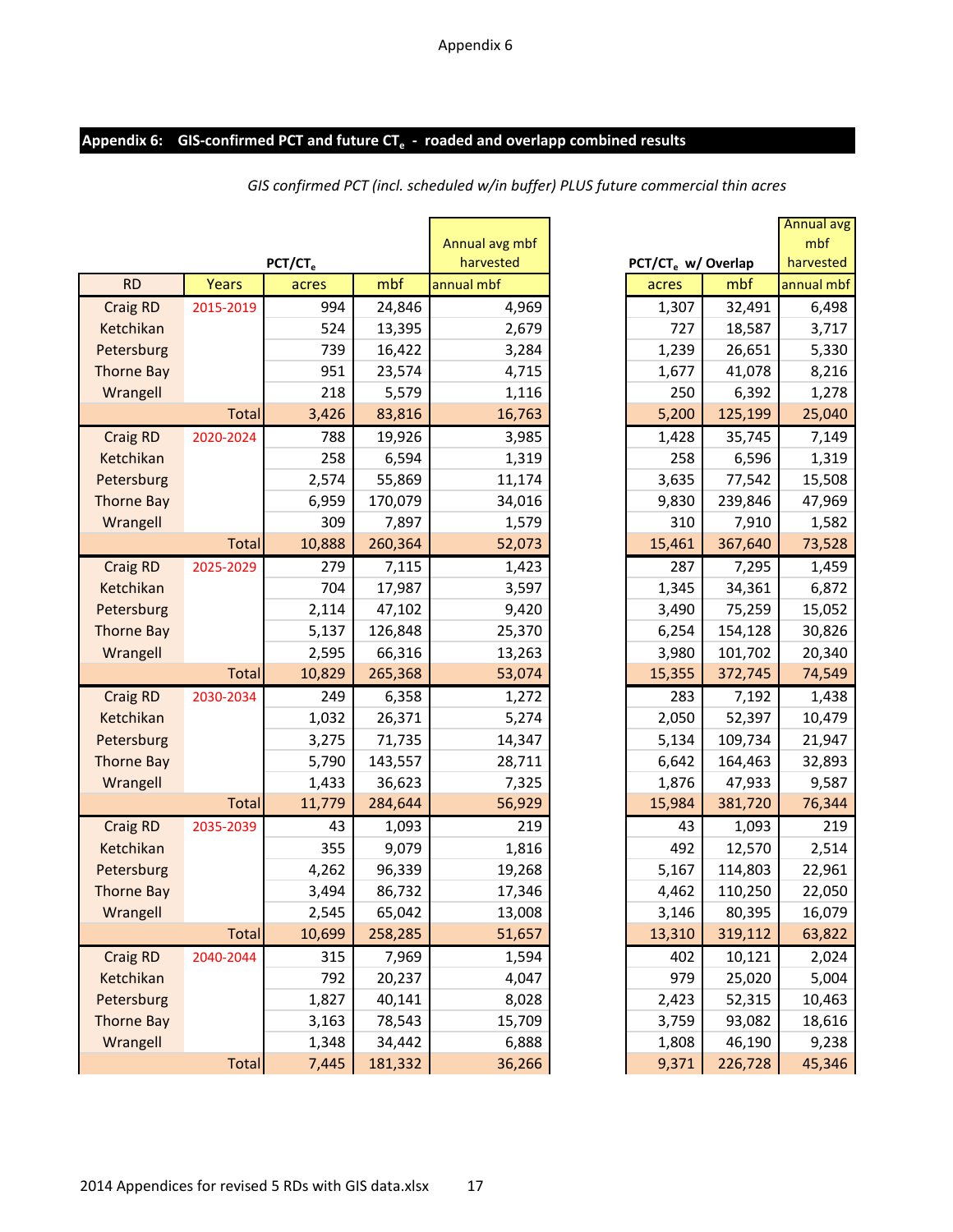| <b>Craig RD</b>   | 2045-2049    | 852            | 21,603       | 4,321  | 925    | 23,345                   | 4,669  |
|-------------------|--------------|----------------|--------------|--------|--------|--------------------------|--------|
| Ketchikan         |              | 753            | 19,247       | 3,849  | 956    | 24,417                   | 4,883  |
| Petersburg        |              | 1,779          | 41,816       | 8,363  | 2,110  | 48,564                   | 9,713  |
| <b>Thorne Bay</b> |              | 3,440          | 86,396       | 17,279 | 3,657  | 91,746                   | 18,349 |
| Wrangell          |              | 1,565          | 39,992       | 7,998  | 2,026  | 51,780                   | 10,356 |
|                   | <b>Total</b> | 8,390          | 209,054      | 41,811 | 9,673  | 239,853                  | 47,971 |
| <b>Craig RD</b>   | 2050-2054    | 877            | 22,420       | 4,484  | 877    | 22,420                   | 4,484  |
| Ketchikan         |              | 1,667          | 42,595       | 8,519  | 2,012  | 51,426                   | 10,285 |
| Petersburg        |              | 1,101          | 28,137       | 5,627  | 1,101  | 28,137                   | 5,627  |
| <b>Thorne Bay</b> |              | 2,608          | 66,608       | 13,322 | 2,623  | 66,960                   | 13,392 |
| Wrangell          |              | 992            | 25,339       | 5,068  | 992    | 25,339                   | 5,068  |
|                   | <b>Total</b> | 7,245          | 185,099      | 37,020 | 7,605  | 194,282                  | 38,856 |
| <b>Craig RD</b>   | 2055-2059    | 823            | 21,036       | 4,207  | 823    | 21,036                   | 4,207  |
| Ketchikan         |              | 832            | 21,260       | 4,252  | 832    | 21,260                   | 4,252  |
| Petersburg        |              | 667            | 17,053       | 3,411  | 667    | 17,053                   | 3,411  |
| <b>Thorne Bay</b> |              | 1,050          | 26,825       | 5,365  | 1,050  | 26,824                   | 5,365  |
| Wrangell          |              | 459            | 11,722       | 2,344  | 459    | 11,722                   | 2,344  |
|                   | <b>Total</b> | 3,831          | 97,897       | 19,579 | 3,831  | 97,896                   | 19,579 |
| <b>Craig RD</b>   | 2060-2064    | 305            | 7,794        | 1,559  | 305    | 7,794                    | 1,559  |
| Ketchikan         |              | 261            | 6,679        | 1,336  | 261    | 6,679                    | 1,336  |
| Petersburg        |              | 248            | 6,336        | 1,267  | 248    | 6,336                    | 1,267  |
| <b>Thorne Bay</b> |              | 556            | 14,208       | 2,842  | 556    | 14,208                   | 2,842  |
| Wrangell          |              | 88             | 2,248        | 450    | 88     | 2,248                    |        |
|                   | <b>Total</b> | 1,458          | 37,266       | 7,453  | 1,458  | 37,266                   | 7,453  |
| <b>Craig RD</b>   | 2065-2069    | 0              | 0            |        |        | 0<br>0                   |        |
| Ketchikan         |              | 0              | 0            | 0      |        | 0<br>0                   |        |
| Petersburg        |              | 0              | 0            | 0      |        | 0<br>0                   |        |
| <b>Thorne Bay</b> |              | 0              | 0            | 0      |        | 0<br>0                   |        |
| Wrangell          |              | 0              | 0            | 0      |        | 0<br>0                   |        |
|                   | <b>Total</b> | $\overline{0}$ | $\mathbf{0}$ |        |        | $\Omega$<br>$\mathbf{0}$ |        |
| <b>Craig RD</b>   | 2070-2074    | 994            | 24,846       | 4,969  | 1,307  | 32,491                   | 6,498  |
| Ketchikan         |              | 524            | 13,395       | 2,679  | 727    | 18,587                   | 3,717  |
| Petersburg        |              | 739            | 16,422       | 3,284  | 1,239  | 26,651                   | 5,330  |
| <b>Thorne Bay</b> |              | 951            | 23,574       | 4,715  | 1,677  | 41,078                   | 8,216  |
| Wrangell          |              | 218            | 5,579        | 1,116  | 250    | 6,392                    | 1,278  |
|                   | <b>Total</b> | 3,426          | 83,816       | 16,763 | 5,200  | 125,199                  | 25,040 |
| <b>Craig RD</b>   | 2075-2079    | 788            | 19,926       | 3,985  | 1,428  | 35,745                   | 7,149  |
| Ketchikan         |              | 258            | 6,594        | 1,319  | 258    | 6,596                    | 1,319  |
| Petersburg        |              | 2,574          | 55,869       | 11,174 | 3,635  | 77,542                   | 15,508 |
| <b>Thorne Bay</b> |              | 6,959          | 170,079      | 34,016 | 9,830  | 239,846                  | 47,969 |
| Wrangell          |              | 309            | 7,897        | 1,579  | 310    | 7,910                    | 1,582  |
|                   | Total        | 10,888         | 260,364      | 52,073 | 15,461 | 367,640                  | 73,528 |

| 925    | 23,345  | 4,669  |
|--------|---------|--------|
| 956    | 24,417  | 4,883  |
| 2,110  | 48,564  | 9,713  |
| 3,657  | 91,746  | 18,349 |
| 2,026  | 51,780  | 10,356 |
| 9,673  | 239,853 | 47,971 |
| 877    | 22,420  | 4,484  |
| 2,012  | 51,426  | 10,285 |
| 1,101  | 28,137  | 5,627  |
| 2,623  | 66,960  | 13,392 |
| 992    | 25,339  | 5,068  |
| 7,605  | 194,282 | 38,856 |
| 823    | 21,036  | 4,207  |
| 832    | 21,260  | 4,252  |
| 667    | 17,053  | 3,411  |
| 1,050  | 26,824  | 5,365  |
| 459    | 11,722  | 2,344  |
| 3,831  | 97,896  | 19,579 |
| 305    | 7,794   | 1,559  |
| 261    | 6,679   | 1,336  |
| 248    | 6,336   | 1,267  |
| 556    | 14,208  | 2,842  |
| 88     | 2,248   | 450    |
| 1,458  | 37,266  | 7,453  |
| 0      | 0       | 0      |
| 0      | 0       | 0      |
| 0      | 0       | 0      |
| 0      | 0       | 0      |
| 0      | 0       | 0      |
| 0      | 0       | 0      |
| 1,307  | 32,491  | 6,498  |
| 727    | 18,587  | 3,717  |
| 1,239  | 26,651  | 5,330  |
| 1,677  | 41,078  | 8,216  |
| 250    | 6,392   | 1,278  |
| 5,200  | 125,199 | 25,040 |
| 1,428  | 35,745  | 7,149  |
| 258    | 6,596   | 1,319  |
| 3,635  | 77,542  | 15,508 |
| 9,830  | 239,846 | 47,969 |
| 310    | 7,910   | 1,582  |
| 15,461 | 367,640 | 73,528 |